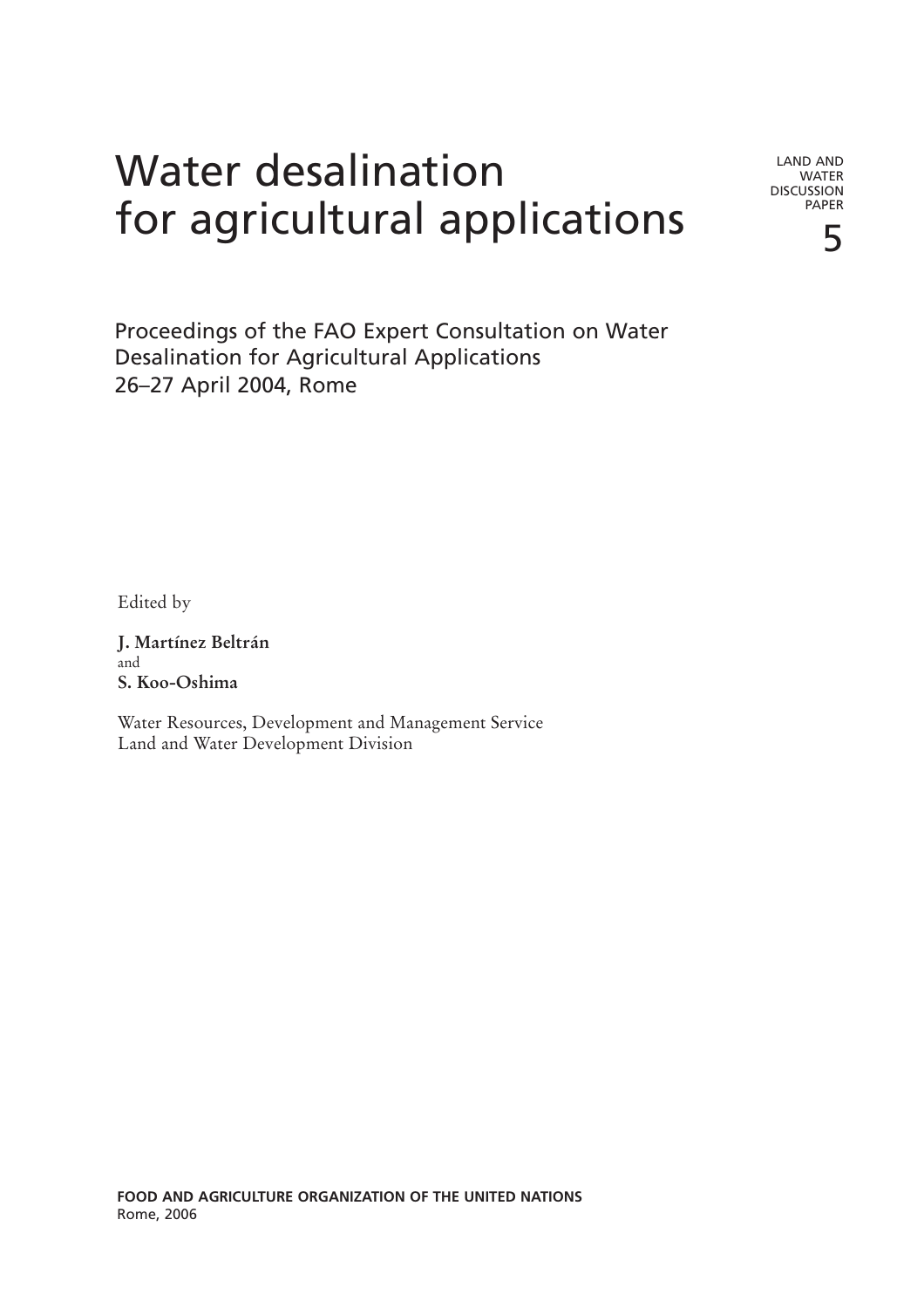The views expressed in this publication are those of the authors and do not necessarily reflect the views of the Food and Agriculture Organization of the United Nations.

The designations employed and the presentation of material in this information product do not imply the expression of any opinion whatsoever on the part of the Food and Agriculture Organization of the United Nations concerning the legal or development status of any country, territory, city or area or of its authorities, or concerning the delimitation of its frontiers or boundaries.

All rights reserved. Reproduction and dissemination of material in this information product for educational or other non-commercial purposes are authorized without any prior written permission from the copyright holders provided the source is fully acknowledged. Reproduction of material in this information product for resale or other commercial purposes is prohibited without written permission of the copyright holders. Applications for such permission should be addressed to:

Chief Publishing Management Service Information Division FAO Viale delle Terme di Caracalla, 00100 Rome, Italy or by e-mail to: copyright@fao.org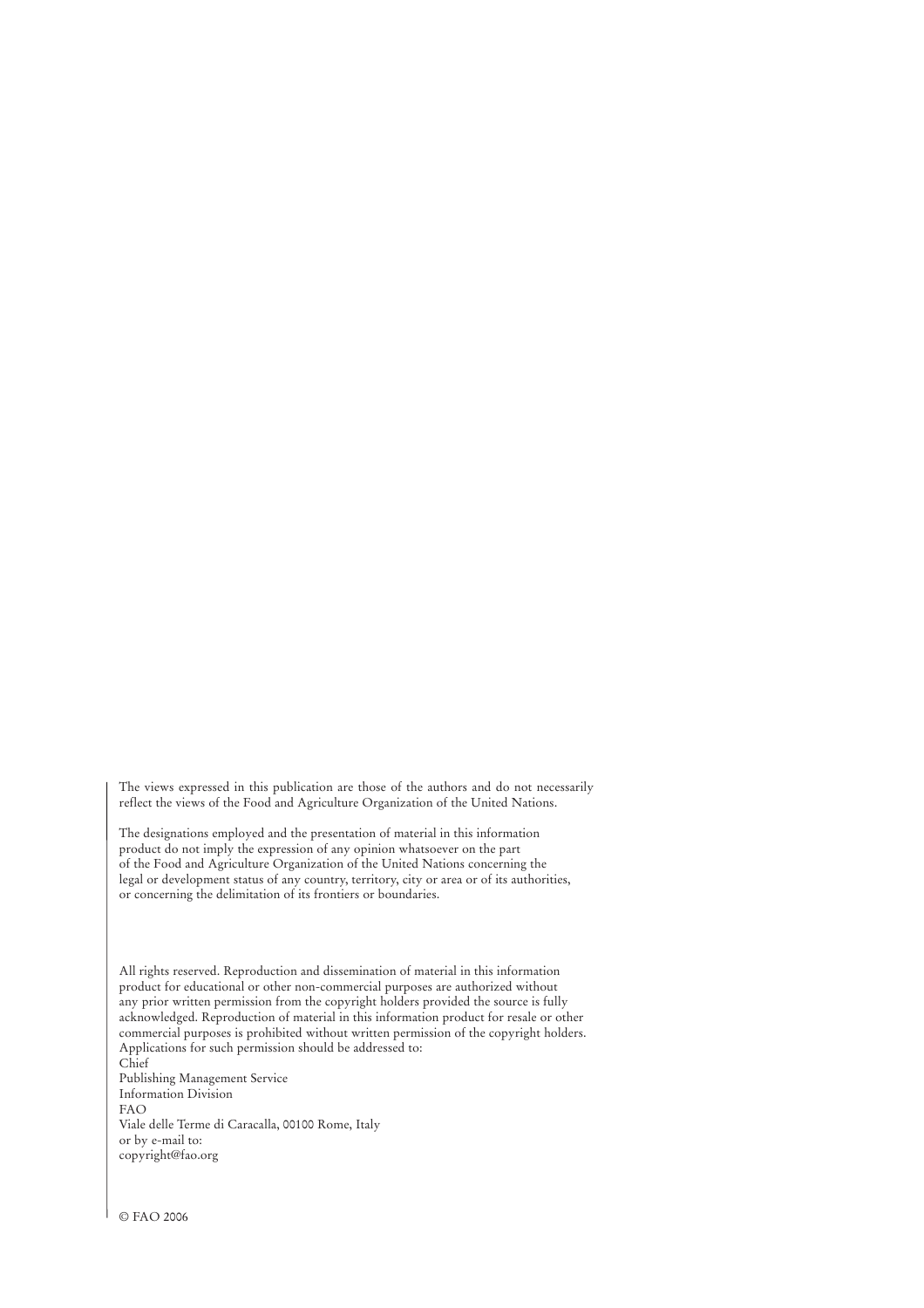## **Contents**

| <b>Foreword</b>                                                                                                            | v              |
|----------------------------------------------------------------------------------------------------------------------------|----------------|
| <b>Acknowledgements</b>                                                                                                    | vi             |
| <b>Summary report</b>                                                                                                      | vii            |
| Technical summary of the expert consultation                                                                               | 1              |
| Theme 1: State of the art on water desalination technology<br>and costs                                                    | 1              |
| Theme 2: Environmental impacts and externalities associated<br>with water desalination technology                          | 1              |
| Theme 3: Economic and environmental feasibility of water<br>desalination for agricultural applications                     | 2              |
| Theme 4: Public-private partnerships                                                                                       | $\overline{2}$ |
| Theme 5: Comparison between wastewater treatment and<br>desalination in agriculture                                        | $\overline{2}$ |
| <b>Introductory paper: Desalination of saline waters</b><br>Julián Martínez Beltrán, Sasha Koo-Oshima and Pasquale Steduto | 5              |
| Water desalination technologies and costs - state of the art<br>Koussai Quteishat                                          | 11             |
| Water desalination and wastewater reuse for agriculture in Spain<br>José Miguel Veza                                       | 19             |
| Freshwater resources from desalination of wastewater and<br>oilfield-produced brine<br>David B. Burnett and C. Allan Jones | 29             |
| Feasibility of water desalination for agriculture<br>José A. Medina                                                        | 37             |
| List of participants                                                                                                       | 45             |
| Programme                                                                                                                  | 47             |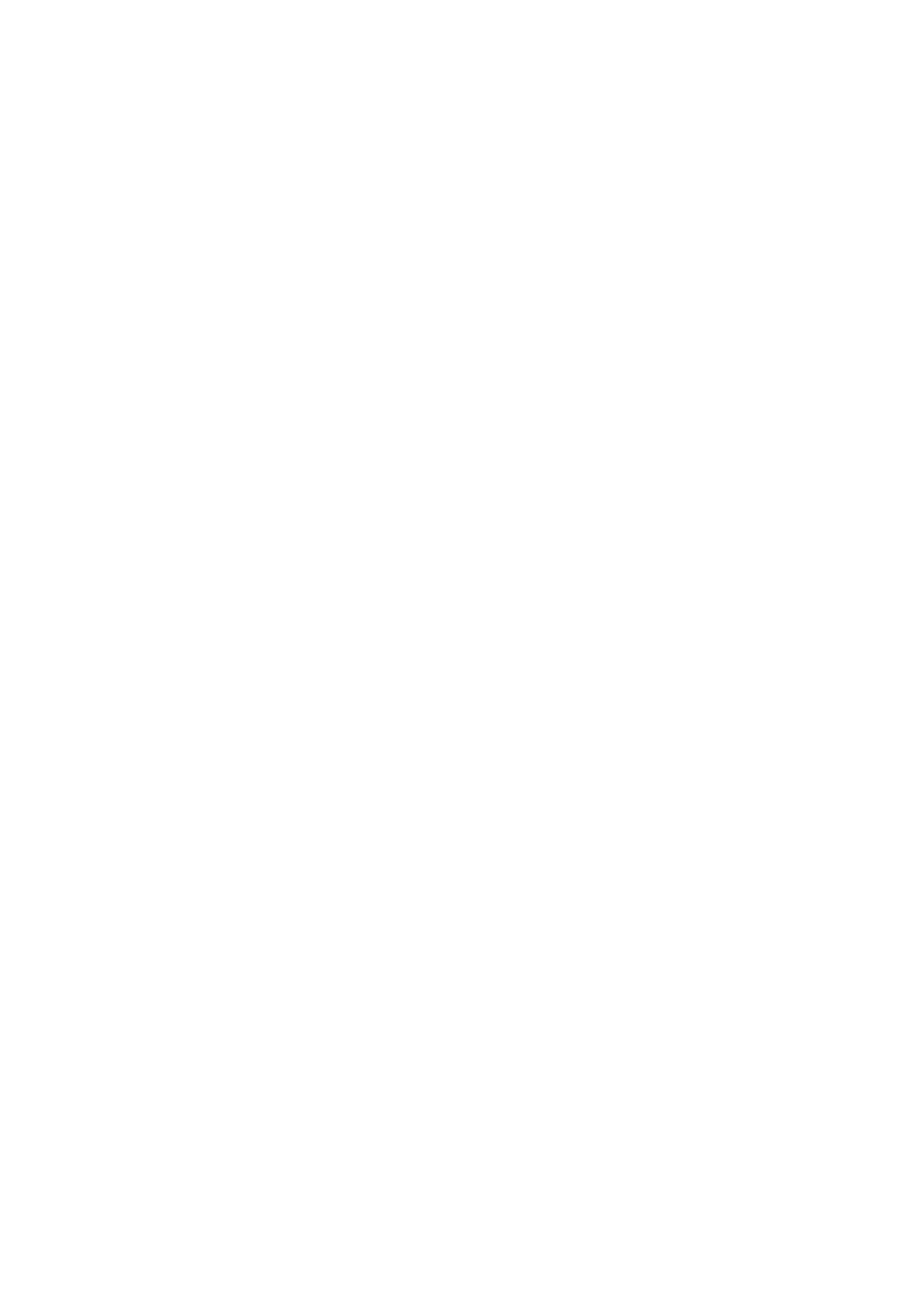## **Foreword**

With worldwide concerns about water scarcity, agriculture is under pressure to improve water management and explore available options to match supply and demand. Desalination is a technical option to increase the availability of freshwater both in coastal areas with limited resources and in areas where brackish waters – such as saline groundwater, drainage water and treated wastewater – are available. Desalinated water can also be crucial in emergency situations where water sources have been polluted by saline incursions. However, desalinated water produced worldwide, estimated at 7 500 million m<sup>3</sup>/annum, equals only 0.2 percent of total water use.

Water desalination is a well-established technology mainly for drinking-water supply in water scarce regions such as the Near East. However, with agriculture accounting for 69 percent of all water withdrawals compared to domestic use of about 10 percent and industry 21 percent, it is the main source of potable water in the Persian Gulf countries and in many islands around the world and it is also being used in certain countries to irrigate high-value crops. However, it has proven much less economic for agricultural application than the reuse of treated wastewater, even where the capital costs of the desalination plants are subsidized.

Because of the increasing awareness of water desalination potential as an additional source of water for agriculture and questions about fundamental economics of its application, FAO organized an expert consultation on "*Water desalination for agricultural applications*" to analyse the state of the art and examine long-term prospects. The meeting was held in Rome from 26 to 27 April 2004.

The specific objectives of the expert consultation were to analyse the available water desalination technologies and their costs as well as their environmental impacts. There was a special focus on the economic feasibility of applying desalinated water in agriculture, specifically for irrigation, in comparison with the reuse of treated wastewater. The institutional and financial aspects of desalination were also discussed during the consultation.

Along with an introductory paper by staff of the Water Resources, Development and Management Service of the Land and Water Development Division of FAO, and some key-note papers of the participating experts, this document contains the summary report of the expert consultation and a technical summary with the conclusions and recommendations of the main topics discussed at the meeting.

It is intended that this publication will provide useful information on the current status of water desalination for agricultural applications.

To provide the most up-to-date information on water desalination with respect to irrigation and water supply in rural areas, FAO is pursuing periodical monitoring of developments. For this purpose, FAO will remain in contact with global and regional institutions working on this subject.



*Louise O. Fresco* Assistant Director-General Agriculture, Biosecurity, Nutrition and Consumer Protection Department

**v**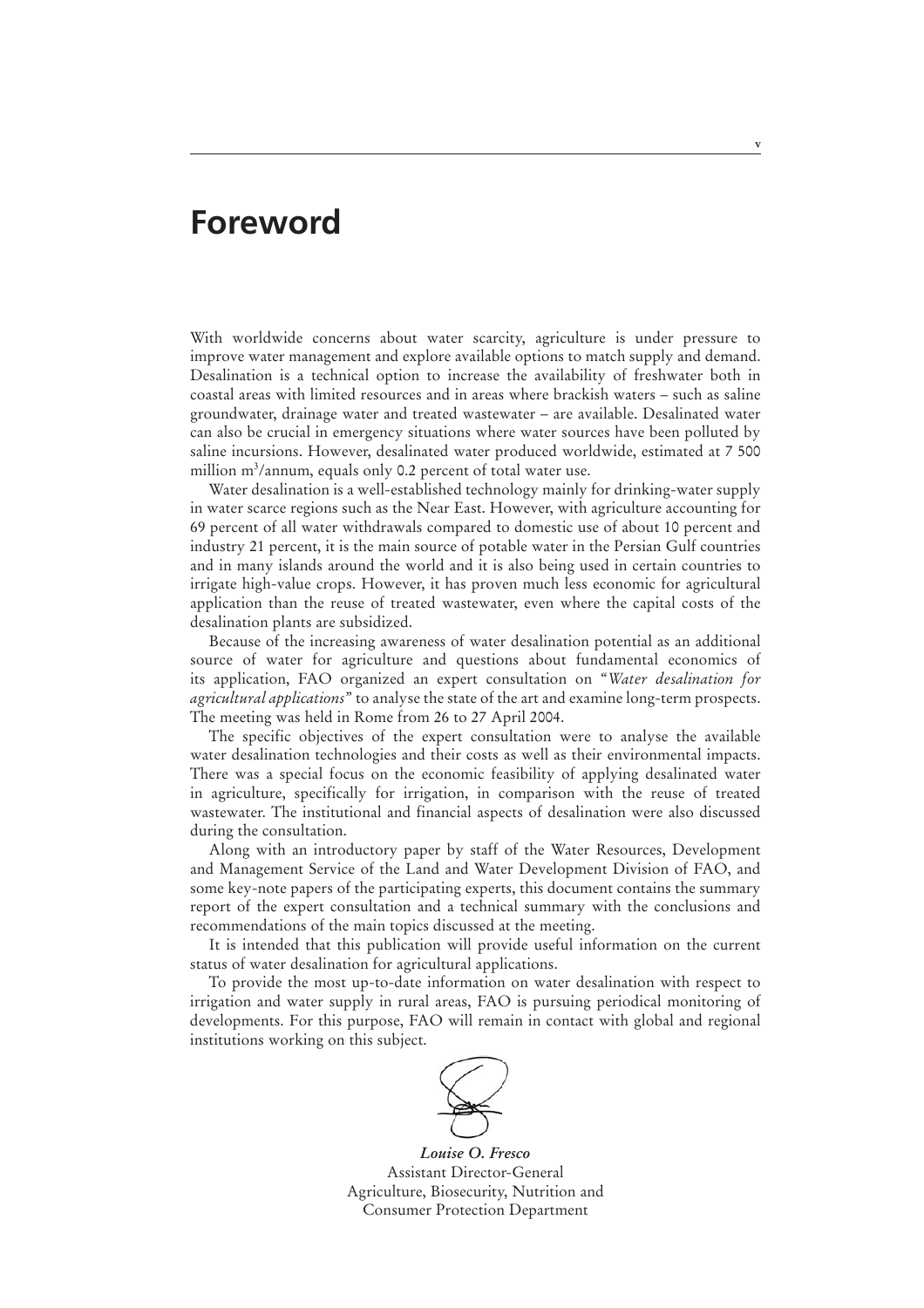## **Acknowledgements**

Many thanks are due to all those experts who participated in the Expert Consultation. In addition, the contributions provided by Professor K. Tanji and J.A. Medina prior to the Expert Consultation are most gratefully acknowledged.

Thanks are also due to J. Plummer, for editing the text, and to L. Chalk, for preparing the final document for publication.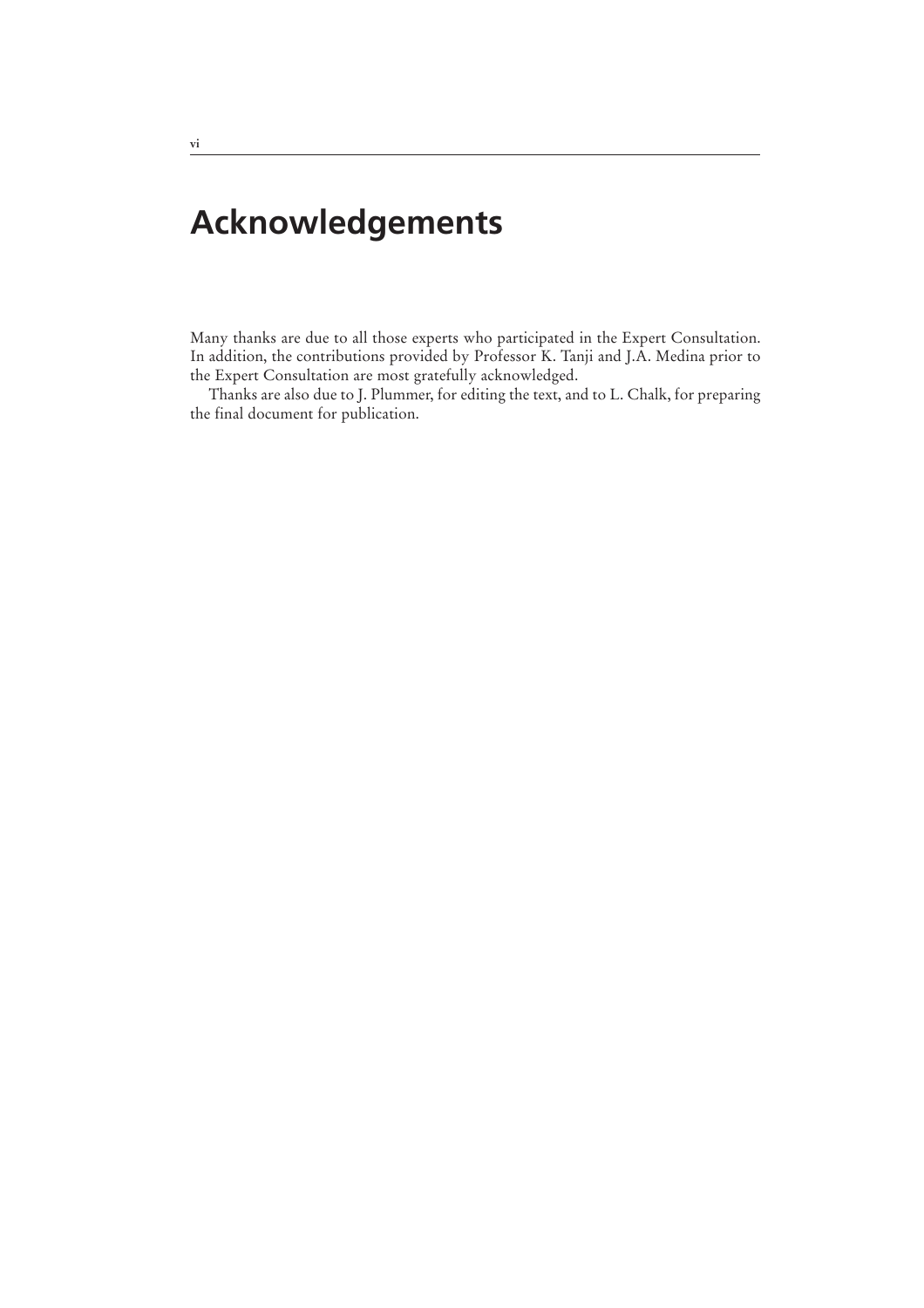## **Summary report**

Five external experts participated in the two-day consultation jointly with the chief of the FAO Water Resources, Development and Management Service (AGLW), the technical officers of the AGLW Water Quality and Environment Group and the senior irrigation and water resources officer of the FAO Regional Office for the Near East.

The experts covered the areas in the world where water desalination technology has been implemented, namely: the United States of America, North Africa, the Near East countries (especially the Persian Gulf countries), and Spain, where desalinated water is also applied in agriculture in addition to drinking supply. The experts who attended the consultation were:

- ÿ Mr Koussai Quteishat, Middle East Desalination Research Center (MEDRC), Oman.
- ÿ Mr Richard Morris, Richard Morris & Associates/WB, the United Kingdom.
- ÿ Mr José Miguel Veza, University of Las Palmas, Gran Canaria, Spain.
- ÿ Mr David Burnett, Texas A&M University, Global Petroleum Research Institute, the United States of America.
- ÿ Mr José Antonio Medina, Centro de Estudios Hidrográficos, CEDEX, Spain.

Following opening remarks by Louise Fresco, Assistant Director-General, Agriculture Department, and Kenji Yoshinaga, Director, Land and Water Development Division, the experts presented their contributions under the five main themes selected for discussion:

- $\triangleright$  state of the art on water desalination technology and costs;
- $\ge$  environmental impacts and externalities associated with water desalination technology;
- $\geq$  economic and environmental feasibility of water desalination for agricultural applications;
- $\triangleright$  public–private partnerships;
- ÿ comparison between wastewater treatment and desalination in agriculture.

The experts' presentations were followed by thematic discussions on the first day. The following day, Mr Sharaf, Alternate Permanent Representative of the State of Kuwait, made a presentation on desalination of treated sewage effluent for agricultural purposes in Kuwaiti farms.

At the end of the consultation, the group of experts concluded that:

- $\geq$  Desalination might have a role in achieving food security although its major use will continue to be for drinking-water.
- $\triangleright$  Applying water desalination technology to agriculture is generally rather costineffective.
- ÿ To date, the application of water desalination in agriculture is limited to a small number of areas, only for certain high-value crops and with government subsidies in capital costs.

Insofar as the technology for desalination will be expensive, limiting its application in agriculture, FAO should focus on the safe reuse of treated wastewater to meet water demand prior to desalination.

However, FAO should monitor the evolution of desalination technology, its cost trend, and the availability of field data for application in agriculture.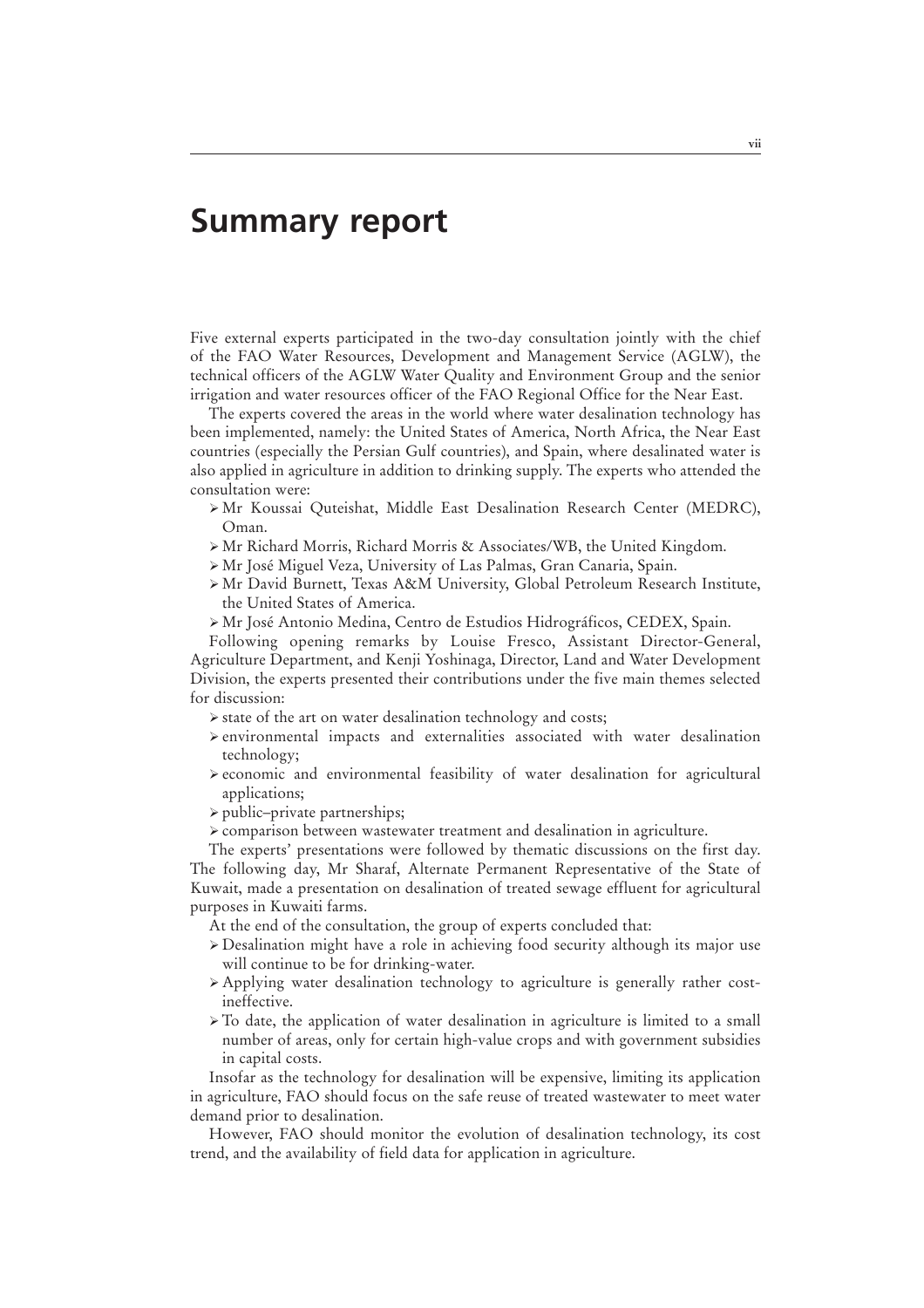## **Technical summary of the expert consultation**

## **THEME 1: STATE OF THE ART ON WATER DESALINATION TECHNOLOGY AND COSTS**

According to the experts, the best desalination technologies are distillation (multistage flash, MSF) and membrane technologies (reverse osmosis, RO, and electro-dialysis reversal, EDR). RO and EDR are applied to desalinate brackish water, with salt concentrations of less than 10 g/litre, while RO and distillation are applied for seawater, with a salt concentration of more than 30 g/litre.

Distillation plants treat large volumes of water (55 000 m<sup>3</sup>/d), almost exclusively seawater, and they are often built together with power plants (dual purpose). Membrane technology is downscalable to the required size according its use:

 $\blacktriangleright$ small plants (up to 500 m<sup>3</sup>/d);

 $\blacktriangleright$  medium plants (500-5 000 m<sup>3</sup>/d);

>large plants (more than 5 000 m<sup>3</sup>/d).

Costs are described mainly for industry and drinking-water although for agriculture they are within the range:

- ÿfor large plants, seawater distillation: US\$1.00–1.50/m3 (Persian Gulf States data);
- >for RO applied on seawater: more than US\$1.50/m<sup>3</sup> for small plants; US\$1.00-1.50/m3 for medium plants, and less than US\$1.00/m3 for large plants;

>for RO applied on brackish water: less than US\$0.50/m<sup>3</sup>.

Current trends show that distillation costs are falling because of economies of scale (large plants), and RO costs are decreasing more rapidly because of new technology developments, competition and economies of scale.

The experts recommended that each specific case be studied carefully before selecting the technology. The expert group considered membrane technologies as being most adaptable with EDR being promising for future applications.

## **THEME 2: ENVIRONMENTAL IMPACTS AND EXTERNALITIES ASSOCIATED WITH WATER DESALINATION TECHNOLOGY**

Water desalination has positive impacts on the environment, such as increasing water availability and recycling poor-quality water. However, it has also several negative impacts, mainly: brine disposal of residues from desalination, chemical additives used for antifouling, anticorrosivity, etc.; visual impact on the landscape; noise; and emission of greenhouse gases. The complexity of brine disposal from inland areas is greater than that for coastal areas. Distillation impacts are considered to be the worst.

There are no specific standards for impact assessments, only guidelines drawn up by the United Nations Environment Programme (UNEP). To date, environmental impact assessments (EIAs) have not been integrated in management policies.

Although technology and management options to reduce impacts are available, standards and EIA studies (local and regional) are needed. Continuous monitoring of effluents and research on brine disposal are also required.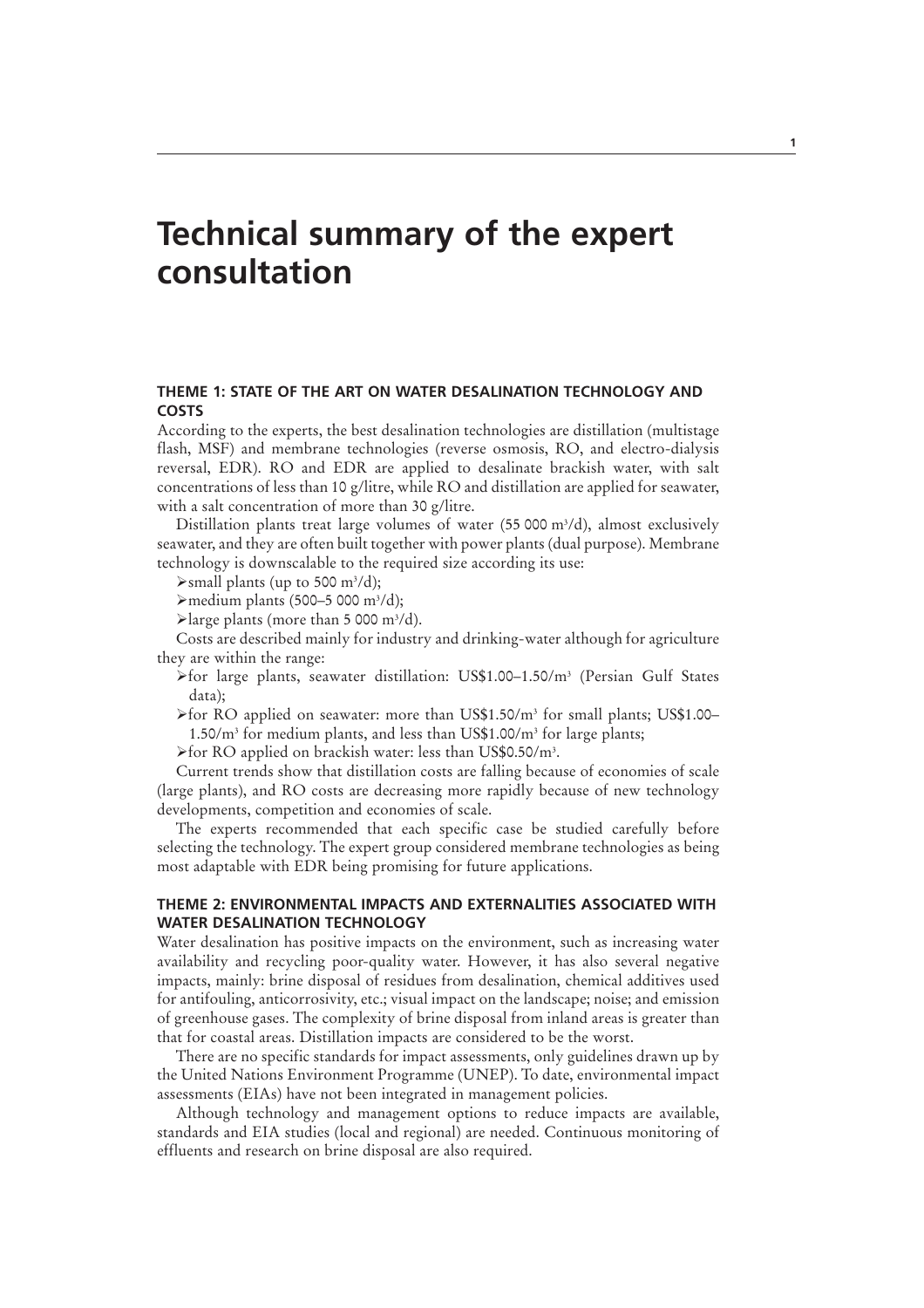## **THEME 3: ECONOMIC AND ENVIRONMENTAL FEASIBILITY OF WATER DESALINATION FOR AGRICULTURAL APPLICATIONS**

Desalinated water is more expensive than conventional water resources and it is not affordable for most crops. However, desalinated water might be affordable for highvalue crops, especially where subsidies on capital costs are provided.

Desalinated water is of high quality and can have less negative impact on soils and crops in comparison with direct use of brackish water.

For cost considerations, brackish water desalination is more suitable for agricultural production than is seawater desalination. Moreover, desalination facilities near the point of use are preferred in order to minimize transfer costs. In terms of operation and maintenance (O&M), small to medium plants are more problematic.

The expert group recommended that desalination programmes be integrated with water resources management, with application of best practices for water management (leaching requirements, and better irrigation methods) and selection of appropriate salt-tolerant crops. The optimal size and site of facilities should be studied, and better operating management of smaller plants is required (automatic plant operations, and farmer knowledge on operational processes).

### **THEME 4: PUBLIC–PRIVATE PARTNERSHIPS**

There are various financial arrangements in relation to partnerships between government and the private sector for water desalination. Progress has been made towards privatesector participation and investment with guarantees from the government in most instances for desalination for drinking-water supplies. Because of the single-buyer's market for drinking-water, the risk is perceived to be lower than for agricultural markets. The various contract models are evolving from build own or build own operate transfer (BOOT), etc. However, institutional issues remain an impediment as the process requires a policy framework.

The experts recommended design build operate (DBO) as a new contractual model with many of its associated advantages, in particular, in relieving capital burden, transferring construction and operational risk to the private sector, and attracting innovations. Furthermore, the experts recommended better regulation and legislation for brackish groundwater in aquifers as discrepancies exist in property rights (in some countries, they are considered public, in others, private). The recommendation is extended to overall groundwater management, which needs better legal definition and understanding.

## **THEME 5: COMPARISON BETWEEN WASTEWATER TREATMENT AND DESALINATION IN AGRICULTURE**

Wastewater and water desalination constitute potential sources of water for agriculture and other uses. Technologies for tertiary wastewater treatment and desalination have very much in common. However, the cost of treatment varies depending on the type of treatment and the intended final use of product water. Treated wastewater reuse in agriculture is less expensive than is desalinated water. With its associated benefits, treated wastewater reuse also has problems in terms of public acceptance, and potential health and environmental risks.

Although the World Health Organization (WHO) and FAO have specified guidelines for wastewater reuse, no common standards have been set owing to difficulties in systematic implementation in countries around the world. For the reasons above, due consideration should be given to both the problems and benefits of wastewater reuse and water desalination.

The experts recommended wastewater treatment as a better option in sustainable development and the introduction of programmes to inform the public of the benefits of treated wastewater reuse. The group also suggested that hybrid solutions, a blend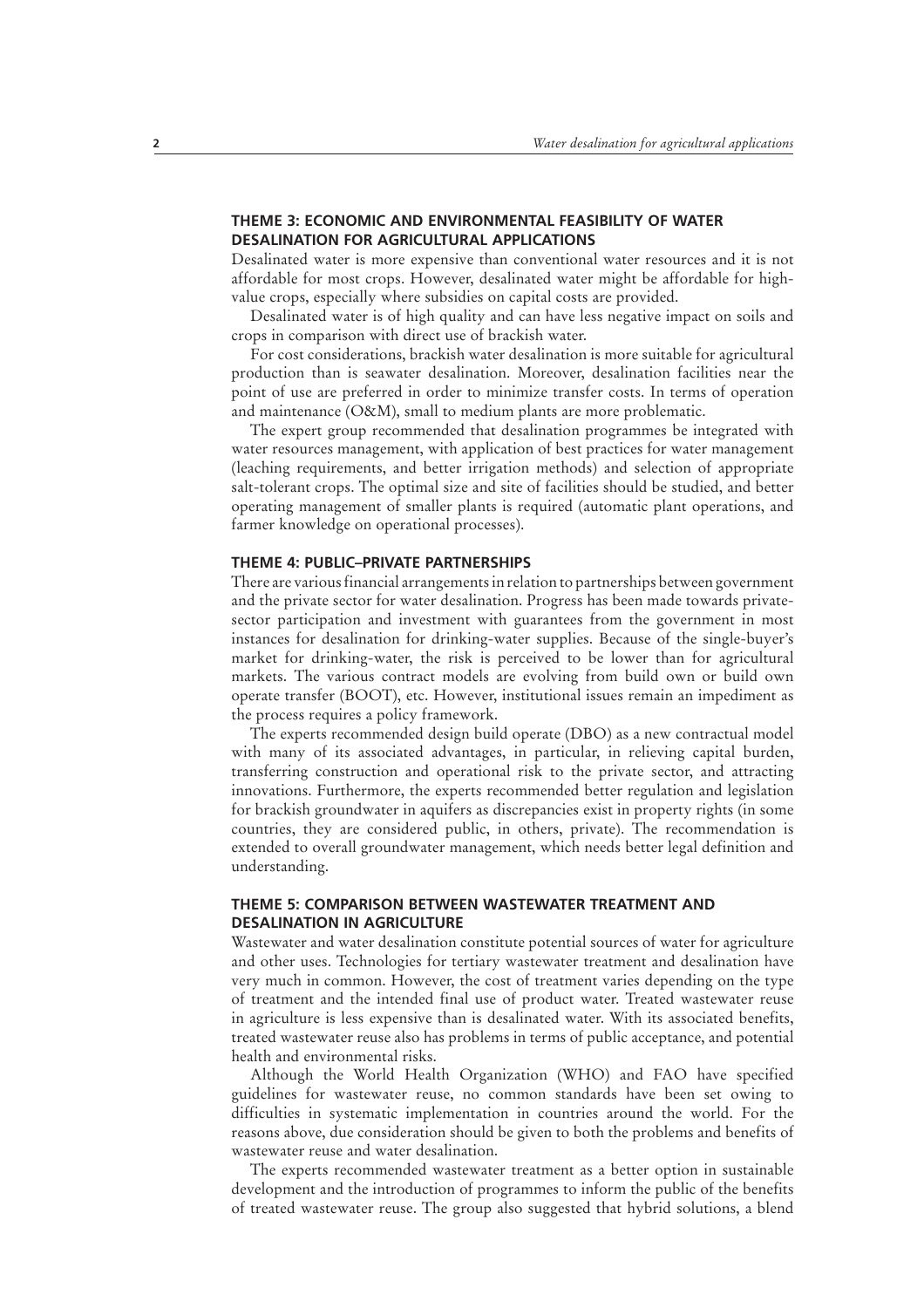of wastewater plants coupled with desalination plants, may have a place in urban and peri-urban agriculture. However, of great importance is the setting of standards for the outflow quality of wastewater treatment plants and the associated effluent monitoring.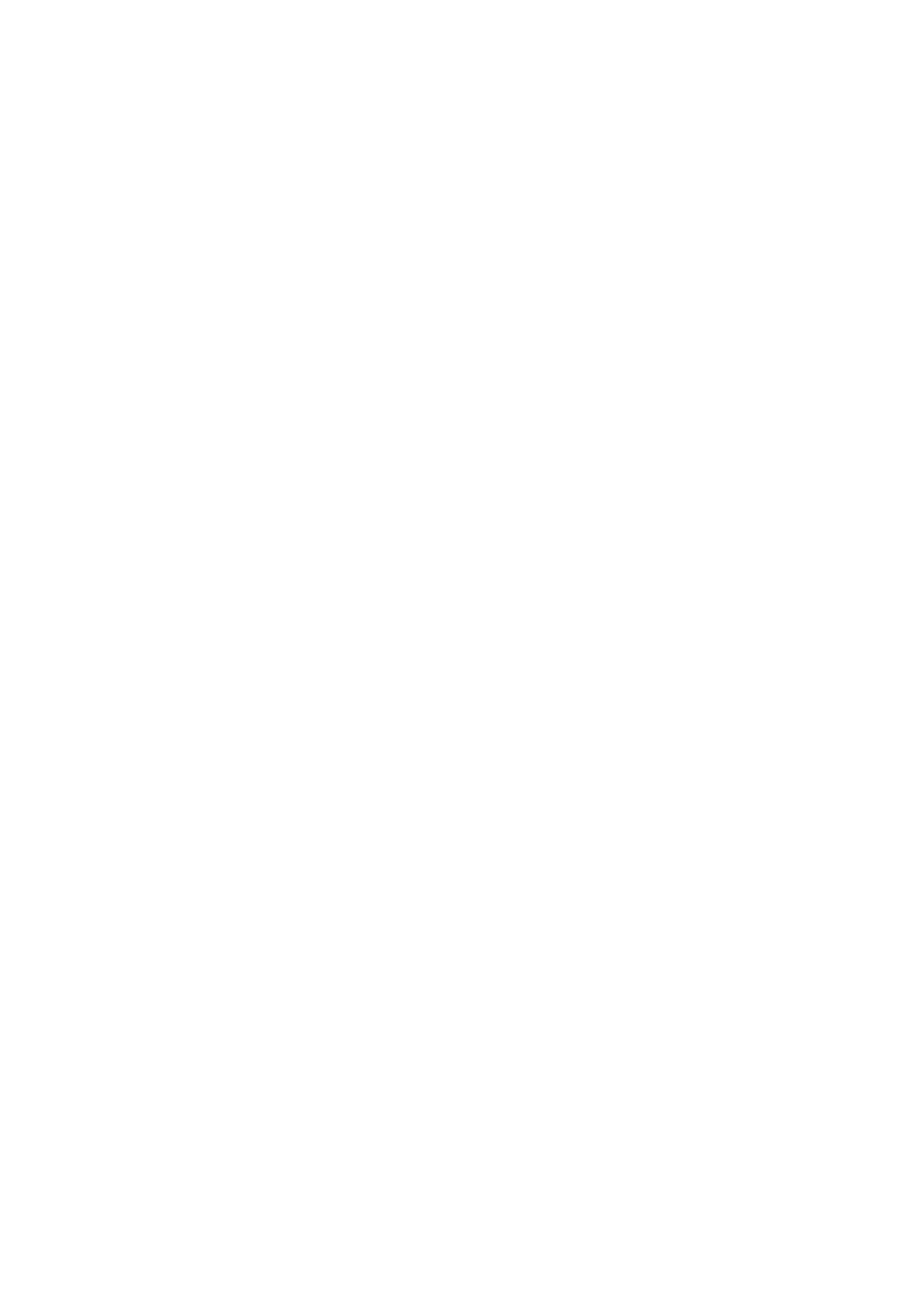## **Introductory paper: Desalination of saline waters**

#### **INTRODUCTION**

Among the options for augmenting freshwater resources is the desalination of salty groundwater, brackish drainage water and seawater.

Distilling drinking-water from seawater has been studied over many centuries by Mediterranean and Near East civilizations. Large-scale solar ponding to serve as domestic drinking-water was practised more than 100 years ago in Egypt (Abu Zeid, 2000).

However, progress on modern desalination was made during the 1960s and plants have been developed since the 1970s, starting with some countries of the Persian Gulf because of their ready availability of energy and relevant scarcity of freshwater resources. Intensive research for large-scale commercial desalinating technologies began in the United States of America in the early 1960s (Buros, 1999).

The objective of this paper is to give an overview of desalination technologies, their energy requirements and costs, as well as of the achievements, constraints and perspectives of desalination.

### **PRINCIPLES AND TECHNOLOGIES**

The first desalination technology to be developed was thermal distillation. In this process, saline water is distilled into steam, which in turn is condensed into pure water.

Later, membrane processes, such as electro-dialysis (ED) and reverse osmosis (RO), were developed. In an ED process, salts are separated from water by means of an electric load application. In RO, pressure is applied to the intake water to force it to flow through a semi-permeable membrane that prevents most of the salts from passing through. The higher the salt concentration of the intake water is, the higher the pressure that is required. The pressure required for desalinating brackish waters range from 100 to 270 kPa, while that required for seawater ranges from 550 to 1 000 kPa (FAO, 2003a).

Solar energy may also be used to produce water vapour, which is then condensed on a cooler surface to form the desalinated water. However, this process produces only a small amount of water and is generally ignored as a technological solution.

The high-energy requirement is an essential feature of the desalination process. Table 1 (based on data in FAO, 2003a) describes some characteristics of different desalination technologies and their corresponding energy requirements.

Semiat (2000) provides more detailed information on desalination technologies, while Furukawa (1997) provides information on RO.

In order to select the appropriate desalination technology for each specific use, it is necessary to consider site-specific factors, such as the intake water composition, the

> *Julián Martínez Beltrán, Sasha Koo-Oshima and Pasquale Steduto FAO Water Resources, Development and Management Service Land and Water Development Division*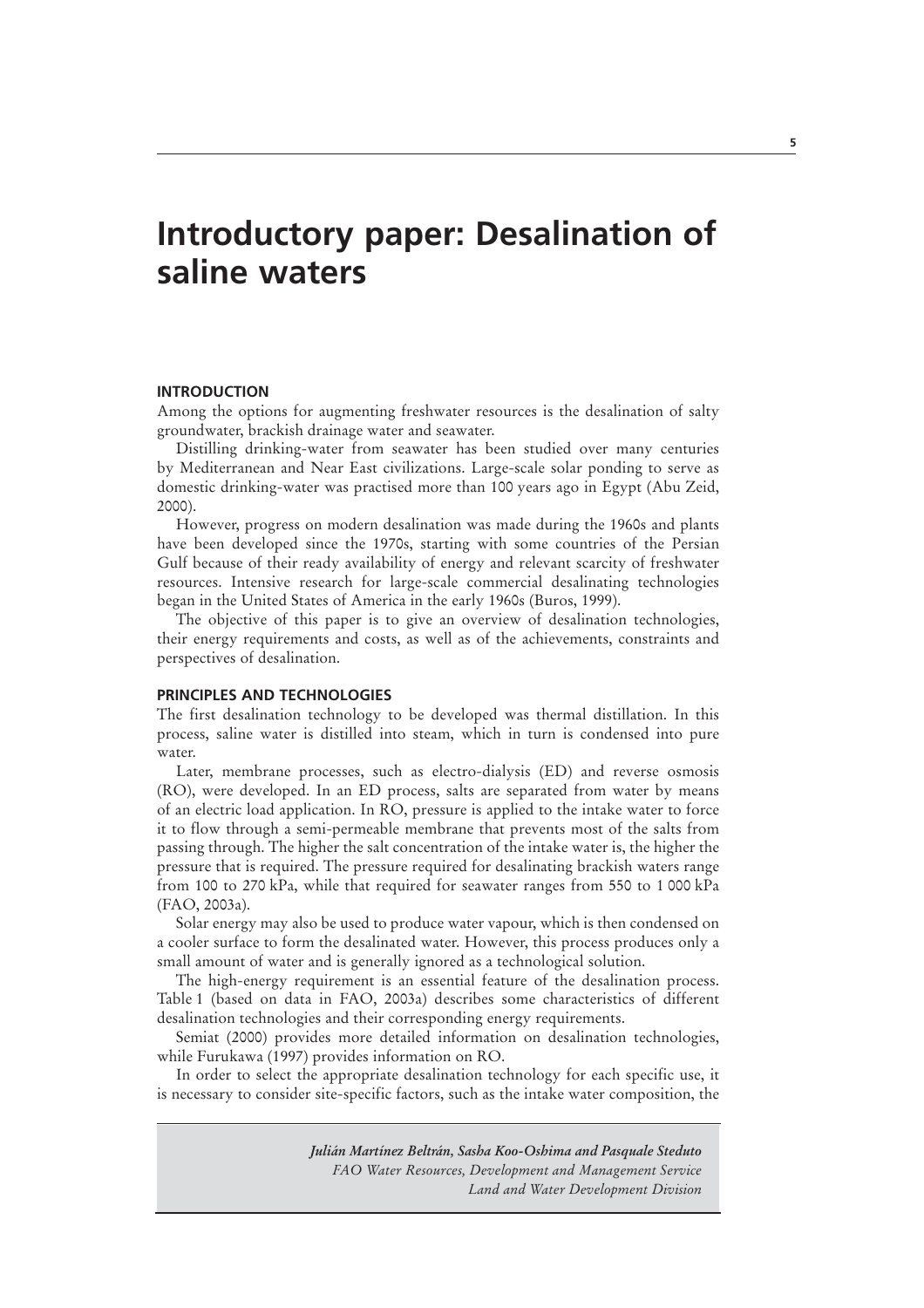#### TABLE 1

**Energy requirements of different desalination technology and plant capacity**

| <b>Desalination technology</b>       | Salt concentration in<br>product water TDS | <b>Plant capacity</b> | <b>Energy requirements</b> |
|--------------------------------------|--------------------------------------------|-----------------------|----------------------------|
|                                      | (ppm)                                      | (m <sup>3</sup> /d)   | (kWh/m <sup>3</sup> )      |
| Thermal distillation of<br>seawater: | $1 - 50$                                   |                       |                            |
| Multistage flash                     |                                            | 5 000-60 000          | 3.5                        |
| Multiple-effect                      |                                            | 100-20 000            | 1.5                        |
| Vapour compression                   |                                            | $20 - 2500$           | $8 - 14$                   |
| Reverse osmosis                      | 200-500                                    | 100-100 000           | $4 - 7$                    |
| Electro-dialysis                     |                                            |                       |                            |

desired quantity and quality of the product water, and the availability and costs of energy resources and alternate sources of water.

## **COSTS OF DESALINATION**

The costs of desalination depend mainly on the type of desalination process used, the quality of the intake and product waters, the output capacity of the plant, and the available options for waste disposal. They include:

- $\blacktriangleright$  investment costs (cost of land, equipment, civil works, etc.);
- ÿoperation and maintenance (O&M) costs (energy, chemicals, labour, etc.);
- ÿenvironmental costs (water intake and environmental externalities, safe brine disposal, etc.);
- ÿother indirect costs (insurance, etc.).

As an example, Table 2 (based on data in Semiat, 2000) details the installation (investment costs without land costs) and the O&M costs of some types of desalination plants.

The primary operating cost of desalination plants is power, which typically accounts for 44 percent of the O&M costs of a seawater RO plant (considered less expensive than thermal distillation).

Thermal distillation processes for desalinating very highly saline waters and seawater are relatively expensive because of high operating temperatures and high construction costs. In contrast, RO processes for desalinating brackish water are less expensive because they are modular in setup and more simple to operate. However, a reduction in the costs of high-capacity seawater desalination plants has been observed over time. As an example, Table 3 shows the decreasing trend in desalination costs in Spain.

The US Bureau of Reclamation (USBR, 1997) has surveyed detailed water desalination cost data in the United States of America.

The costs of desalinated water are high enough that its major use is urban rather than in irrigated agriculture.

TARI F<sub>2</sub>

**Installation and operational and maintenance costs of various desalination plants**

| <b>Desalination plants</b>                                                     | <b>Installation costs</b> | <b>Product water costs</b> |
|--------------------------------------------------------------------------------|---------------------------|----------------------------|
|                                                                                |                           | (US\$/m <sup>3</sup> )     |
| Multistage flash distillation                                                  | 1 200-1 500               | $1.10 - 1.25$              |
| Multistage flash distillation (Singapore)                                      | 2 300                     | 1.50                       |
| Multiple-effect distillation                                                   | $900 - 1000$              | $0.75 - 0.85$              |
| Multiple-effect distillation (Metropolitan Water District,<br>California, USA) | 660                       | 0.46                       |
| Vapour compression distillation                                                | 950-1 000                 | $0.87 - 0.95$              |
| Reverse osmosis                                                                | 700-900                   | $0.68 - 0.92$              |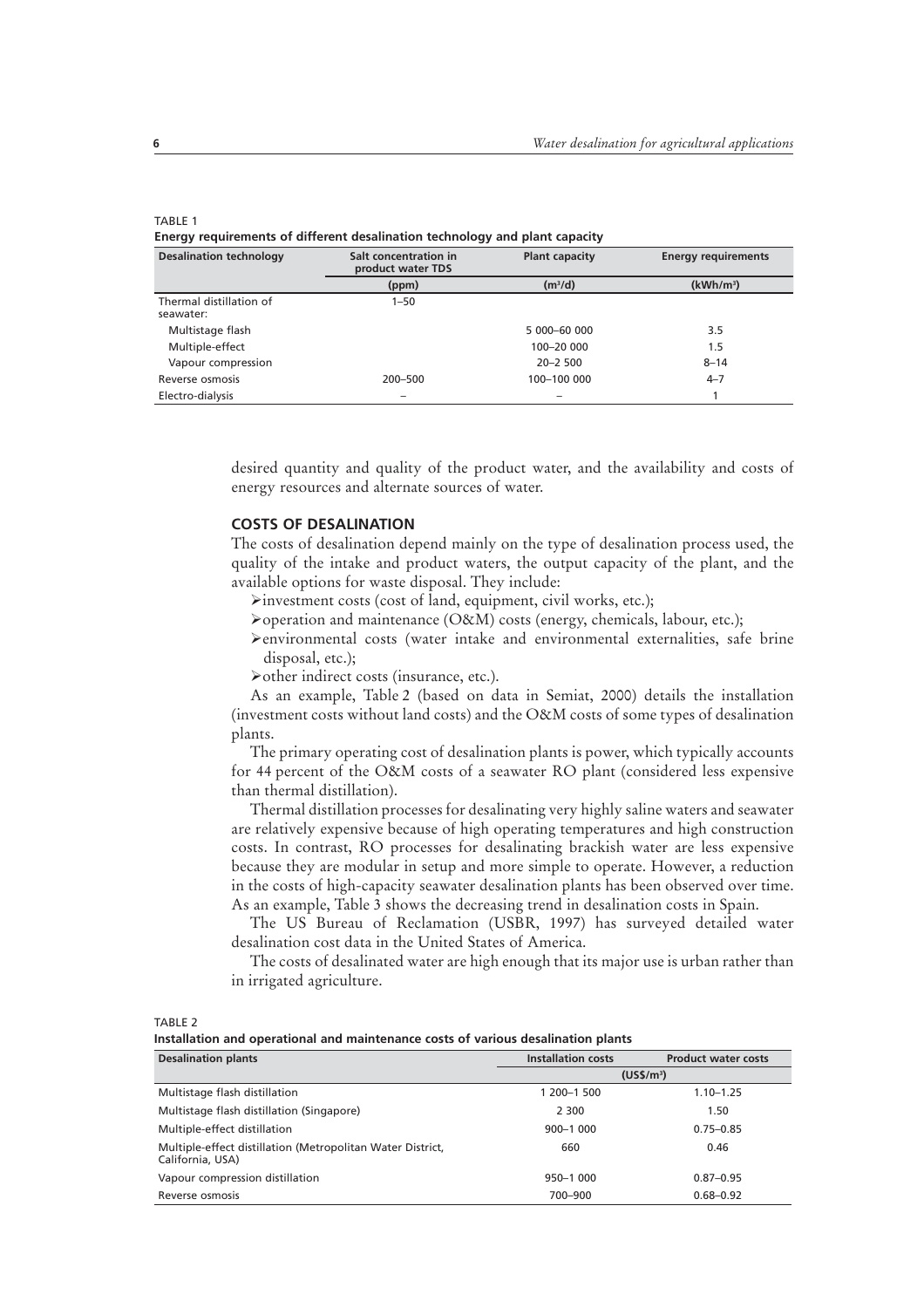## **ENVIRONMENTAL IMPACT OF DESALINATION**

A major environmental problem of water desalination is the production of a flow of brine containing the salts removed from the intake water and that needs to be disposed. In addition, this brine may be polluted. This brine represents a significant fraction of the intake water flow. Seawater desalination typically yields a brine flow of 50–65 percent of the intake water flow, with about twice the initial concentration (FAO, 2003a). Brackish water desalination may result in 10–50 percent of reject water, and its salt concentration is dependent on the initial concentration of the brackish water and the number of stages in the process.

| Vear    | <b>Energy requirements</b> | Costs                                                       |
|---------|----------------------------|-------------------------------------------------------------|
|         |                            | Energy consumption and seawater desalination costs in Spain |
| TABLE 3 |                            |                                                             |

| Year | <b>Energy requirements</b> | Costs                  |
|------|----------------------------|------------------------|
|      | (kWh/m <sup>3</sup> )      | (Euro/m <sup>3</sup> ) |
| 1970 | 22.0                       | 2.103                  |
| 1980 | 18.0                       | 1.803                  |
| 1985 | 15.0                       | 1.112                  |
| 1988 | 13.0                       | 1.102                  |
| 1990 | 8.5                        | 0.961                  |
| 1992 | 7.8                        | 0.871                  |
| 1994 | 6.2                        | 0.751                  |
| 1996 | 5.3                        | 0.661                  |
| 1998 | 4.8                        | 0.528                  |
| 1999 | 4.5                        | 0.521                  |
| 2000 | 4.0                        | 0.504                  |
| 2001 | 3.7                        | 0.492                  |
| 2002 | 3.5                        | 0.428                  |

Note: US\$1 = Euro0.83 as at 27 April 2004. Source: FAO, 2003b.

Thus, brine production poses a significant problem of environmentally safe waste disposal. Even where plants are near the sea, brine disposal may affect the local marine ecosystem.

Environmentally safe disposal depends mainly on the site of the treatment plant. With plants situated near the sea or close to brackish environments, such as estuaries, brine disposal is comparatively easier than that from inland desalinating facilities.

Where plants are not far from the sea, the construction of special collectors is an option. However, in this case, the additional environmental costs increase the total cost significantly.

In inland plants, one option is to inject the brine into a confined aquifer through deep wells. This alternative has serious technical problems and high environmental risks.

## **DESALINATION WORLDWIDE**

Table 4 presents a summary of desalination plant capacity implemented worldwide as at 1998 for units with capacities larger than 100 m3 /d.

The multistage flash distillation process makes up the highest total production capacity of desalinated waters, followed closely by RO. Other processes are comparatively smaller in production capacity.

Although thermal distillation plants

make up about 21 percent of the total desalinating facilities in the world, they produce more than half of the total desalinated waters because they are larger than RO facilities.

RO is particularly appealing because recent advances in membrane technology allow modular construction of desalinating facilities to meet smallto large-volume desalination needs (FAO, 2003a).

From an inventory by Wangnick (2000), seawater and brackish water

| TABLE 4                                          |  |
|--------------------------------------------------|--|
| Summary of worldwide desalination capacity, 1998 |  |

| <b>Desalinating process</b>        | $\%$  | Capacity                      | No. of plants |
|------------------------------------|-------|-------------------------------|---------------|
|                                    |       | $(10^6 \text{ m}^3/\text{d})$ |               |
| Multistage flash distillation      | 44.4  | 10.02                         | 1 244         |
| Reverse osmosis                    | 39.1  | 8.83                          | 7851          |
| Multiple-effect distillation       | 4.1   | 0.92                          | 682           |
| Electro-dialysis                   | 5.6   | 1.27                          | 1 470         |
| Vapour compression<br>distillation | 4.3   | 0.97                          | 903           |
| Membrane softening                 | 2.0   | 0.45                          | 101           |
| Hybrid processes                   | 0.2   | 0.05                          | 62            |
| Others                             | 0.3   | 0.06                          | 120           |
| Total                              | 100.0 | 22.57                         | 12 433        |

Source: Wangnick, 2000.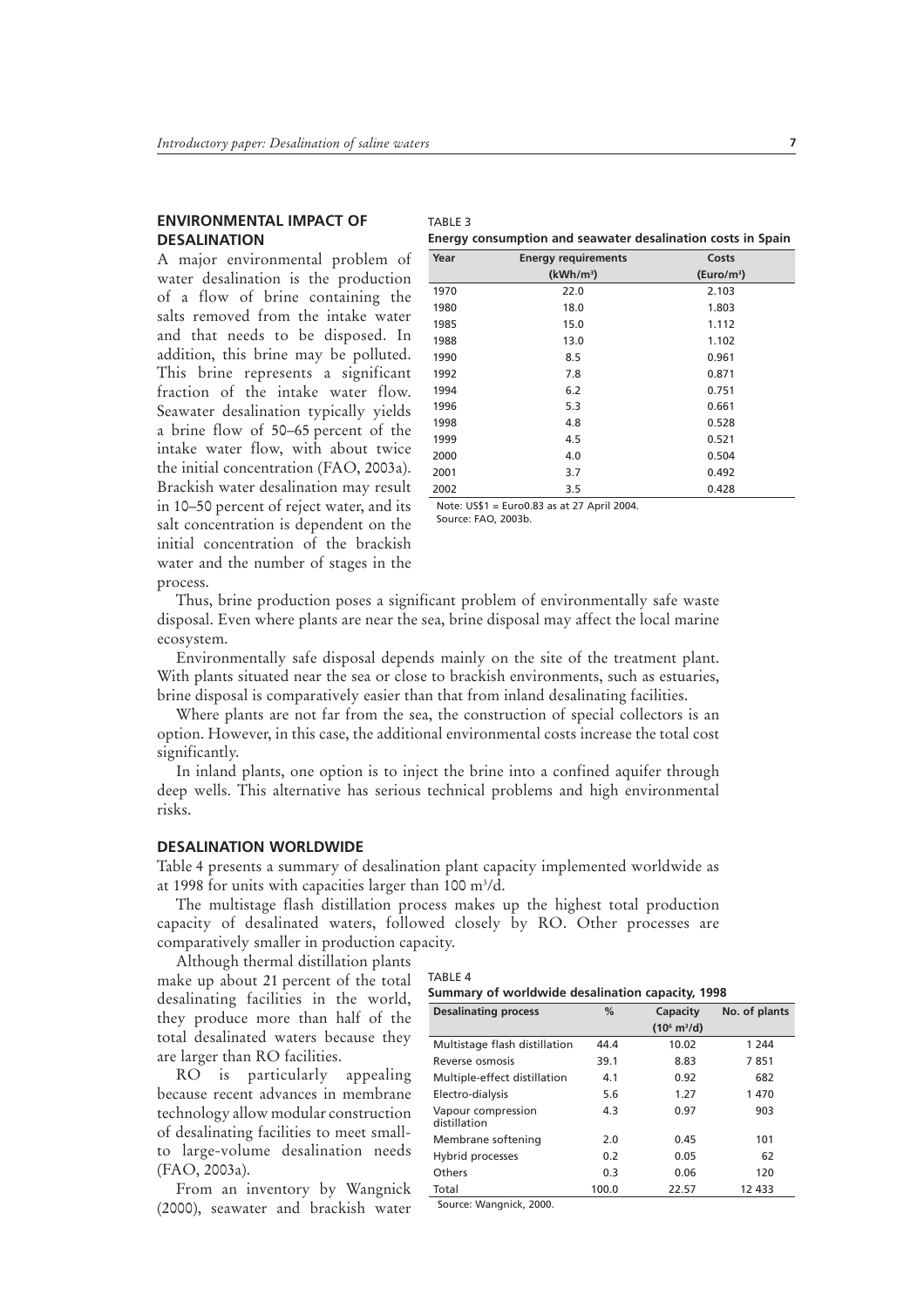make up about 59 percent and 41 percent, respectively, of the total water sources for desalination.

#### **THE USE OF DESALINATED WATER IN AGRICULTURE**

In the past, the high cost of desalinating and the energy required have been major constraints on large-scale production of freshwater from brackish waters and seawater. However, desalinated water is becoming more competitive for urban uses because desalinating costs are declining and the costs of surface water and groundwater are increasing.

In spite of this development, the costs of desalinated water are still too high for the full use of this resource in irrigated agriculture, with the exception of intensive horticulture for high-value cash crops, such as vegetables and flowers (mainly in greenhouses), grown in coastal areas (where safe disposal is easier than in inland areas).

For agricultural uses, RO is the preferred desalination technology because of the cost reductions driven by improvements in membranes in recent years.

Spain provides a significant example of the application of desalinated water in irrigation. Spain has more than 300 treatment plants (about 40 percent of the total number of existing plants) and 22.4 percent of the total desalinated water is used for agriculture. Most of these plants process brackish water (only 10 percent of the total desalinated water for agriculture originates from seawater) and are located in coastal areas or within 60 km of the sea (FAO, 2003b). In this country, small and medium-sized brackish-water desalination plants, with a capacity of less than 1 000 m<sup>3</sup>/d (11.6 litres/ s), are common because they adapt better to individual farmer requirements and to the existing hydraulic structures.

#### **PUBLIC–PRIVATE PARTNERSHIPS IN DESALINATION**

Desalination is the main source of potable water in the countries of the Gulf Cooperation Council (GCC), i.e. Bahrain, Kuwait, Oman, Qatar, Saudi Arabia and the United Arab Emirates. In these countries, desalination accounts for 40 percent of the water used for municipal and industrial uses. Kuwait and Qatar rely on desalinated water for 100 percent of their domestic and industrial needs.

The involvement of the private sector in providing freshwater is promising as it has the capability to provide the necessary capital, networks, technology, experience and human resources. Public–private partnerships (PPPs) have been much discussed at meetings worldwide on institutional and regulatory frameworks for private investment, market risk, offtaker risk, tariff structure and desalinated water charging, construction/ technical/operational risk, financing structure, credit enhancements, environmental risk, etc. The need for a market-based economy and an expanded role of regional banks has also been raised. Recently, many countries have turned to the private sector for additional funding in investment projects. The build own operate transfer (BOOT) project delivery method has become the preferred method for municipalities and public utilities worldwide as it allows cost-effective transfer to the private sector of the risks associated with the costs of desalinated water. Some of these risks include: predicting plant performance due to variable intake-water quality; permitting challenges; startup and commissioning; fast-changing membrane technology and equipment market; and limited public-sector experience with the operation of large seawater desalination facilities (Voutchkov, 2004).

However, there are infrastructure constraints on the application of PPPs. For example, desalination normally requires long-distance transport of desalinated water to its site of use. Furthermore, there are institutional constraints that need to be addressed in concert with PPPs, such as establishing a water pricing policy and incentives, investment in research and development, and integrated water resources management.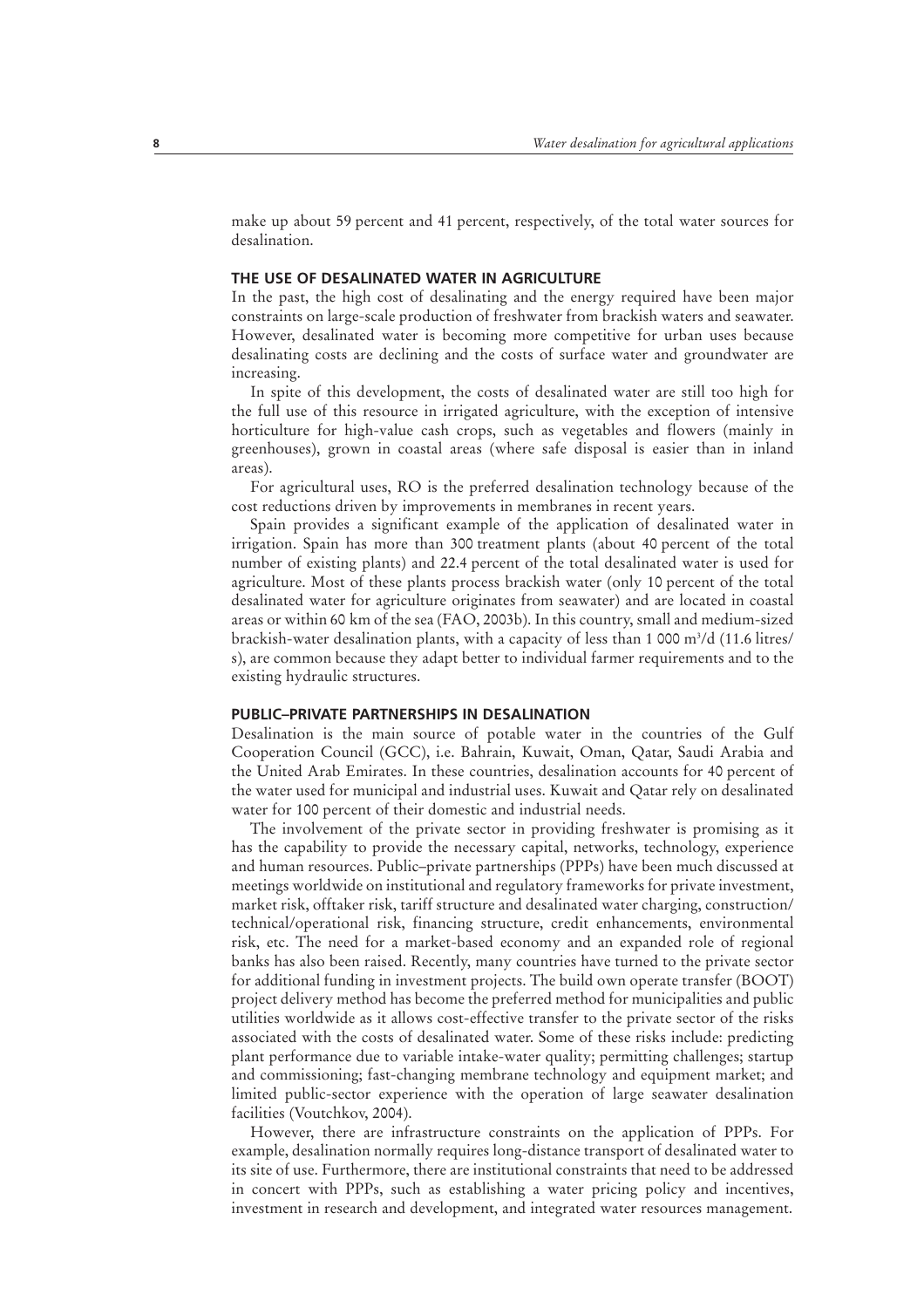The State of California in the United States of America has the institutional experience of setting up of a water desalination task force. This task force has examined and reported on the opportunities and impediments of both brackish and seawater desalination, and the role of the State in furthering the use of this technology (Department of Water Resources, 2003a). A report from the California Coastal Commission (2003) has been released on the policy conformity of desalination to the Californian Coastal Act. Finally, environmental issues and plant permits are related institutional and legal issues, and a working draft of the California Water Plan Update was completed in 2003 (Department of Water Resources, 2003b).

Other constraints relate to the public perception of private-sector involvement in PPPs. Public concerns regard potential price increases, inappropriate business practices, and insufficient information dissemination. The effect of water quality on socio-economic growth has not been well quantified, and human resources and related organizations are still at a nascent stage. All the above issues pose current challenges to the sustainable application of desalination for supplying both potable water and irrigation water.

#### **CONCLUSIONS**

Moderately saline waters can be used for irrigation where control of soil salinity in the crop rootzone is by means of leaching and drainage of dissolved salts. However, where brackish water is the only resource available, prior desalination is needed.

Since the 1960s, saline desalination has been technically feasible. However, to-date, the energy required and the high cost of desalinating brackish waters and seawater have been the major constraints on large-scale production of freshwater from saline waters. Environmental costs relating to the safe disposal of residual brines – to be added to investment and O&M costs – are also an important issue concerning the development of water desalination, especially in plants far from estuaries and the sea.

However, in regions with scarce freshwater resources, water desalination for municipal and industrial uses is being applied increasingly as desalinating costs decline and the costs of surface and groundwater supplies increase. In high-capacity plants, reductions in energy consumption and operational costs are expected through the introduction of new equipment for energy recovery and through improvements in RO membrane technology.

Desalinated brackish waters and seawater are not used worldwide for irrigated agriculture because of the costs involved. However, in some countries, they are used for high-value horticultural cash crops. As irrigated agriculture does not require the strict standards that apply for drinking-water requirements, opportunities appear to exist for blending high-quality desalinated water with lower-quality waters. In this way, the final cost of a cubic metre of irrigation water can be reduced. Moreover, the desalination of saline waters for urban supply will also have a considerable impact on the production of low salt-content wastewater to be treated subsequently, with lower costs for use in irrigated agriculture.

#### **REFERENCES**

- **Abu Zeid, M.** 2000. *Desalination in Egypt between the past and future prospects*. Watermark, Issue 9, Newsletter of the Middle East Desalination Research Center.
- **Buros, O.K.** 1999. *The ABCs of desalting*. 2nd Edition. International Desalination Association.
- **California Coastal Commission.** 2003. *Seawater desalination and the California Coastal Act*. Draft report. 55 pp.
- **Department of Water Resources.** 2003a. *Water desalination*. Findings and recommendations. Water Desalination Task Force. 17 pp.
- **Department of Water Resources.** 2003b. *California Water Plan Update 2003*. Bulletin 160-03.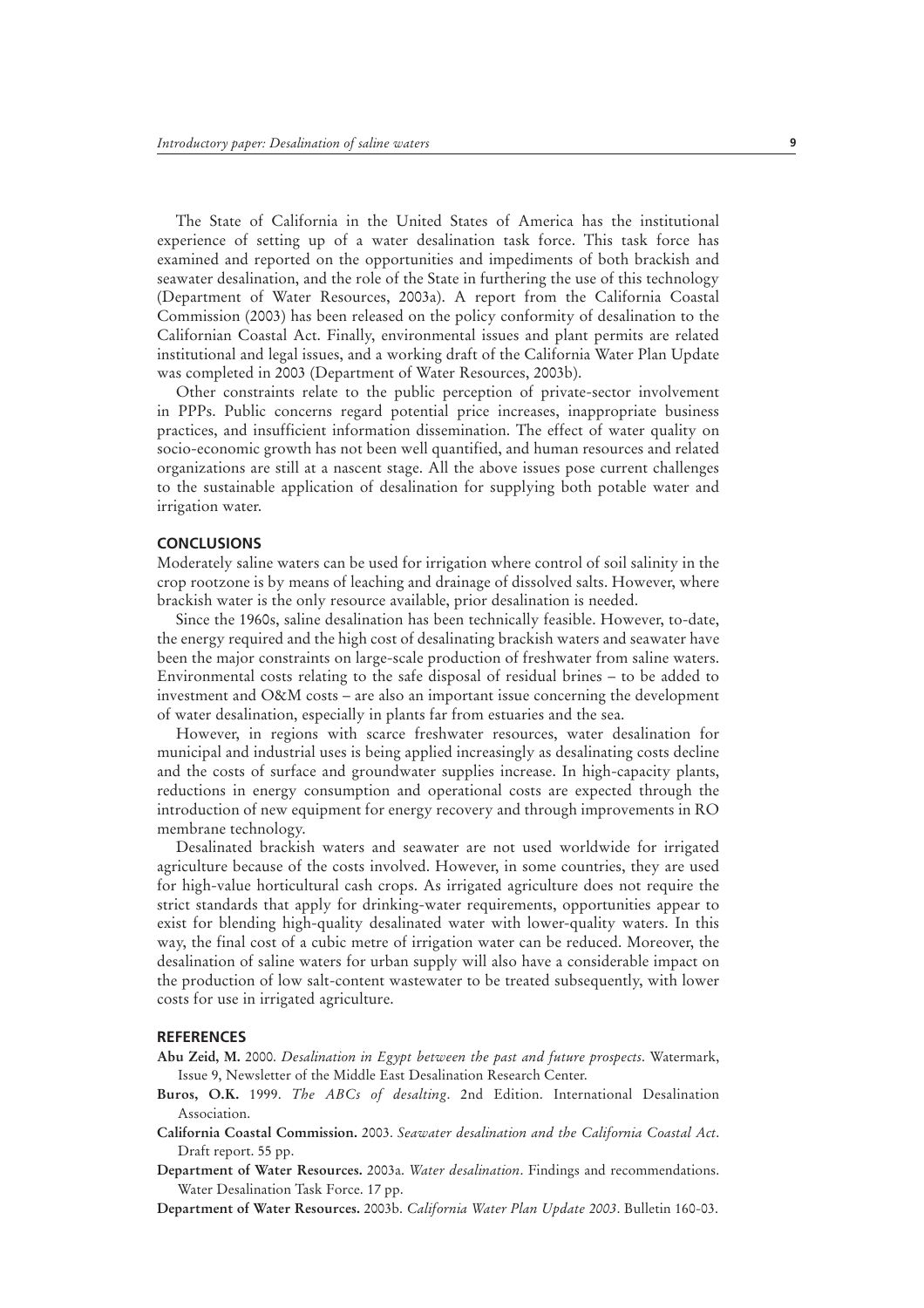- **FAO.** 2003a. *Desalination of brackish waters and seawater, status in California and the USA*, by K. Tanji. Draft report. Rome.
- **FAO.** 2003b. *La desalación de agua de mar en la agricultura: situación actual y perspectivas futuras*, by J.A. Medina. Draft report. Rome.
- **Furukawa, D.H.** 1997. *A review of seawater reverse osmosis*. IDA Desalination Seminar, Cairo, September 1997.
- **Semiat, R.** 2000. Desalination: present and future. *Wat. Int*., 25(1): 54–65.
- **US Bureau of Reclamation (USBR).** 1997. *Survey of US costs and water rates for desalination and membrane softening plants*. Water Treatment Technology Program Report No. 24. 43 pp. + appendixes.
- **Voutchkov, N.V.** 2004. The ocean a new resource for drinking water. *Pub. Works,* June: 30–33.
- **Wangnick, K.** 2000. *A global overview of water desalination technology and the perspectives* (available at http:// www.us.es).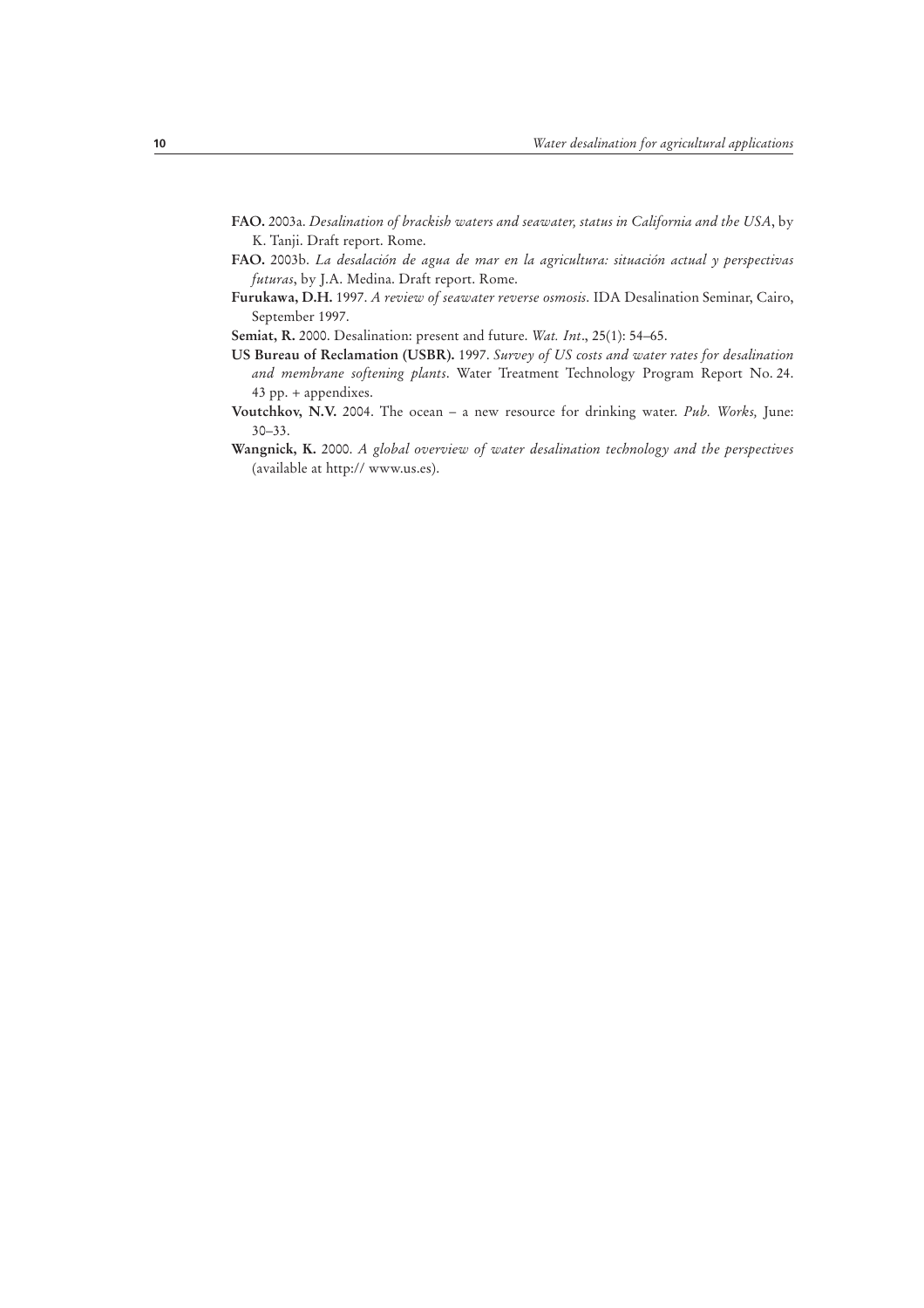## **Water desalination technologies and costs – state of the art**

## **ABSTRACT**

Desalinated water is becoming less of a "non-conventional" water resource. In some countries of the Arabian Gulf, it accounts for practically all potable water supplies, while it accounts for almost half of the domestic water supply in some other states in the Arabian Gulf. The fact that it is not a new technology provides a greater market potential as plants constructed in the earlier days of desalination are now ageing and in need of refurbishment. This, compounded by the growing need for freshwater, has led to a dramatic increase in the demand for desalination facilities. Recently, major increases in the demand for desalinated water have also been seen in areas other than the Arabian Gulf, namely North African states such as Algeria and the Libyan Arab Jamahiriya. On a somewhat smaller scale, but also rising, are needs for desalinated water in Egypt and other North African states as well as Israel, Jordan and the Palestinian Authority.

Technological advances in desalination processes are coping with the demand and have catered to the needs of burgeoning populations and industrial growth in terms of scale and rapid construction. This has resulted in sharp falls in the cost of producing desalinated water.

The key source to mobilize funding for desalination projects has been government, but the size of planned investments has convinced many governments that the private sector has a role to play in this development. Unlike in power projects, growth in public–private partnerships for desalination has been slow. Several reasons account for this and have induced both the public and private sectors to collaborate in order to facilitate transactions. Successful models for independent water and power producers exist but they need broader dissemination, particularly among government entities.

This paper reviews market trends in desalination, technological advances and direction, cost structure, and the various constraints that may affect the development of desalination.

#### **INTRODUCTION**

The Middle East and North Africa (MENA) region is known more for its abundance of oil rather than for its shortage of water. It is the driest region in the world with renewable water resources of less than the critical level of 1 000 m3 /person/year as defined by the World Health Organization (WHO). The shortage of water is becoming an increasingly common problem across much of the world. This can be attributed to a number of causes: growing populations, frequent droughts, increasing per-capita water demand, and industrial development. These and other factors combine to create a dire need for water of good quality as a reliable source for the future.

> *Koussai Quteishat Middle East Desalination Research Center Muscat, Oman*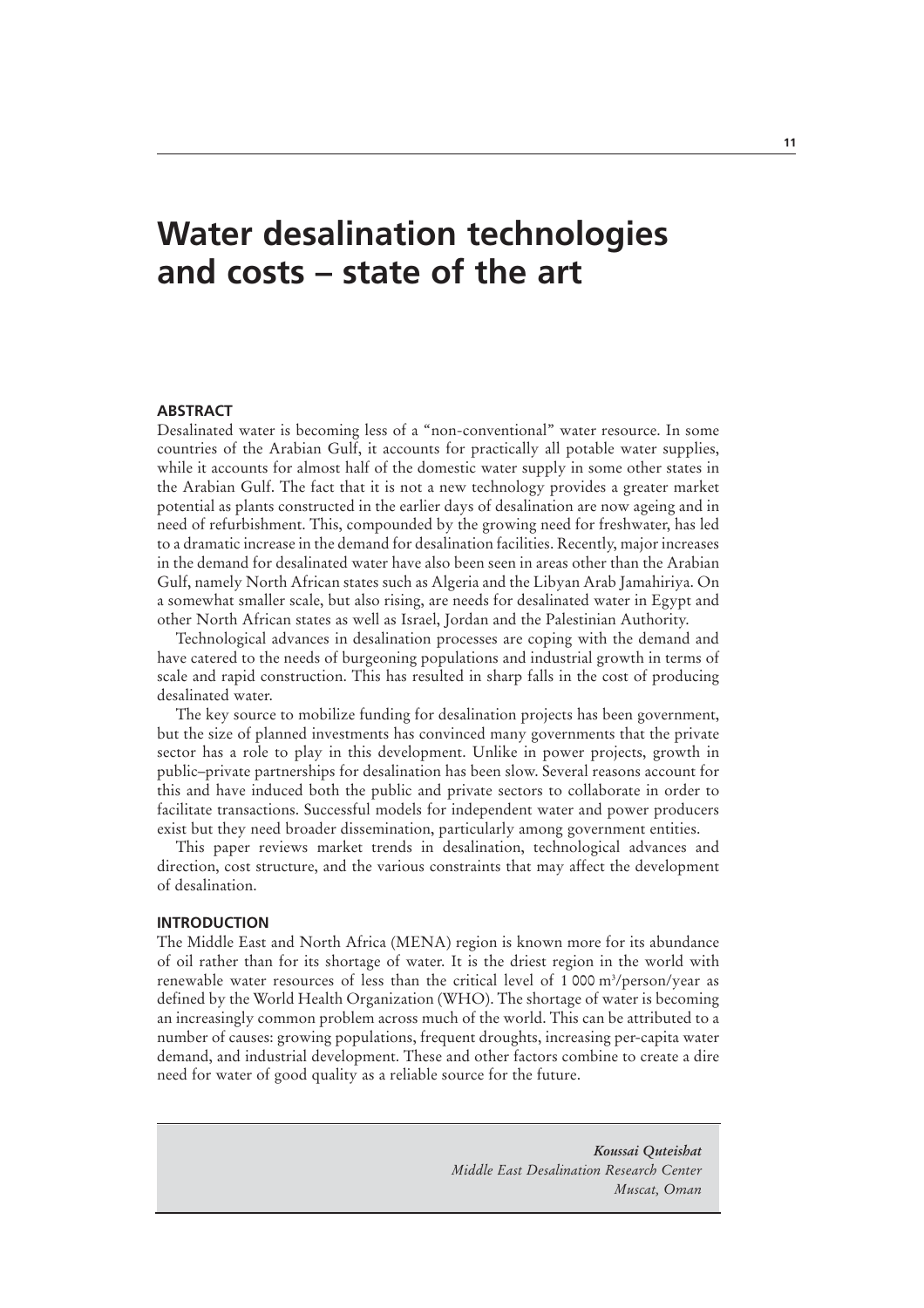This reliable source of supply should utilize a technology that can be relied upon for many years and can ensure a guaranteed water supply independent of the climate conditions that prevail in the area. Desalination fits this requirement. Today, almost 7 500 million m<sup>3</sup> are produced annually across the globe for various uses. The primary share goes to municipal use (4 800 million m<sup>3</sup>), followed by industry (1 900 million m<sup>3</sup>) and power (392 million m<sup>3</sup>). Agricultural use accounts only for 230 million m<sup>3</sup>.

Initially, desalinated water as a resource was restricted to use on islands, military bases, industrial sites and hotels (1950–1970). Between 1970 and 1995, it became the main resource for cities in the Arabian Peninsula and it has now become an accepted fact in the states of the Gulf Cooperative Council (GCC) that their future water demand will be met by desalination. In addition to the GCC countries, desalination is becoming the only viable and economic solution for countries such as Israel, Jordan and the Palestinian Authority. North African countries vary in their demand for desalination from the need to supply water to sea resorts, such as in Egypt and in Tunisia, to becoming an alternative to major water transport schemes, such as Egypt in its Sinai development, and Morocco for supply to its southern region. Countries such as the Libyan Arab Jamahiriya and Algeria view desalination as a *de facto* source of water to meet growing demands for fresh supplies. Whereas the Syrian Arab Republic and Lebanon may not see the need for desalination, the Syrian Arab Republic (with overabstracted aquifers) still has to consider desalination in its interior far from rivers and the sea. On the other hand, Yemen, the most water-depressed country in the world, has the additional problem of being forced into a combination of desalination and major transport schemes. Iraq is likely to experience severe water-treatment requirements equivalent to desalination, and it will also need solutions involving desalination in its southern territories.

#### **DESALINATION TECHNOLOGY**

Desalination is a separation process that produces two streams: freshwater and saline solution (brine). Saline water is classified as either brackish water or seawater depending on the water source, brackish water being less saline than seawater. Two main commercial desalination technologies have gained acceptance throughout the world, namely those based on thermal and on membrane processes.

Thermal processes, except freezing, mimic the natural process of producing rain. Saline water is heated, producing water vapour that in turn condenses to form freshwater, thus producing freshwater by distillation. These processes include multistage flash (MSF), multiple-effect distillation (MED) and vapour compression (VC) distillation. In all these processes, condensing steam is used to supply the latent heat needed to vaporize the water. Owing to their high-energy requirements, thermal processes are normally used for seawater desalination and in dual power and water production plants. In addition, thermal processes are capable of producing highpurity water, do not require sophisticated pre-treatment, and are not sensitive to water contamination by oil or other organic matter.

Membrane processes include reverse osmosis (RO) and electro-dialysis (ED). Whereas ED is suitable for brackish water, RO can be used for both brackish water and seawater.

Desalination processes have undergone considerable development in the past 30 years. This development has led to a reduction in desalinated water cost to a level that has made desalination a viable option for potable water supply.

It is now technically and economically feasible to generate large volumes of water of suitable purity through the desalination of seawater, brackish water, and desalination of wastewater for reuse. In order to appreciate the unique opportunities for desalination and power industries in the Middle East, it is essential to understand the state of the art as well as the current trends in both technology and business.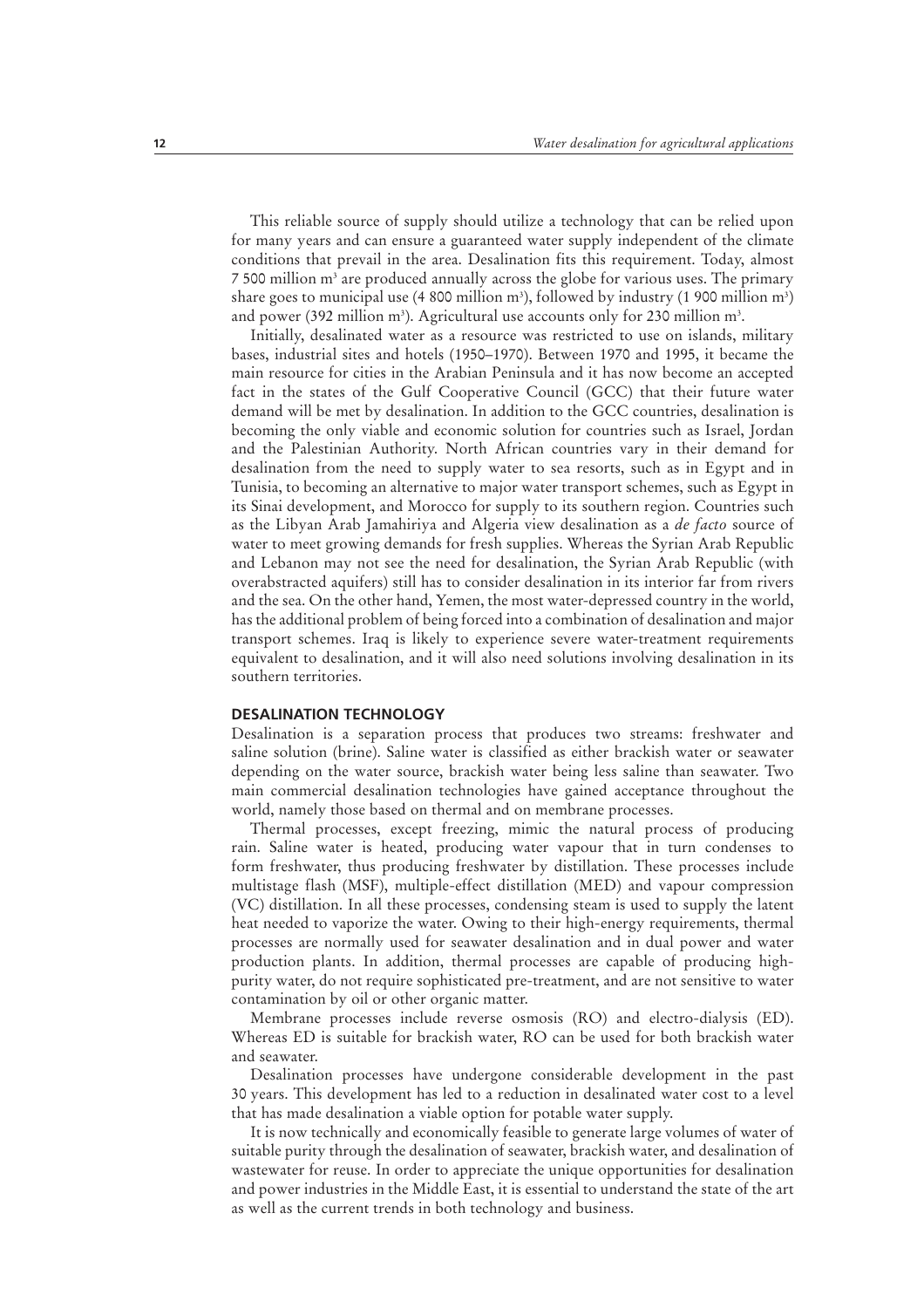#### **TRENDS IN DESALINATION TECHNOLOGY Thermal desalination**

Significant technological developments to the distillation processes are not expected as the technology is fairly mature. However, there will be changes in the materials that constitute the plant (particularly in the tubing used in the heat exchangers), in larger plant unit sizes producing as much as 76 000 m<sup>3</sup>/d for MSF and 23 000 m<sup>3</sup>/d for MED, and in the faster delivery of plants (becoming of the order of 1–2 years).

#### **Membrane desalination**

There is always room for development in membrane technologies. Development is driven by the fact that membranes are gaining wider use in water/wastewater treatment as well as pre-treatment for desalination. Technological trends include integrated membrane solutions, increased energy efficiency, and increased recovery ratio for seawater RO. New developments will also witness lower use of materials, fewer chemicals and smaller footprints.

As the success of RO desalination hinges on the proper pre-treatment of the feed water, various membranes could precede the removal of the monovalent ions by the desalination membrane in order to selectively remove suspended solids and decrease turbidity (microfiltration), organics (ultrafiltration) and hardness and sulphates (nanofiltration). Various energy recovery devices are now available, such as Pelton wheel turbines, work and pressure exchangers as well as hydraulic turbochargers that can reduce energy requirements by as much as 50 percent.

Larger plant size also contributes to the economy of scale that is significant between a plant producing 1 000 m3 /d and that producing 40 000 m3 /d, where the capital cost per cubic metre of water can decrease by a factor of 2.5. However, RO plant sizes larger than 40 000 m3 /d will not have any further considerable effect on cost reduction.

#### **Other trends**

Owing to the difference in the demand growth factors (11 percent for water and 4 percent for power), a decoupling between power and desalination plants is expected. Where dual-purpose plants are planned, a major trend in technological development is the utilization of more than one process in combination. Such hybrid thermal/ membrane combinations offer several advantages including the use of the steam to de-aerate the feed water and optimization of its temperature for RO, application of the post treatment to the combined product, use of the same seawater intake, and combining the discharged brine with the recycled brine.

Hybrid systems of RO and thermal processes utilize seasonal surpluses of idle power and address the power/water mismatch caused by differences in either daily or seasonal demands. The largest such hybrid plant is in Fujeirah, United Arab Emirates, where MSF desalinates 284 000  $\mathrm{m}^3/\mathrm{d}$  and RO desalinates 170 000  $\mathrm{m}^3/\mathrm{d}$ . To further address power/water mismatches, using idle power to desalinate would lead to greater water production, hence the need for storage of this excess desalinated water. Therefore, desalination aquifer storage and recovery (DASR) is considered strategic in terms of cost and security.

In addition, using filtration processes in conjunction with thermal processes to remove the hardness in the feed water theoretically reduces the scaling potential and allows the thermal plant to be operated at higher temperatures, hence, greater productivity.

Trends that are also worth tracking are the use of renewable energies in desalination, and the growing importance of the environmental impacts of desalination plants.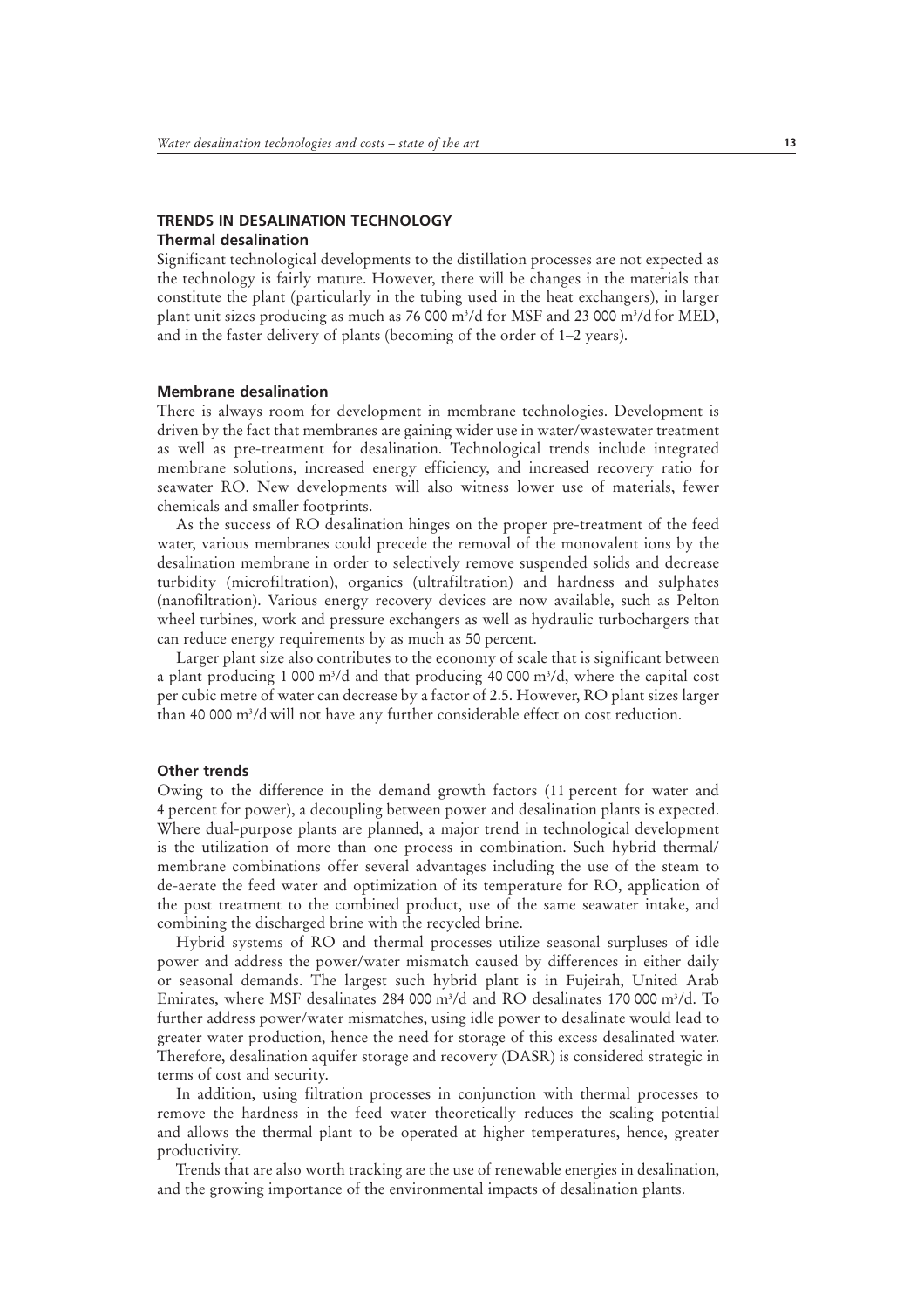## **TRENDS IN THE DESALINATION MARKET Desalination development potential**

Desalination has great development potential on a global scale. This is attributed to the fact that out of 71 large cities that do not have local access to new freshwater sources, 42 are coastal. Out of the entire world population, 2 400 million inhabitants (39 percent) live within 100 km of the sea. Current production of desalinated seawater corresponds only to the demand of 60 million inhabitants. Although desalination has been considered among the non-conventional water resources, it can no longer be considered as a marginal resource because some countries such as Kuwait and Qatar rely 100 percent on desalinated water for domestic and industrial uses (nearly 60 percent in Saudi Arabia).

Other than the fact that desalination may be the only option for some countries, there are driving forces behind its development potential, making it more favourable than conventional resources. Being independent of climate conditions, rainfall and so on, a primary force is its identification as a secure source of supply. Compared with conventional civil engineering projects, desalination offers advantages in terms of the length of the construction period, which is in the order of 1–3 years, as well as its modular construction allowing the increase in supply to be in line with that of the demand. In addition, a desalination project is less likely to encounter opposition from local groups or problems associated with construction right of way. Furthermore, it is much more attractive to private-sector investment than is a dam or a conveyor system. Given these factors, it appears that desalination is the only recourse for regions with overdrafted groundwater aquifers, albeit in combination with integrated management (primarily that of water demand).

## **Status of desalination in the MENA and market share development**

Desalination has become the main source of potable water in all the GCC states, where the annual demand rose from 1 500 million  $m<sup>3</sup>$  in 1980 to 6 000 million  $m<sup>3</sup>$  in 2000. Desalination is expected to provide an additional 5 000 million  $m^3$  per year by 2015.

This need for desalinated water is no longer associated only with the GCC. Almost all countries in the MENA are now considering desalination. Whereas desalination is expected to double by 2015 in the GCC countries, primary growth will also be seen in the Libyan Arab Jamahiriya, Algeria and Israel (slightly less than threefold from the planned capacity). This growth is driven by chronic water shortages caused by persisting droughts, increasing populations, increasing per-capita water demand and growing industrialization. On the other hand, this growth is also enhanced by the decrease in the costs associated with the production of desalinated water where prices have fallen from about US\$4/m<sup>3</sup> to less than US\$1/m<sup>3</sup>.

Table 1 shows the desalinated capacity around the globe with the relative percentages for both the MENA countries and the GCC countries. Figure 1 shows the relative distribution of the overall desalination capacity in the MENA region with respect to the type of feed water.

#### TABLE 1 **Desalination capacity by region**

| Desalitation capacity by region                                                   |                  |                     |  |
|-----------------------------------------------------------------------------------|------------------|---------------------|--|
| Region                                                                            | <b>Operation</b> | <b>Contracted</b>   |  |
|                                                                                   |                  | (m <sup>3</sup> /d) |  |
| Worldwide                                                                         | 23 808 295       | 25 787 312          |  |
| <b>MENA</b>                                                                       | 12 159 142       | 15 928 814          |  |
|                                                                                   |                  | (62 %)              |  |
| GCC                                                                               | 10 355 436       | 13 754 536          |  |
|                                                                                   |                  | (53%)               |  |
| Non-GCC                                                                           | 1803 706         | 2 174 278           |  |
| Note: In 1972, total world desalination capacity was 2 million m <sup>3</sup> /d. |                  |                     |  |

Source: Wangnick, 2000.

Table 2 shows the relative distribution of desalinated capacity (market share) with regard to the energy source that drives the desalination processes. These figures fluctuate almost yearly, with the highest increase in market share allocated to RO and MED.

The predominant desalination process is currently the MSF thermal process, primarily in the MENA region and almost exclusively in the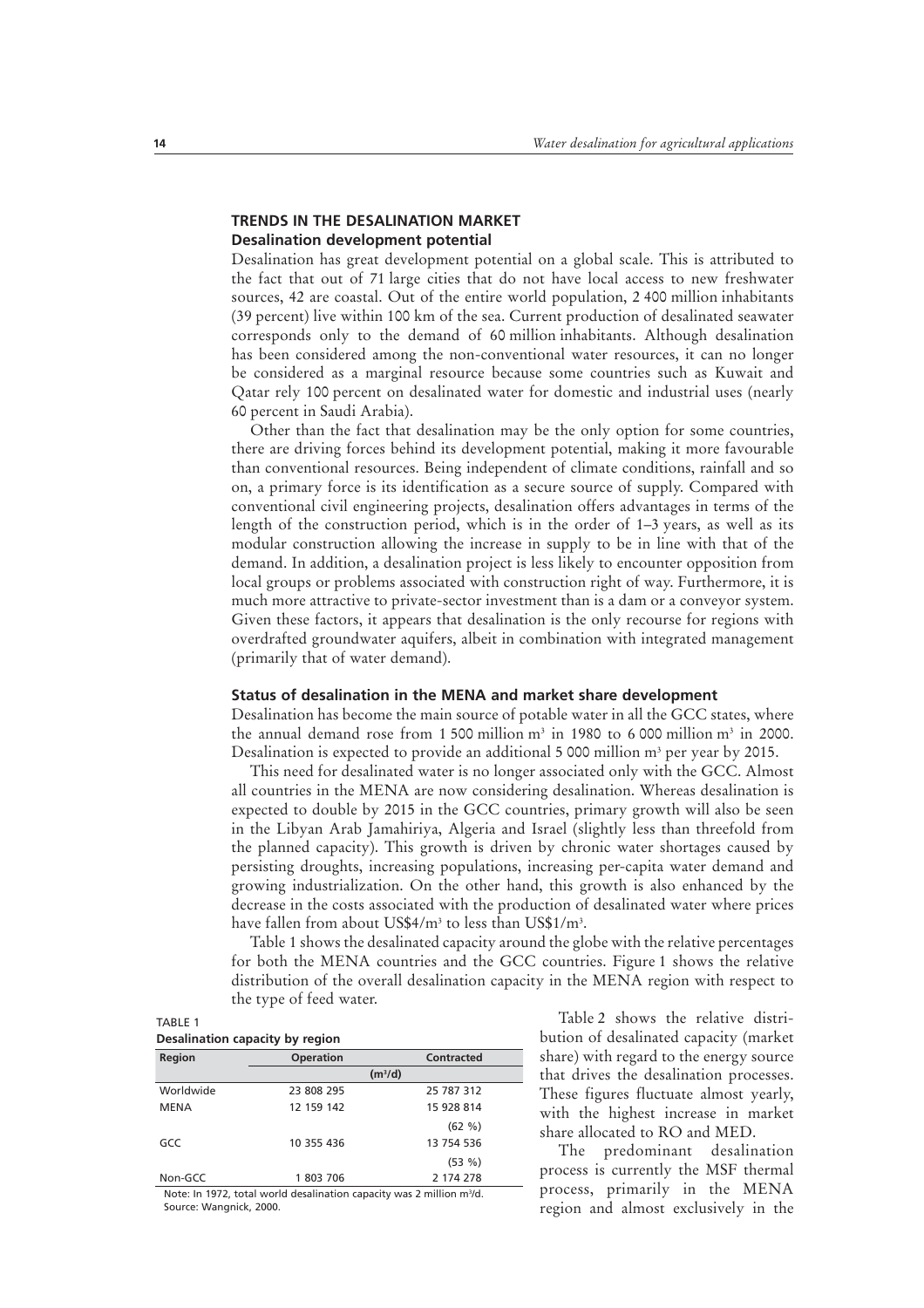GCC. There are several factors behind the selection of thermal processes over mechanical or electrical processes. In addition to the poor performance of RO plants in the early days, attributed mostly to the high salinity of the Gulf water (in excess of 40 000 ppm), thermal processes are suitable for dualprocess plants of power generation and freshwater production, thus integrating both demands for water and power. The availability of oil and gas in the GCC countries has contributed to their growth. MSF technology, capable of producing water of high purity with total dissolved solids (TDS) of less than 25 mg/litre, has become more reliable and mature and has grown in unit size to far exceed 55 000 m3 /d, imparting the additional element of the economy of scale.

The market for distillation processes will remain strong as long as there is also a need for power generation. In this aspect, MED is gaining ground over MSF because it offers significant potential reductions in costs owing to its lower specific energy consumption of 1.8 kWh per tonne of distillate



TABLE 2 **Competitive desalination processes**

| Energy driving the process                        | Share of world capacity |  |
|---------------------------------------------------|-------------------------|--|
|                                                   | (%)                     |  |
| Thermal energy:                                   |                         |  |
| Multistage flash                                  | 45                      |  |
| Multiple-effect distillation                      | 4                       |  |
| Thermal vapour compression                        |                         |  |
| Mechanical energy (usually by electric<br>motor): |                         |  |
| Mechanical vapour compression                     | 3                       |  |
| Reverse osmosis                                   | 42                      |  |
| Electrical energy:                                |                         |  |
| Electro-dialysis                                  |                         |  |
|                                                   |                         |  |

Source: Wangnick, 2000.

versus 4 kWh per tonne for MSF. MED also has a higher performance ratio (in terms of kilograms of water per kilogram of steam) of 15 versus 10 for MSF.

The least common thermal process is thermal vapour compression (TVC), which can also be driven by electric motor. Although it is simple, reliable, can operate at temperatures below 70 °C and is more efficient, TVC exists only in small-scale units of the order of  $3000 \text{ m}^3/\text{d}$ .

Moreover, a significant market is expected for refurbishing and upgrading older plants.

Where decoupled from power, the more cost-effective RO is usually selected, which is also becoming a mature technology attributed primarily to the advancement in pretreatment technologies. Its market share will increase at the expense of distillation processes, particularly as the rate of growth of demand for power increases at an annual rate of 4 percent whereas for water it stands at 11 percent.

The second membrane process, also relying on electrical energy, is ED. ED is applicable only to brackish water but it has the characteristics of high recovery, the ability to cope with suspended solids, and it uses fewer chemicals and utilizes robust membranes. This last quality offers opportunities for a wider use of the process.

Given the size of the market in the MENA region (estimated at US\$20–30 000 million in the next ten years), it has become necessary to move away from public financing of projects. Where cogeneration projects (power and water) are being implemented, the trend has been for them to be project financed by an independent water and power producer (IWPP), where a developer owns a portion of the stakes and partners a public entity in a company set up specifically for the purpose of project implementation and operation. Abu Dhabi has had the most successful model in the region with six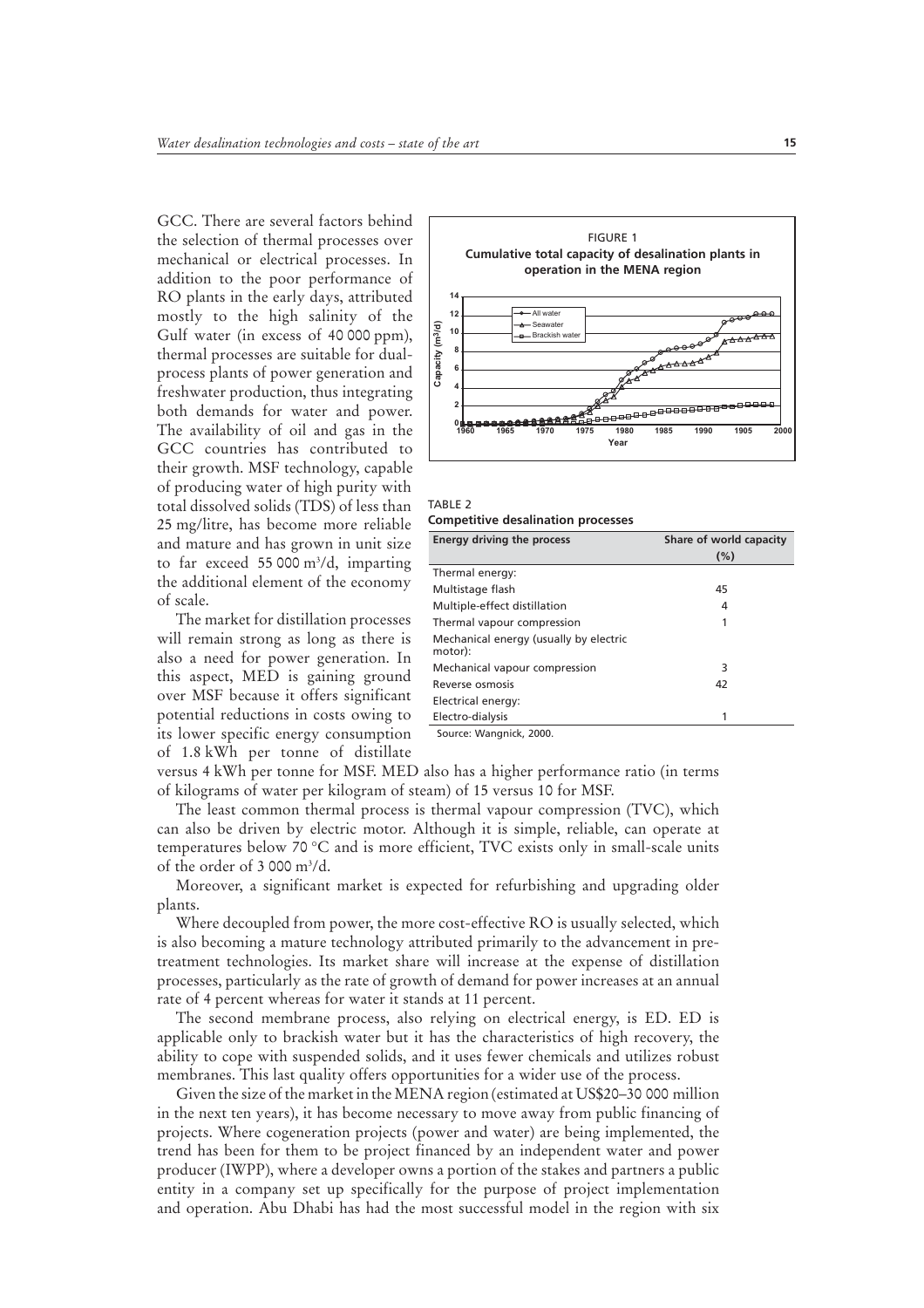| TABLE 3                                         |  |
|-------------------------------------------------|--|
| Indicative capital costs of desalination plants |  |

| <b>Process</b>                        | Cost of installed capacity |
|---------------------------------------|----------------------------|
|                                       | $(US$/m^3/d)$              |
| Multistage flash                      | 1 050-1 540                |
| Multiple-effect distillation          | $925 - 2210$               |
| Thermal vapour compression            | 1 580-3 170                |
| Reverse osmosis                       | $925 - 2100$               |
| Electro-dialysis                      | 637                        |
| Source: Outeishat and Awerbuch, 2000. |                            |

such projects. Saudi Arabia is yet to embark on implementing four major IWPP projects. The first independent water producer (IWP) project is an RO project in Taweelah in the United Arab Emirates at 225 000 m<sup>3</sup>/ d. These, as well as projects that do not involve power generation, have also generally taken either a build operate transfer (BOT) or a build own

operate (BOO) structure, with the main issue always centring on guaranteeing that the offtaker (distributor of water or power) purchases and pays for pre-agreed production quantities in a timely manner.

Table 3 gives indicative figures for the cost of desalination plants.

## **CONSTRAINTS ON THE GROWTH OF DESALINATION**

It is essential to question whether the phenomenal growth of desalination will continue or whether there are constraints that could impede it. The dependence of desalination on energy is one such concern, environmental impact is another. Other concerns include the quality of physical infrastructure and the institutional setup in the individual countries where desalination is used. In addition, the cost of the water produced by desalination has always been a major concern. The following sections address these issues in turn.

#### **Energy constraints**

Desalination may be an important factor in the demand for power, but it is not a dominant one. For example, in the case of Saudi Arabia, the energy used in desalination for drinking-water production represents 9 percent of the primary energy of the tertiary residential sector, amounting to only 1.8 percent of the total consumption of primary energy of the country. In Israel, if 100 percent of the country's needs for potable water were produced by RO from seawater, this would increase electricity demand by only 8.5 percent. In India, the electricity consumption for irrigation purposes accounts for 30 percent of total electricity generated.

#### **Environmental constraints**

As desalination is energy dependent, the main environmental issue is the contribution to gas emissions, with 1 m<sup>3</sup> of desalinated water (by RO) requiring 1 litre of fuel.

The other issue, which is not believed to be assessed adequately, is the disposal of brine, which may affect the local marine ecosystem. Brine disposal is a major concern for the desalination of brackish water in continental locations.

Other environmental factors include land use, particularly on coastal sites, thus affecting the landscape, etc.

There is no detailed and accepted methodology for environmental impact assessment. A desalination plant cannot be considered as just a factory. While an environmental evaluation would lead to a positive sum game, as the choice becomes whether to use water or not, it is essential to address the issues that should be mitigated. Therefore, it is necessary to formulate environmental guidelines.

## **Infrastructure constraints**

Infrastructure plays a major role in optimizing the use of desalinated water. Leakages in water distribution systems increase the cost of desalinated water dramatically. Long-distance transport of desalinated water also increases its cost to the final user. Therefore, infrastructure is a major factor for any desalination project.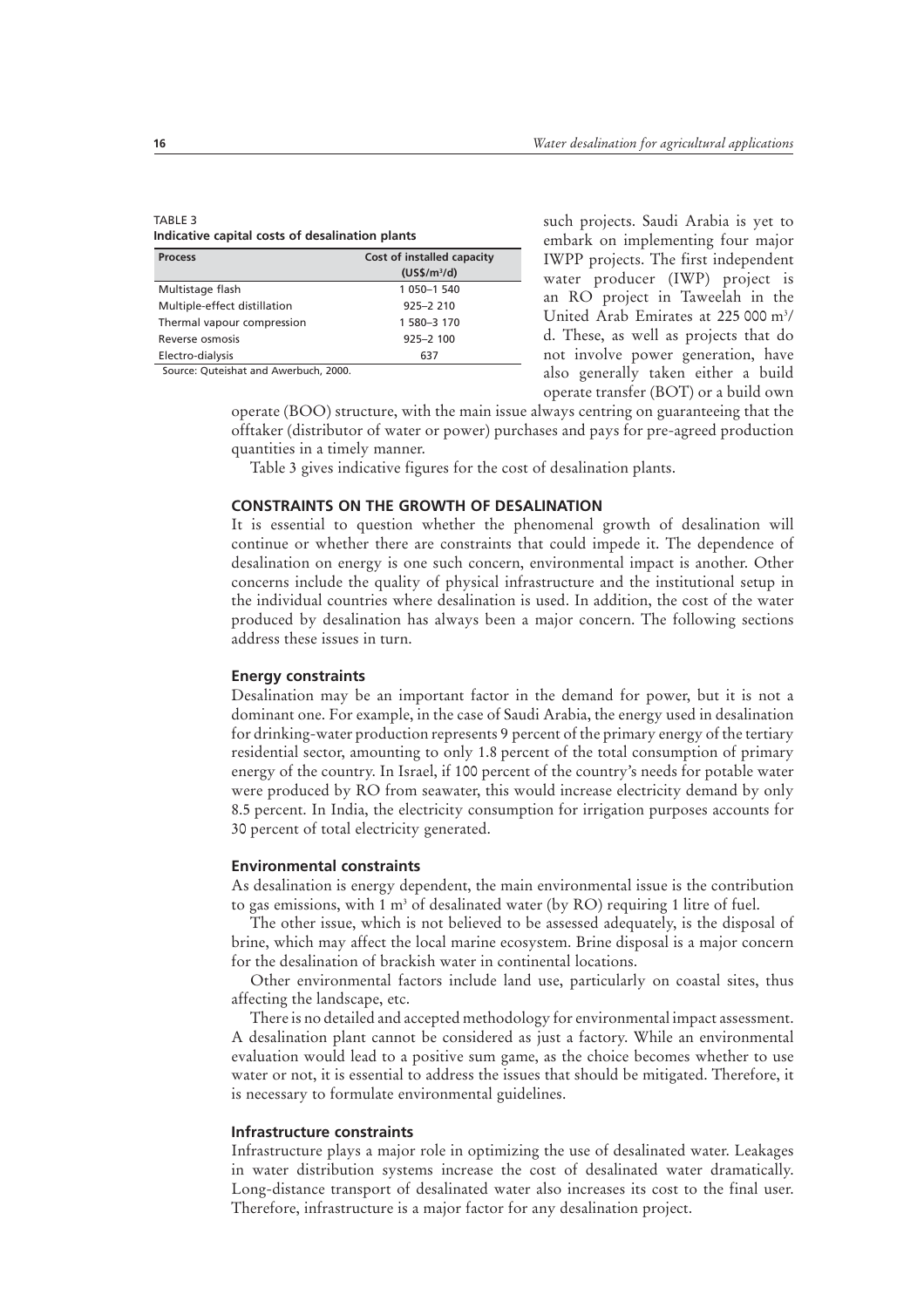## **Institutional constraints**

Several institutional constraints can be seen in the MENA region water sector. Human resources and related organizations are weak. The desalination industry has been more concerned with water production rather than integrated water resources management. Water pricing policies that prevent full cost recovery are expected to affect the sustainability of desalination. There also seems to be a lack of policy and incentives to localize technology, which is coupled with minimal investment in research and development.

TABLE 4 **Cost structure of various desalination processes**

|              | Reverse<br>osmosis | Multiple-<br>effect<br>distillation | <b>Multistage</b><br>flash | <b>Water transfer</b><br>pipeline<br>(300 km) |
|--------------|--------------------|-------------------------------------|----------------------------|-----------------------------------------------|
| Cost item    |                    |                                     | (US\$/m <sup>3</sup> )     |                                               |
| Capital cost | 0.301              | 0.520                               | 0.449                      | 0.548                                         |
| Labour       | 0.128              | 0.128                               | 0.128                      | 0.128                                         |
| Electricity  | 0.250              | 0.100                               | 0.250                      | 0.150                                         |
| Steam        |                    | 0.256                               | 0.305                      |                                               |
| Replacement  | 0.126              | 0.072                               |                            |                                               |
| Chemicals    | 0.072              | 0.024                               | 0.024                      | 0.024                                         |
| Total        | 0.877              | 1.100                               | 1.156                      | 0.850                                         |

Source: Labre, 2002.

### **COST OF DESALINATED WATER**

#### **Cost structure**

The cost structure in Table 4 is given for the purpose of comparing alternate desalination schemes as well as a simple water pipeline project to transfer domestic water from one point to another.

- The following assumptions are made in the analysis:
- $\triangleright$  where seawater is used, its salinity is 36 g/litre;
- >production capacity is levelled at 40 000 m<sup>3</sup>/d;
- $\triangleright$  where membranes are used, membrane life is 6 years;
- ≻cost of steam is US\$1.39/mBtu, and that of electricity at US\$0.05/kWh;
- ÿload factor (percentage of the design capacity or the maximum load at which the plant can operate) for each alternative is set at 90 percent;
- ÿloan is for 20 years at an interest rate of 7 percent.

Table 4 shows that the total cost of supplying a town on the sea with domestic water, by either RO or by transferring water from 300 km away, is nearly equivalent. It is also expected that the cost of RO would decrease whereas pipeline supply cost would increase.

### **Ability to pay**

For domestic users in countries of the Organisation for Economic Co-operation and Development (OECD), affordability is not a concern. Most OECD countries have cost-recovery tariffs in excess of the cost of desalination. However, affordability is a major problem for domestic users in developing countries, particularly where the efficiency of the distribution system is impaired by inadequate management or leakages in the networks. For industrial users, water supply costs are rarely a major factor in competitiveness whereas desalination is definitely not affordable for irrigating basic crops.

#### **CONCLUSIONS**

In terms of the desalination market and technology, the following can be concluded:

- $\triangleright$  Growth in desalination is phenomenal in the MENA. The market is growing and is reliable.
- ÿDesalination technology is responsive to market needs.
- $\triangleright$  Growth is sustainable in terms of water needs, but factors constraining the growth rate of desalination should be mitigated:
	- Energy is not a major issue, but consumption can still be reduced.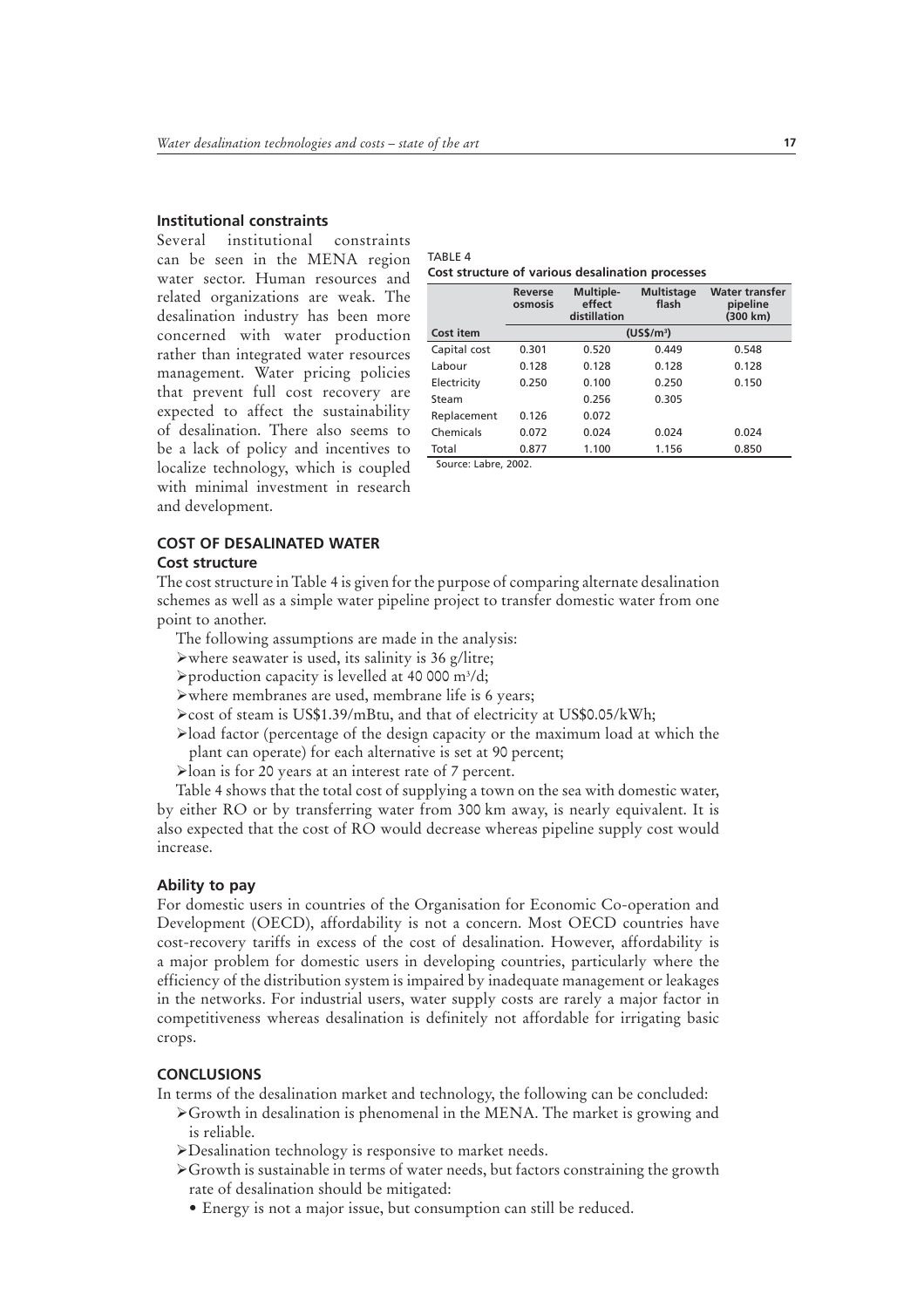- Net environmental impacts are positive. However, guidelines are needed.
- Distribution infrastructures are critical. Therefore, rehabilitation may be necessary.
- Institutional setups are weak. Therefore, reforms may be needed.
- Costs are declining, but they can be further reduced.
- $\blacktriangleright$ The private sector has a role to play by investing in desalination in order to meet capital needs.

## **REFERENCES**

- **Labre, J.** 2002. *Desalination market: demand approach. Matching desalinated water and conventional resources,* Ondeo Workshop, Paris.
- **Quteishat, K. & Awerbuch, L.** 2000*. Desalination and power developments and challenges in the Middle East.* 25th Annual Middle East Electricity Congress, Dubai.
- **Wangnick, K.** 2000. *A global overview of water desalination technology and the perspectives* (available at http://www.us.es).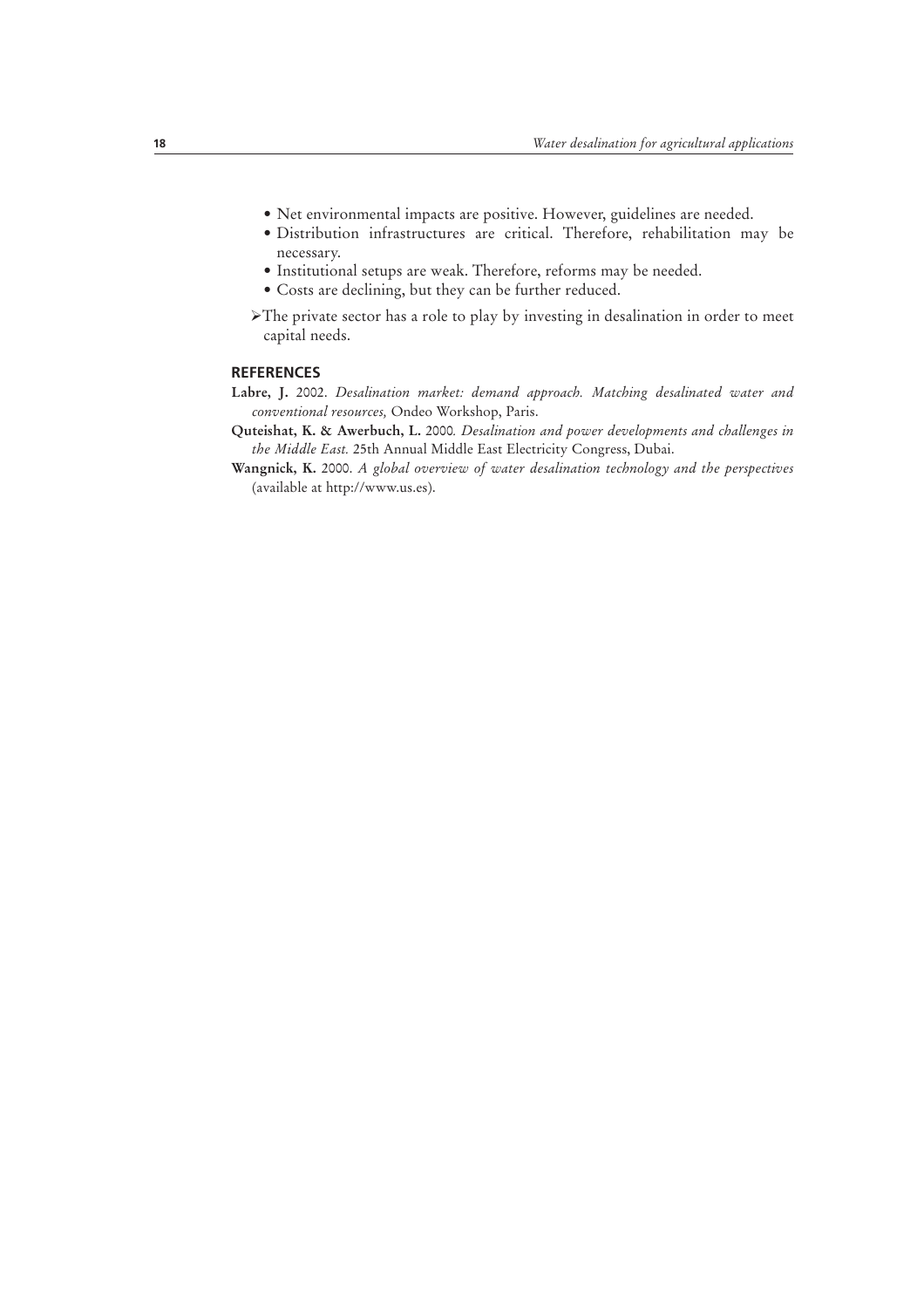## **Water desalination and wastewater reuse for agriculture in Spain**

#### **SUMMARY**

This paper reviews the use of desalination technologies to produce freshwater for irrigation purposes in Spain, with a particular focus on the Canary Islands. The semiarid areas of Spain suffer from a shortage of water resources, particularly if related to their size and population. In addition, agricultural water demand is rising, particularly for winter crops, which are in demand in the north European countries. This set of circumstances has given rise to the need for water desalination. In the 1980s, there were considerable withdrawals of brackish groundwater and a number of desalination units were installed and operated. However, the need to protect aquifers from overexploitation led to a shift to seawater plants.

On the other hand, and owing to the costs of desalinating water, it was soon realized that available wastewater should be reclaimed and reused as much as possible. Because wastewater has a high load of suspended and dissolved solids, a further tertiary treatment is required and membrane technologies have become essential.

Throughout southeast mainland Spain and the Canary Islands and Balearic Islands, there are many examples of using desalination processes for brackish water and seawater, as well as wastewater treatment, providing water for irrigation purposes, in a wide range of plant sizes, different water quality sources, and technologies applied. This paper presents some of these cases in order to provide an overview of current practices in Spain.

## **BRACKISH WATER DESALINATION**

Two desalination technologies are available in Spain for brackish water desalination: reverse osmosis (RO) and electro-dialysis reversal (EDR). This paper presents some examples of both methods.

#### **Reverse osmosis**

Some of the Canary Islands are provided with substantial quantities of brackish groundwater. However, the Island Water Master Plans (BOC, 1997 and 1999) include indications whereby abstractions of brackish groundwater should be kept to a minimum in order to allow for replenishment and to maintain the water balance. Therefore, although some facilities were authorized some time ago, it is now difficult to obtain permits for exploiting new groundwater sources for desalination.

Some plants have been operating for years. More than 200 plants have been built using RO technology for brackish waters, usually pumped from wells. In this case,

> *José Miguel Veza Department of Process Engineering University of Las Palmas de Gran Canaria Spain*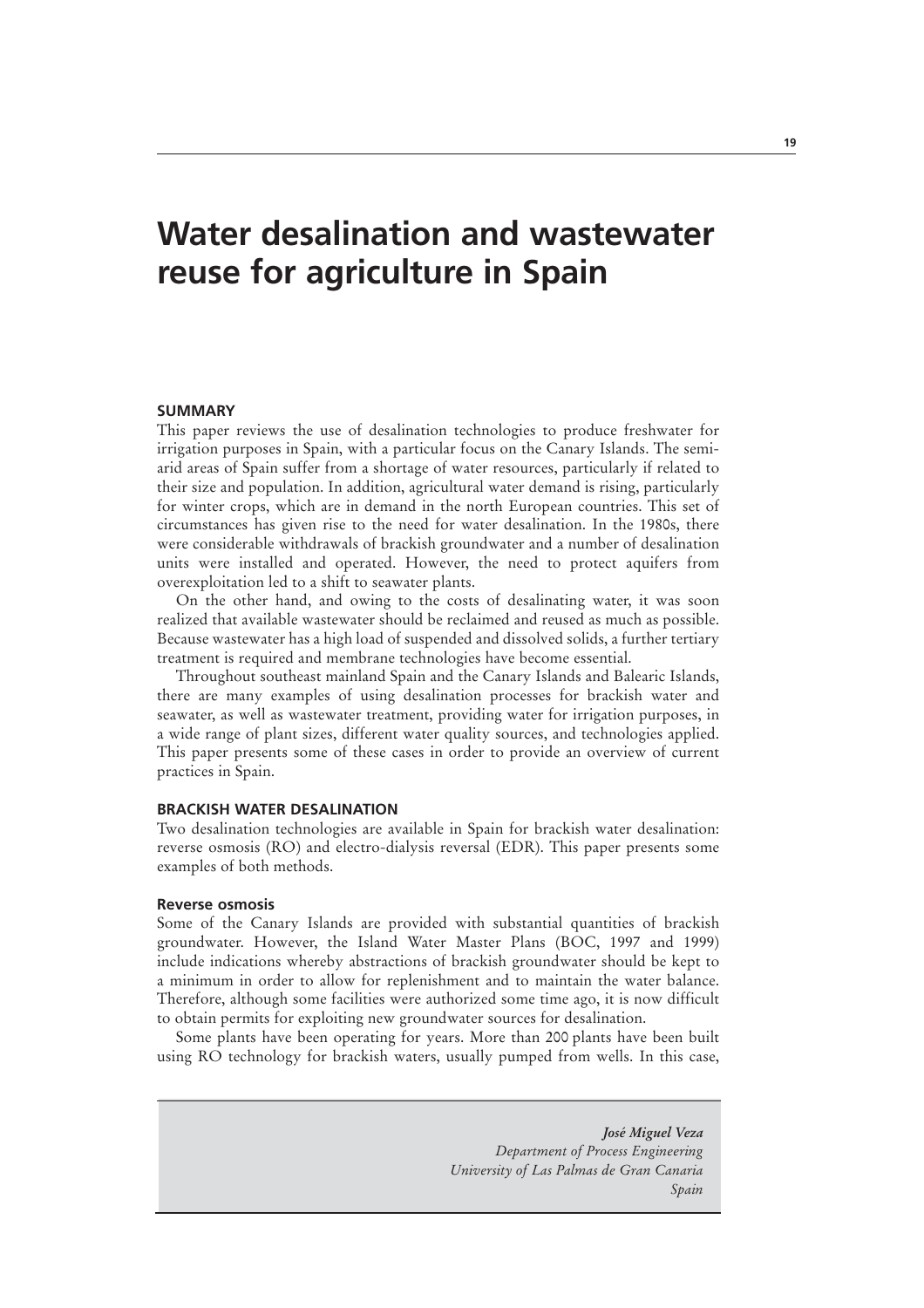#### TABLE 1

| Breakdown of brackish water RO plant capacities, Canary Islands |  |  |  |
|-----------------------------------------------------------------|--|--|--|
|-----------------------------------------------------------------|--|--|--|

| Plant capacity, m <sup>3</sup> /d      | < 500  | 500-1 000 | $1000 - 2000$ | > 2000 | Total  |
|----------------------------------------|--------|-----------|---------------|--------|--------|
| Capacity production, m <sup>3</sup> /d | 15 198 | 26 799    | 14 480        | 16 300 | 72 777 |
| Number of plants                       | 54     | 90        | 102           |        | 252    |
| _ _ _ _ _<br>__                        |        |           |               |        |        |

Source: Fundación Centro Canario del Agua, data online.

particular attention must be paid to silica, which is quite frequent in the Canary Islands (owing to their volcanic origin), because of its low solubility limit.

Table 1 shows the breakdown of the Canary Islands RO plants according to their capacities.

The following paragraphs describe some examples of RO plants.

The La Florida second plant (Plate 1) was built in 1999 with a production capacity of 2 500 m3 /d running on brackish water pumped from wells. This unit uses 20-cm elements, 1.5 m long, spiral wound, in 6-m pressure vessels, operating at 12 bar.

Other examples are located on the Spanish mainland. The first case is the plant built by SADYT at Pulpí, Almería, with a product flow rate of 6 000–7 000 m3 /d and



*The La Florida second plant.*



*General view of the Pulpí plant.*

a recovery ratio of 68 percent. The raw water is taken from a watercourse, which in turn receives drainage waters from irrigation (Rubio *et al*., 2004).

The average electric conductivity (EC) of the water source is 6 200 µS/ cm, whereas the product water average EC is between 300 and 500 µS/cm. This water is used for irrigation.

The system consists of two racks (Plate 2), each one in two stages provided with 20 and 210 pressure vessels, each with six spiral-wound elements. This particular plant uses two different membranes, one in each rack, operating at pressures of 12–15 bar.

Figure 1 shows a flow diagram of the plant located at Pulpí.

The Pulpí plant serves a similar purpose to another plant located at Mazarrón, Murcia. Table 2 shows the main features of both plants.

Table 3 shows a cost comparison of the two plants.

One of the problems associated with operating plants fed with brackish groundwater is the risk of increasing salinity in the raw water. This is caused by an increasing amount of groundwater abstraction, as pointed out by León *et al.* (2003).

RO has proved a good technology for desalinating brackish waters, providing product water suitable for irrigation at a reasonable cost. Energy consumption, mainly related to the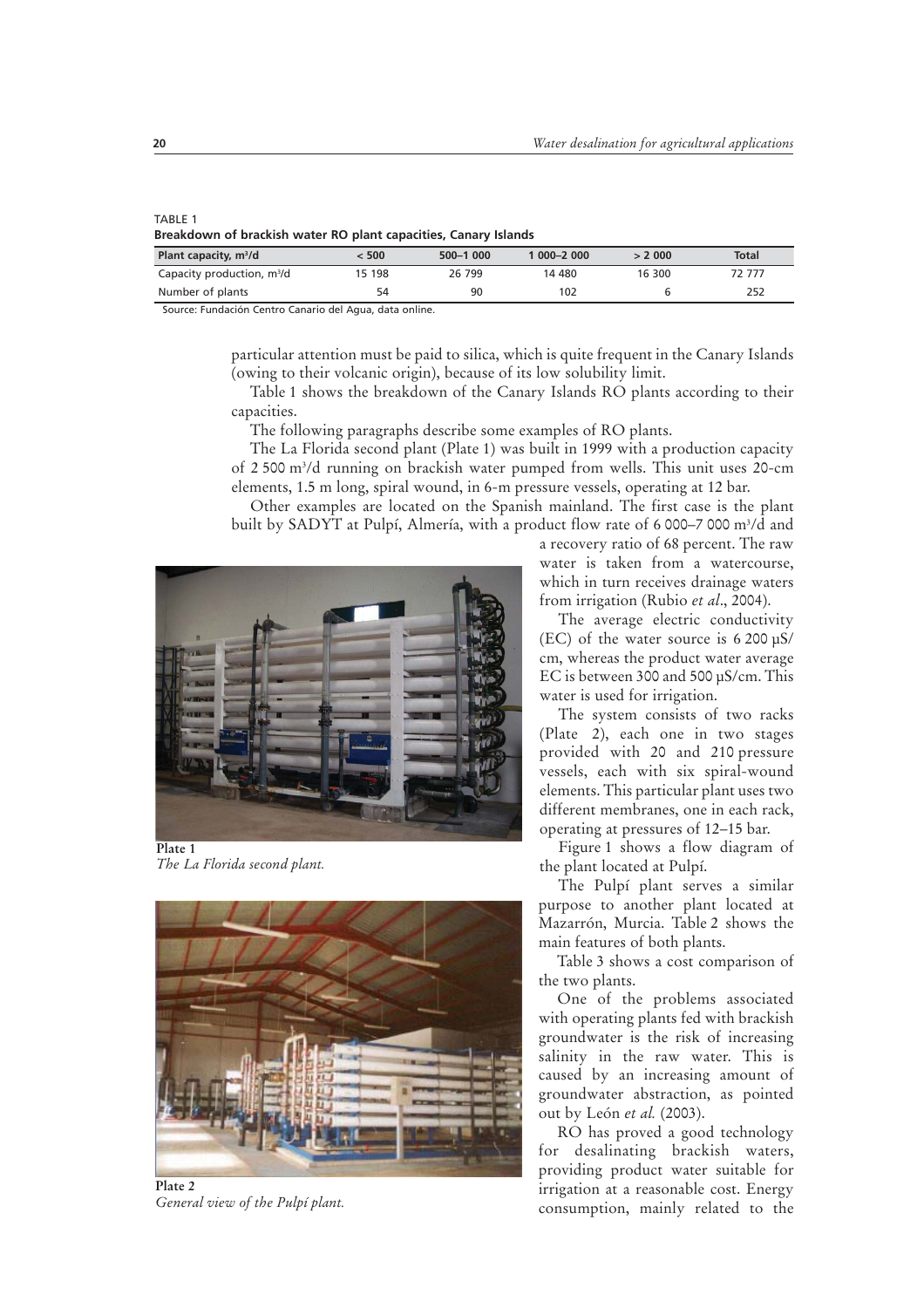

TABLE 2 **Main features of the Mazarrón and Pulpí plants**

|                                                      | <b>Mazarrón</b>            | Pulpí                     |
|------------------------------------------------------|----------------------------|---------------------------|
| Irrigated area (ha)                                  | 3956                       | 7022                      |
| Location                                             | Mazarrón, Lorca, Cartagena | Pulpí, Aguilas, Almeria   |
| Members of cooperative society                       | 883                        | 1 200                     |
| Crops                                                | Horticulture and woodland  | Horticulture and woodland |
| Annual water demand (Mm <sup>3</sup> )               | 18                         | 17                        |
| Desalination production capacity (m <sup>3</sup> /d) | 13 500                     | 6 500                     |
| Fraction of demand covered by desalination (%)       | 26                         | 14                        |
| Water source                                         | Brackish groundwater       | Brackish groundwater      |
| Feed water EC (µS/cm)                                |                            | 6 200                     |
| Product water EC (µS/cm)                             |                            | 300-500                   |
| Year of construction                                 | 1995                       | 1998                      |
| Investment cost (M Euro)                             | 4.72                       | 1.35                      |
| Percentage subsidized                                | 64                         | 52                        |

Note: US\$1 = Euro0.83 as at 27 April 2004.

operating pressure (10–20 bar), is a main concern. Membrane fouling is also an issue that has to be addressed carefully. Therefore, an appropriate pre-treatment scheme must be designed prior to desalination itself.

## **Electro-dialysis reversal**

EDR technology is based on the principle of electrolysis, combined with anion and cation membranes that operate in a similar way to ion exchange. Therefore, the energy supplied for the process takes the form of an electric potential difference (direct current) where dissolved ions are attracted towards cathode and anode and transferred through the membranes. Thus, the feed flow becomes progressively less saline, and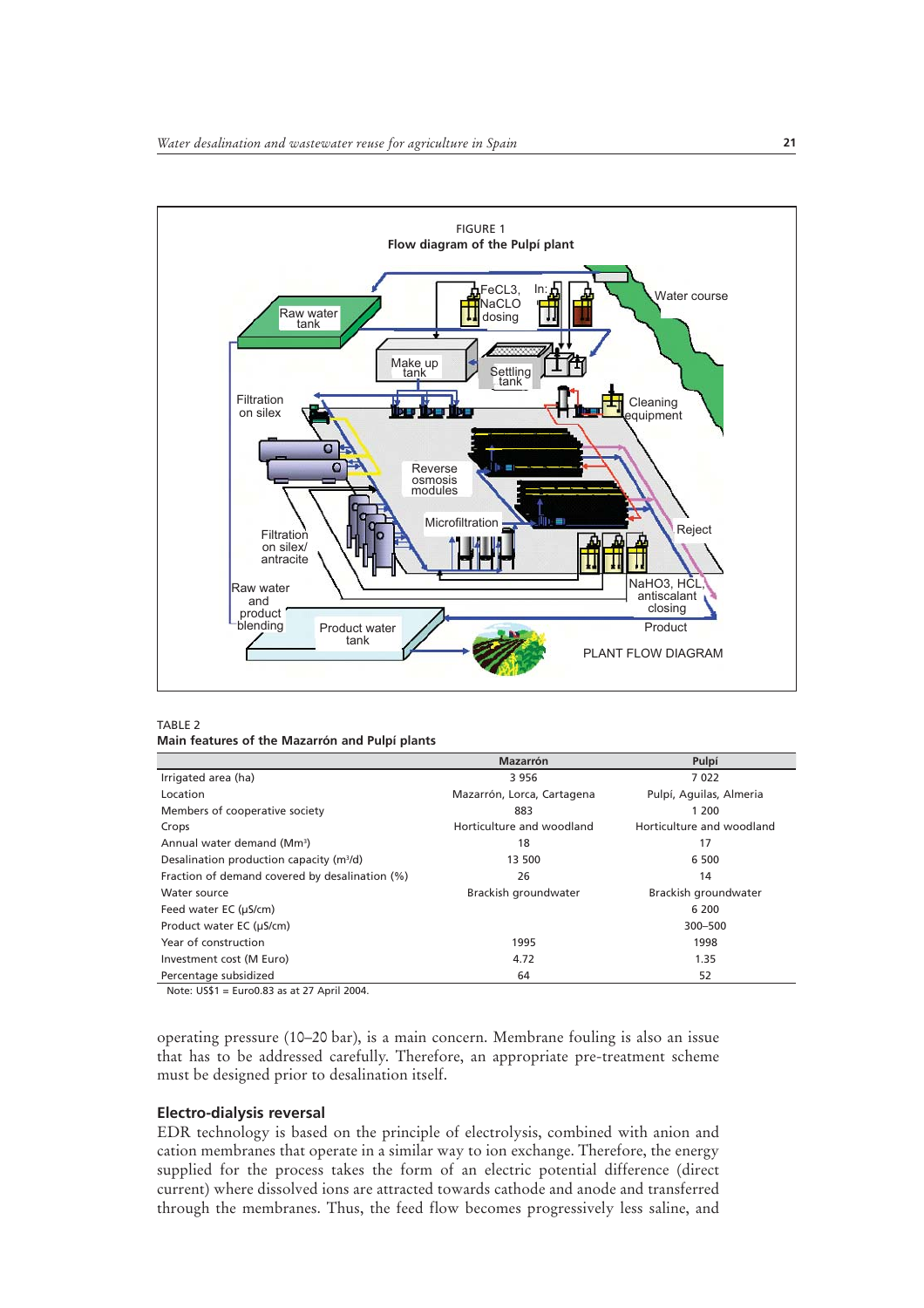|                                                   | Mazarrón                       | Pulpí |
|---------------------------------------------------|--------------------------------|-------|
|                                                   | (Euro cents/m <sup>3</sup> )   |       |
| Energy                                            | 4.2                            | 5.9   |
|                                                   | (discount for self-generation) |       |
| Labour                                            | 1.3                            | 1.6   |
| Chemicals                                         | 2.1                            | 2.9   |
| Maintenance                                       | 1.9                            | 1.9   |
| Membrane replacement                              | 1.5                            | 1.3   |
| Consumables                                       | 0.9                            | 1.0   |
| Total operating                                   | 11.9                           | 14.6  |
| Total (capital & operating), subsidies discounted | 18.0                           | 19.9  |
| Total (capital & operating)                       | 30.1                           | 26.4  |

#### TABLE 3 **Cost comparison, Mazarrón and Pulpí plants**

Note: US\$1 = Euro0.83 as at 27 April 2004.

TABLE 4

#### **Examples of EDR plants for brackish water treatment in the Canary Islands**

| Plant                             | La Botana                                     | La Guancha                        | Costa Tejina                                  | Los<br>Lentiscos                                  | Hoya del<br>Cano                               | La Guancha<br>2                               | La Botana<br>$\overline{2}$                   | <b>ICOD</b><br>$\overline{2}$              | <b>Tamaimo</b>                     |
|-----------------------------------|-----------------------------------------------|-----------------------------------|-----------------------------------------------|---------------------------------------------------|------------------------------------------------|-----------------------------------------------|-----------------------------------------------|--------------------------------------------|------------------------------------|
| Owner                             | Consejo<br>Insular de<br>Aguas de<br>Tenerife | Cabildo<br>Insular de<br>Tenerife | Comunidad<br>de Aquas<br>Pozo Costa<br>Tejina | Comunidad<br>de Aquas<br>Pozo de Los<br>Lentiscos | Comunidad<br>de Aquas<br>Pozo Hoya<br>del Cano | Consejo<br>Insular de<br>Aguas de<br>Tenerife | Consejo<br>Insular de<br>Aquas de<br>Tenerife | Consejo<br>Insular de<br>Aguas             | Consejo<br>Insular de<br>Aguas     |
| Location                          | La Botana,<br>Icod de los<br>Vinos, Tfe       | La Guancha.<br>Tenerife           | Guía de<br>Isora.<br>Tenerife                 | Firgas, Gran<br>Canaria                           | Arucas,<br>Gran<br>Canaria                     | La Guancha.<br>Tenerife                       | La Botana.<br>Icod de los<br>Vinos            | Icod de los<br>Vinos, Tfe                  | Santiago<br>del Teide,<br>Tenerife |
| Start up                          | 1994                                          | 1995                              | 1997                                          | 1998                                              | 1998                                           | 2000                                          | 2001                                          | 2003                                       | 2003                               |
| Production<br>(m <sup>3</sup> /d) | 1 200                                         | 1 900                             | 1 400                                         | 1 5 5 0                                           | 1 550                                          | 4 0 0 0                                       | 2 100                                         | 4 0 0 0                                    | 2 100                              |
| Recovery (%)                      | 85                                            | 90                                | > 85                                          | > 85                                              | 88                                             | 90                                            | 85                                            | 85                                         | > 85                               |
| Feed water<br>TDS (mg/litre)      | 1700                                          | 1700                              | 1 600                                         | 3 0 0 0                                           | 2 0 0 0                                        | 1700                                          | 2 2 0 0                                       | 2 3 0 0                                    | 2 0 0 0                            |
| Product water<br>TDS (mg/litre)   | 350                                           | 350                               |                                               |                                                   |                                                | 350                                           |                                               | 250                                        |                                    |
| Product water<br>use              | Potable.<br>Fluor<br>removal                  | Potable.<br>Fluor<br>removal      | Irrigation                                    | Irrigation                                        | Irrigation                                     | Potable.<br>Fluor<br>removal                  | Potable.<br>Fluor<br>removal                  | Irrigation/<br>potable<br>Fluor<br>removal | Irrigation/<br>potable             |

Source: Ionics Ibérica, data online.

eventually becomes the product flow channel.

The process is particularly suitable for brackish water with total dissolved solids (TDS) up to 3 000 mg/litre because the amount of energy required is directly proportional to the amount of salts to be removed. In fact, with low-salinity waters, the process only requires a reasonable energy consumption  $(1-2 \text{ kWh/m}^3)$ . The units can be designed in stages to reach low salinities, below 500 mg/litre TDS. They require little pre-treatment, being suitable for waters with suspended solids, such as wastewater.

Over the years, a number of EDR plants have been operating in several locations on the Canary Islands (Table 4 [Ionics Ibérica, data on line]).

#### **SEAWATER DESALINATION**

As described above, it was soon understood that brackish groundwater might not be an easy solution for providing irrigation water in the Canary Islands, and some users turned to seawater.

In Gran Canaria, the first seawater desalination plant for irrigation was built in 1987 for BONNY (growers and exporters). The plant is denoted as Las Salinas (Plate 3). Nominal production capacity is 6 900 m<sup>3</sup>/d and a further 500 m<sup>3</sup>/d expansion is considered under a research and development (R&D) project using gas produced from agricultural biomass (F. Ojeda, personal communication, 2004).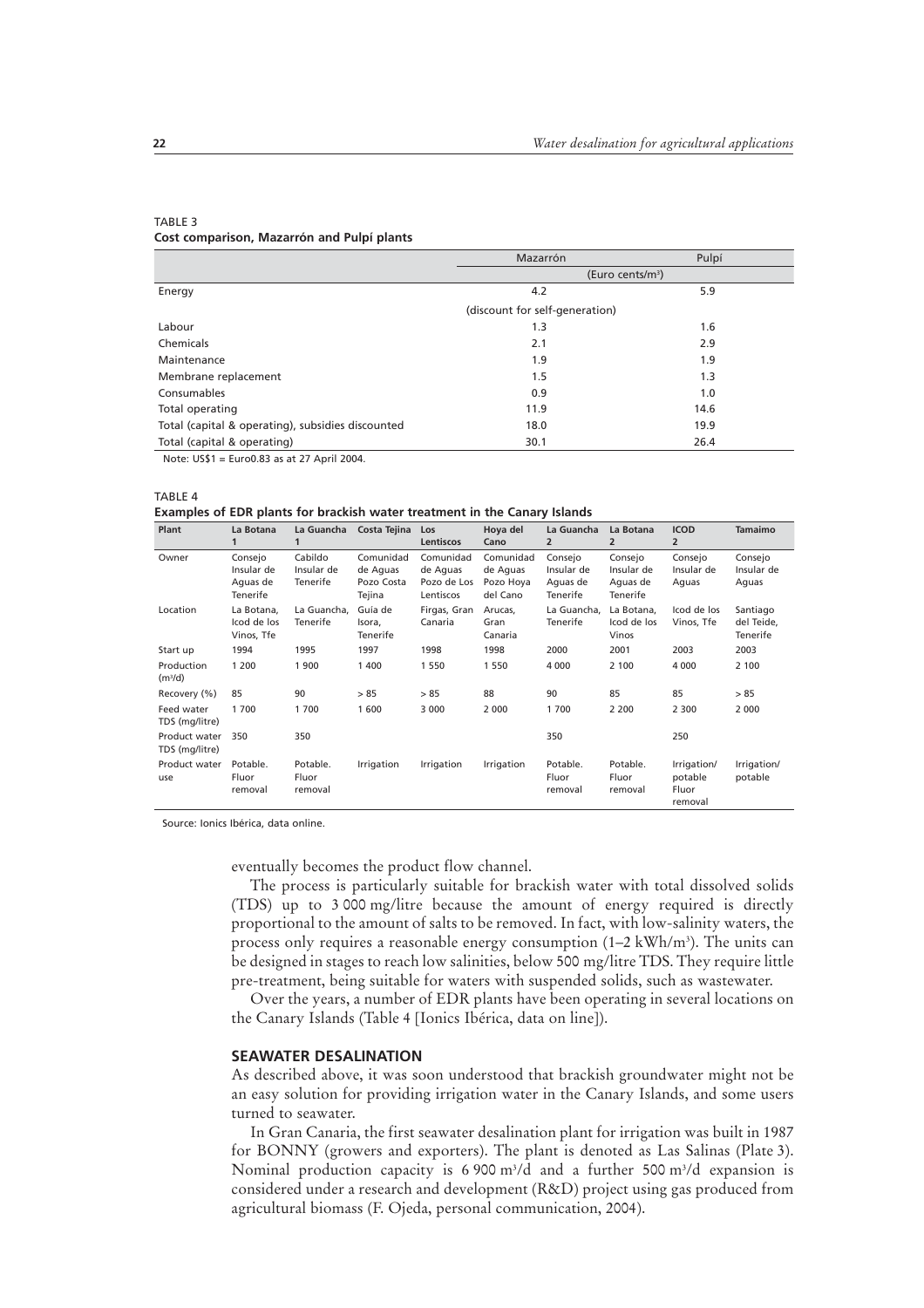The technology used is RO, with reciprocating high-pressure pumps, quintuplex with ceramic pistons. The membrane elements used are Filmtec, Fluid Systems, Toray and Hydranautics, always spiral wound. Each rack includes ten pressure vessels, with six elements each. The system includes nine racks rated at 750 m3 /d plus one rack at 150 m3 /d.

Seawater is taken through beach wells and sedimentation basins. The seawater salinity is about 34 000 mg/ litre TDS. No sand filtration is applied, and the only pre-treatment is antiscalant.



**Plate 3** *Las Salinas I.*

The recovery ratio ranges from 39 to 51 percent, and the product water TDS

is about 200 mg/litre. In 1990, the energy consumption was reduced to 3 kWh/m<sup>3</sup> by using hydraulic turbochargers. In 2002, it was further reduced to 2 kWh/m<sup>3</sup> in modules 5 and 7 by installing energy recovery devices called ERI.

The irrigated area is 150 ha. The load factor for the system is 350 operating days per year, and the overall costs range from Euro0.54/m<sup>3</sup> to Euro0.70/m<sup>3</sup> (US\$1 = Euro0.83 as at 27 April 2004) depending on the units and operating conditions.

Permission has been granted for the building of a wind energy farm, rated at 1.7 MW in order to receive an income for the sale of energy, thus, reducing the overall balance sheet.

TEDAGUA has built a number of seawater plants for producing water for agriculture, as well as many others fed with brackish waters.

Table 5 shows the main characteristics of three seawater plants (J.C. González and J.L. Loidi, personal communication, 2004).

The usual seawater TDS is about 38 000 mg/litre, and these plants are designed for a product salinity of less than 500 mg/litre TDS. Plate 4 shows a general view of the CR V Milagro-Mazarrón plant.

In 1989, another seawater plant for irrigation purposes was built for a farmers' cooperative society called AGRAGUA, located in Galdar, Gran Canaria (Plate 5). This plant has a production capacity of 10 000 m3 /d, using hollow fibre RO membranes.

**Main characteristics of three seawater desalination plants**

| Location                                   | CR V Milagro, Mazarrón,                              | <b>CR Águilas, Murcia</b>                           | La Aldea, Gran Canaria |  |  |
|--------------------------------------------|------------------------------------------------------|-----------------------------------------------------|------------------------|--|--|
|                                            | <b>Murcia</b>                                        |                                                     |                        |  |  |
| Production capacity (m <sup>3</sup> /d)    | 35 000                                               | 20 800                                              | 5 800                  |  |  |
| Units                                      | 13                                                   | 8                                                   | 2                      |  |  |
| Raw water                                  |                                                      | Seawater                                            |                        |  |  |
| Intake                                     | Beach well                                           |                                                     |                        |  |  |
| Physical pre-treatment                     | Vertical filtration on mixed bed and microfiltration |                                                     |                        |  |  |
| Chemical pre-treatment                     | Sodium bisulphite and antiscalant                    |                                                     |                        |  |  |
| Recovery ratio (%)                         | 45                                                   |                                                     |                        |  |  |
| Configuration                              |                                                      | 1 stage/1 pass (7 spiral-wound elements per vessel) |                        |  |  |
| Brine energy recovery                      | Turbo-charger/Pelton/ERI                             | Pelton                                              | Pelton                 |  |  |
| Specific consumption (kWh/m <sup>3</sup> ) | 4.3/4.1/3.2                                          | 3.8                                                 | 3.8                    |  |  |
| Estimated O&M cost (Euro/m <sup>3</sup> )  | 0.27                                                 | 0.27                                                | 0.29                   |  |  |

Note: US\$1 = Euro0.83 as at 27 April 2004.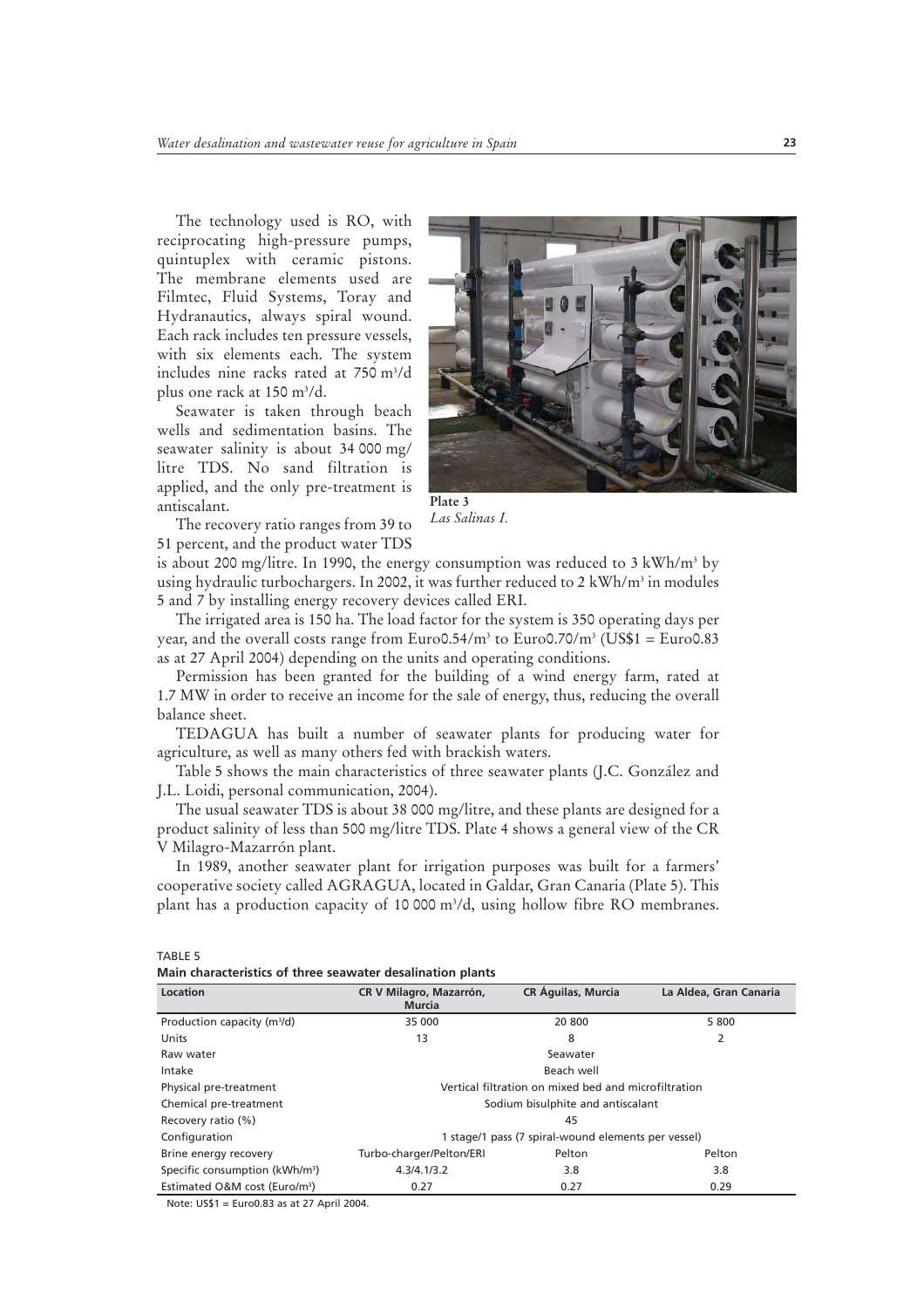

**Plate 4** *CR V Milagro-Mazarrón.*

The interesting feature here is that the creation of the farmers' cooperative society was supported by a banker's reference guarantee provided by the local administration.

## **WASTEWATER DESALINATION**

As opposed to the policy guidelines for brackish water, the Canary Islands water authorities are promoting policies for the treatment and reuse of wastewater. However, owing to the low water consumption per capita, wastewater usually carries a high load of suspended solids and organic matter in some parts of the Canary Islands. Each parameter – biochemical oxygen

demand (BOD) and suspended solids (SS) – of wastewater can reach 800–900 mg/litre. Therefore, tertiary treatment in wastewater plants consists of reduction of SS, usually by some form of filtration, followed by desalination, either by RO or EDR membranes, as shown in the conceptual design in Figure 2.

The following are some case studies to illustrate the usage of membrane technologies in advance wastewater treatment.

The DEREA project consisted of a pilot installation set up in 1994 to test several technologies for advanced wastewater treatment (Del Pino *et al*., 1996; Del Pino and Durham, 1999). The pilot installation followed a conventional (activated sludge) wastewater treatment plant producing secondary effluent with an average of 34 mg/ litre SS and 35 mg/litre BOD, and about 1 500 mg/litre TDS.

The pilot units included microfiltration with six hollow fibre cartridges, rated at 0.20 µm pore size, at a flow rate of 7.0 m3 /h, hydraulic loading (water flow per unit area) of 1.6–1.8 m/d and a recovery ratio of 82–88 percent. The physiochemical treatment unit consisted of coagulation in a precipitation chamber followed by three flocculation chambers and lamella settling basin operating at 172 m/d hydraulic loading,



**Plate 5** *Reverse osmosis rack at Agragua.*

a 19-minute hold-up tank, and a three-layer granular filter, at 159 m/d hydraulic loading.

The RO unit was capable of a product flow rate of 80 m3 /d, with a conversion of 70–80 percent, in two stages, with spiral-wound elements (10 cm diameter in cellulose acetate), operating at 28 bar, and electric power consumption at 17.7 kW. Finally, the EDR unit produced 4.2 m3 /h, with a conversion of 85 percent, in two electric stages and two hydraulic stages, with 320 cell pairs and a limiting current of 4 A.

The four units were tested in different combinations, and they provided the first data for assessment of technologies, which were subsequently used for designing and specifying the next plants.

At that time, this test platform provided the first opportunity for trials of advanced technologies for the tertiary treatment of wastewater.

The Valle de San Lorenzo facility (Plate 6) is intended to provide reclaimed wastewater to irrigate a large area situated south of Tenerife. Using the EDR technology,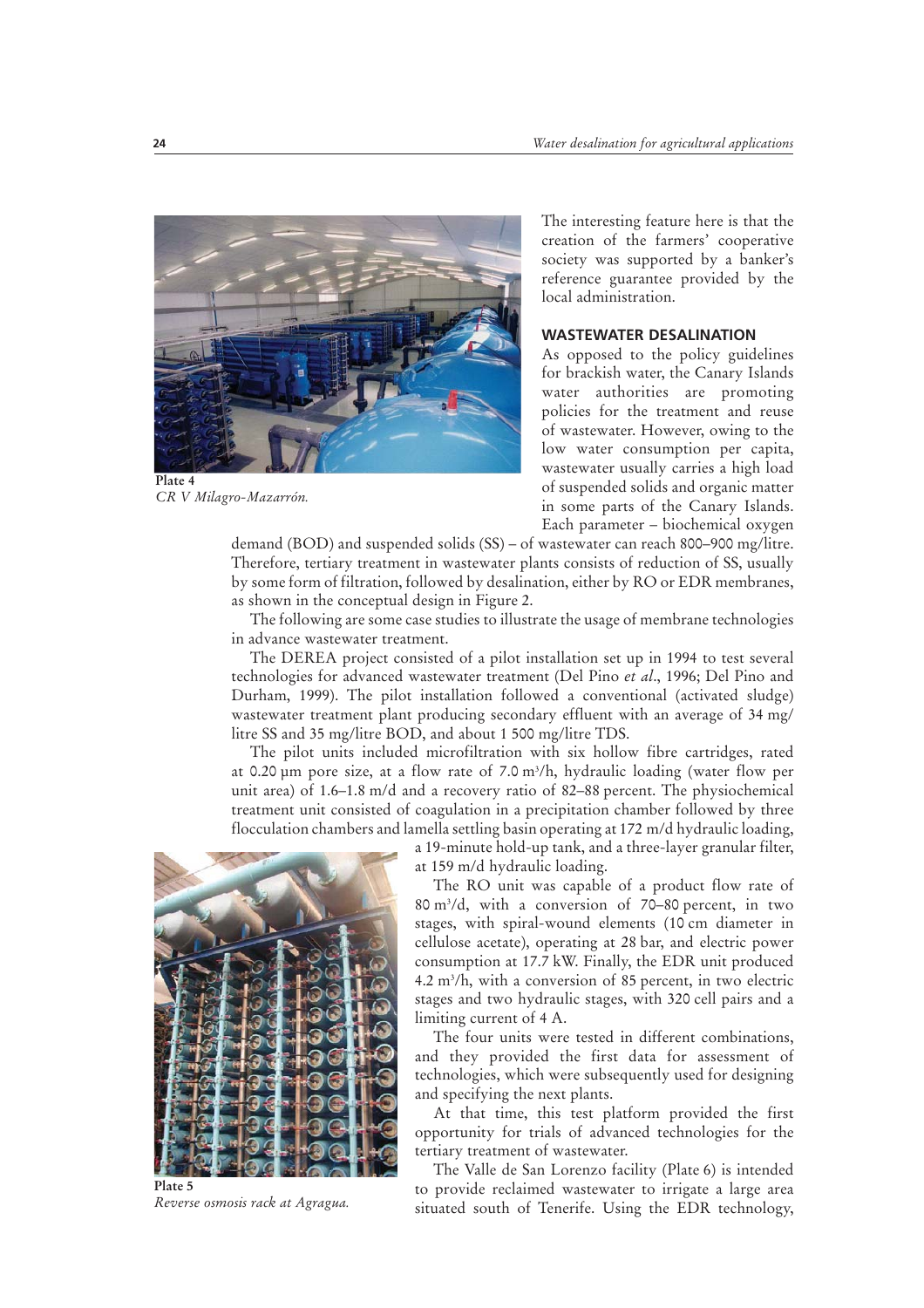and with a production capacity of 8 000 m3 /d, the water EC is reduced from an average of 1 400 to 400 µS/cm. The design includes granular pressure filtration, with cartridge filtration at 10 µm. The EDR part consists of 27 stacks, each with 500 cell pairs (600 in Phase III), in three electrical and hydraulic stages, with a maximum salt reduction of 88 percent per stage. The unit electricity consumption is 0.91 kWh/m3 in EDR, and 1.02 kWh/ m3 in the whole system (Fundación Centro Canario del Agua e Ionics Ibérica).

After the successful experience in the latter plant, a tertiary treatment system was also added to the Adeje-Arona plant in Tenerife (Armas, 2002). This plant is a conventional activated sludge facility, where the secondary effluent is filtrated by pressure in 10 multilayer filters and 2 cartridge filters (10 microns), followed by the EDR process in 6 lines, each with 3 stages.

Feed water ranges from 1 600 to 1 800 mg/litre TDS, and the desalination units are set for a water product salinity of 300–400 mg/ litre TDS. The production capacity is 4 200 m3 /d with an expansion expected up to 8 000 m<sup>3</sup>/d. Recovery is 84–86 percent and salt reduction is 75–80 percent with third-generation membranes, and energy consumption of less than 0.80 kWh/m3 . Table 6 provides information on costs.

The plant located at Barranco Seco (Plate 7), Las Palmas de Gran Canaria, is the largest wastewater tertiary treatment facility in the Canary Islands (Ibrahim, Reguero and Veza, 2003) and was commissioned in 2002. It can manage 28 800 m3 /d, in four lines, each one consisting of ultrafiltration





*EDR stacks at San Lorenzo.*



**Plate 7** *EDR stacks at Barranco Seco.*

TABLE 6

**Operating costs for wastewater treatment through EDR**

|      | <b>Staff</b> | <b>Electricity</b> | <b>Chemicals</b> |                      | Filter cartridges Membranes and electrodes | <b>Total</b> |
|------|--------------|--------------------|------------------|----------------------|--------------------------------------------|--------------|
|      |              |                    |                  | (Euro cents/ $m^3$ ) |                                            |              |
| Cost | 6.6          | 4.8                |                  |                      |                                            | 19.          |

Note: US\$1 = Euro0.83 as at 27 April 2004.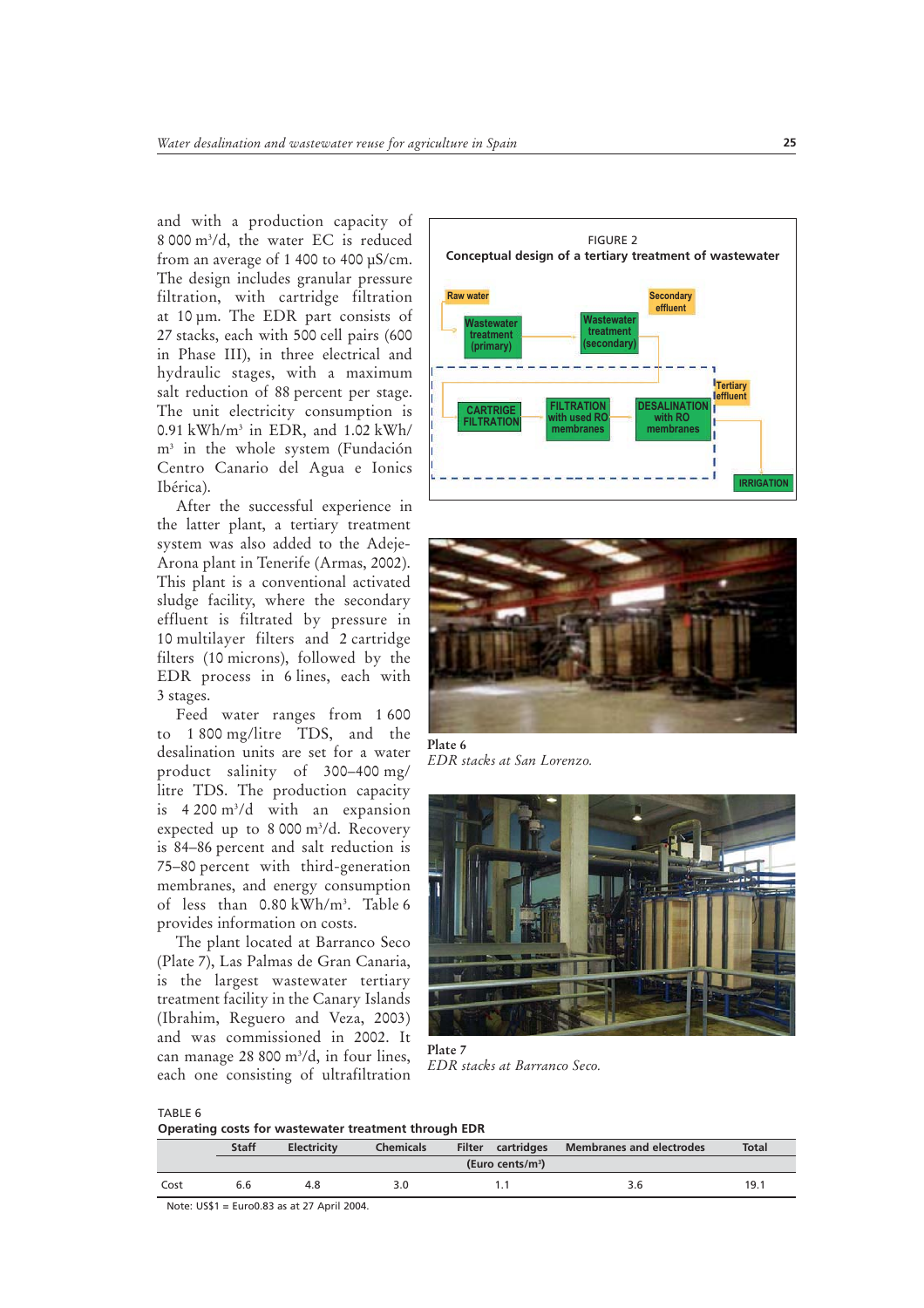

**Plate 8** *Microfiltration unit at Galdar.*



**Plate 9** *Cartridge filters at Sureste.*

(UF) membranes and EDR for salinity reduction. The UF part includes self-cleaning mesh filters (selectivity 100–150 µm) followed by four UF racks (32 tubes each, 6 m long). Each tube can produce 197.32  $\mathrm{m}^3/\mathrm{d}$ , and the hollow fibre membranes are prepared with a molecular weight cutoff between 150 000 and 200 000 Dalton.

The EDR treatment system consists of three units, each one with eight racks in parallel, and again each rack is provided with two stacks in series. Each unit is designed for a production capacity of 6 000 m3 /d.

The Galdar (Plate 8) and Agaete, two identical plants situated in Gran Canaria, are rated at a production capacity of 2 500 m3 /d, using secondary effluent as feed water (45 mg/litre BOD, 45 mg/litre SS, 1 150 mg/litre TDS). After filtering at 500 microns with six self-cleaning ring units, two microfiltration racks (hollow fibre, 0.2 µm pore size) produce  $2952 \text{ m}^3/\text{d}$ filtrate with turbidity of less than 0.2 nephelometric turbidity units (NTU) and a silt density index (SDI) of less than 3. The RO unit operates in two stages with a 10:5 array, recovering 85 percent, including a by-stream of  $802 \text{ m}^3/\text{d}$  of feed water.

Another wastewater tertiary treatment plant, following two conventional activated sludge secondary units, is denoted as Sureste (Plate 9).

The tertiary stage is capable of processing up to 8 000  $\mathrm{m}^3/\mathrm{d}$ , with a recovery ratio of about 70 percent. The process includes coagulation/flocculation followed by lamella sedimentation, microfiltration and RO (three racks, two stages each). The tertiary treatment reduces the SS from 35 mg/litre to less than 1 mg/litre and the EC from 2 500 to 300 µS/cm (M. Sanchez, personal communication 2003).

Other tertiary wastewater plants using EDR technology are summarized in Table 7.

The pilot unit for tertiary treatment of wastewater, located at Alicante, with a production capacity of 100 m3 /d, is based on two separate processes, whose costs are detailed in Table 8.

Finally, there is a research project aimed at reusing old RO membranes, discarded for use at seawater desalination units. The reason for the project is the increase in old RO elements, which can be reused for both environmental and economic reasons.

The process consists of a first phase where the old membranes are chemically attacked, destroying the surface layer. Thus, the elements are transformed into microfiltration membranes, suitable for use in wastewater tertiary treatment plants (Rodriguez *et al*., 2002; Veza and Rodríguez-González, 2003).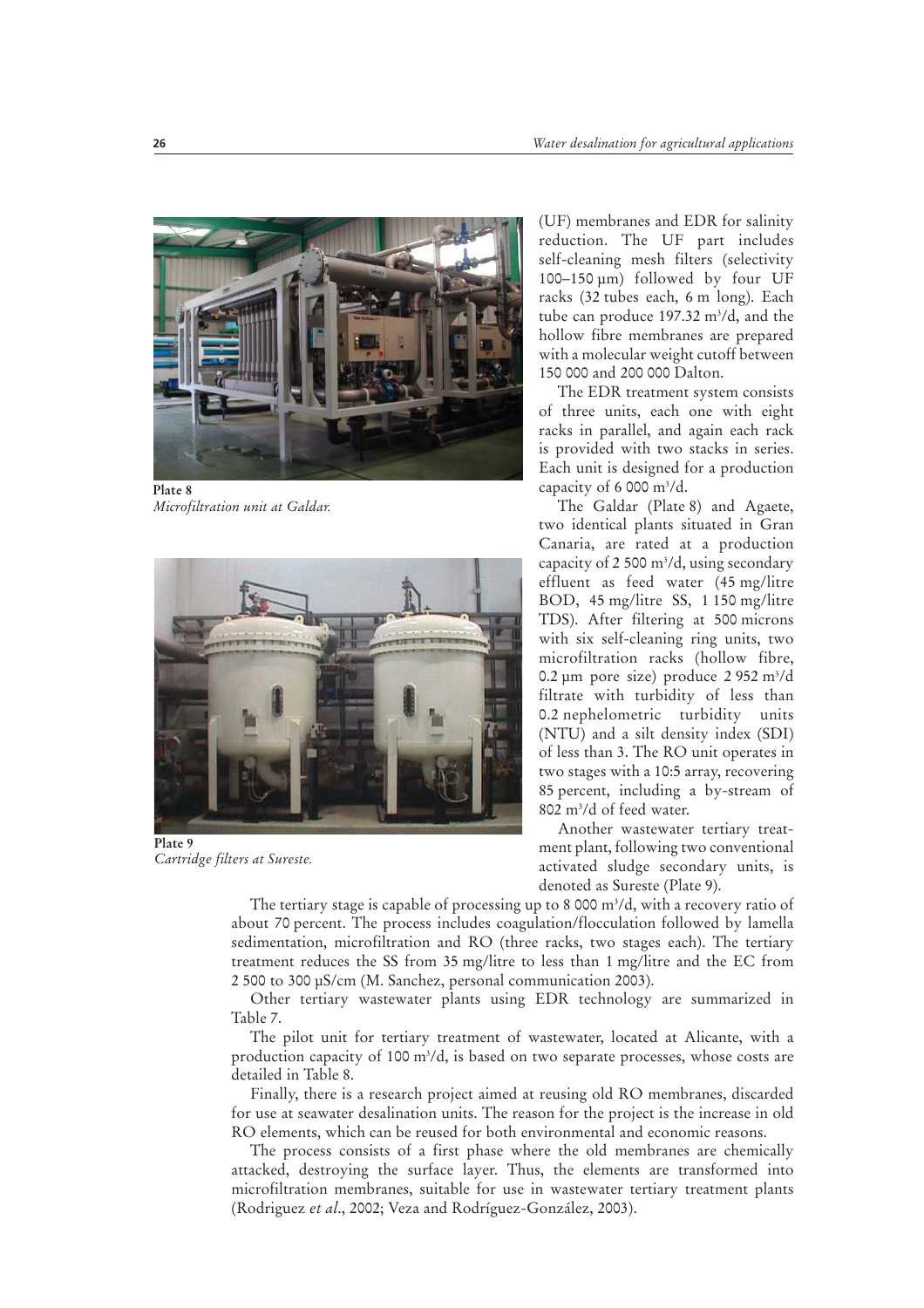**Some examples of EDR plants for tertiary treatment of wastewater**

| Location                                | Cardones, Arucas, Gran<br>Canaria                                                      | Santa Cruz de Tenerife                                                          | Bañaderos, Arucas, Gran<br>Canaria                                                            | <b>Maspalomas, Gran</b><br>Canaria        |
|-----------------------------------------|----------------------------------------------------------------------------------------|---------------------------------------------------------------------------------|-----------------------------------------------------------------------------------------------|-------------------------------------------|
| Year                                    | 1998                                                                                   | 2002                                                                            | 2002                                                                                          | 2002                                      |
| Technology                              | Coagulation/<br>flocculation, followed<br>by chlorination, sand<br>filtration, and EDR | Online coagulation,<br>followed by<br>chlorination, sand<br>filtration, and EDR | Coagulation/flocculation<br>in lamella decanter.<br>chlorination, sand<br>filtration, and EDR | Chlorination, sand<br>filtration, and EDR |
| Production capacity (m <sup>3</sup> /d) | 1 400                                                                                  | 2 2 0 0                                                                         | 700                                                                                           | 6 800                                     |
| Conversion (%)                          | 85                                                                                     | 85                                                                              | 85                                                                                            | 85                                        |
| Feed salinity (mg/litre)                | 1800                                                                                   | 1 500                                                                           | 1 500                                                                                         | 1 600                                     |
| Product salinity (mg/litre)             | 400                                                                                    |                                                                                 |                                                                                               |                                           |
| Water use                               | Irrigation                                                                             | Irrigation                                                                      | Irrigation                                                                                    | Irrigation                                |

Source: Ionics Ibérica (www.ionics.es).

#### TABLE 8

TABLE 7

#### **Operating costs at pilot unit for tertiary treatment of wastewater**

|                      | Process <sub>1</sub>                       | Process <sub>2</sub>  |  |  |
|----------------------|--------------------------------------------|-----------------------|--|--|
|                      | (Euro cents/m <sup>3</sup> )               |                       |  |  |
| Technologies         | Coaqulation flocculation + sand filtration | Multimedia filtration |  |  |
|                      | Cartridge MF                               | Mesh MF               |  |  |
|                      | UF                                         | UF                    |  |  |
|                      | <b>NF</b>                                  | <b>RO</b>             |  |  |
|                      | Disinfection with sodium hypochlorite      | UV disinfection       |  |  |
| Energy               | 5.68                                       | 3.67                  |  |  |
| Maintenance          | 0.24                                       | 0.24                  |  |  |
| Chemicals            | 5.05                                       | 5.05                  |  |  |
| Membrane replacement | 0.90                                       | 0.90                  |  |  |
| Consumables          | 1.80                                       | 1.80                  |  |  |
| Labour               | 0.30                                       | 0.30                  |  |  |
| Other                | 1.80                                       | 1.80                  |  |  |
| Total                | 15.81                                      | 13.70                 |  |  |

Note: US\$1 = Euro0.83 as at 27 April 2004.

## **ENVIRONMENTAL ISSUES RELATED TO DESALINATION**

In terms of environmental impacts, the first effect to consider is the land occupation for the facilities, although this is not much larger than any other treatment facility.

Furthermore, this industry is energy intensive, with energy consumptions that are greater than any other water treatment process. This high consumption has implications for the primary energy associated with it, and environmental concerns for the power plants involved in each case. Noise is also sometimes mentioned as a damaging impact.

Major impacts in desalination are usually related to the brine discharge. Where the desalination system is located inland, provisions must be made either for discharging the brine down to the sea (through brine pipes), or for drying processes by means of evaporation ponds. Where the facilities are coastal, brine salinities of about 70 000 mg/ litre TDS require a minimum dilution capacity in the sea receiving the waters. In the last few years, there has been growing concern about discharges possibly damaging *Posidonia oceanica*, a plant that forms part of the main ecosystem in the Mediterranean Sea.

On the other hand, chemical discharges are specific in time and not on a continuous basis, which makes it feasible to neutralize them before discharging.

However, not all impacts are to be considered negative. By far the main impact of a desalination plant is positive, and this lies in the very fact that it provides water resources that would otherwise be unavailable. However, as shown above, desalination is rather expensive. Therefore, it should be considered as an option for water supply only where no other resources are available at a reasonable cost.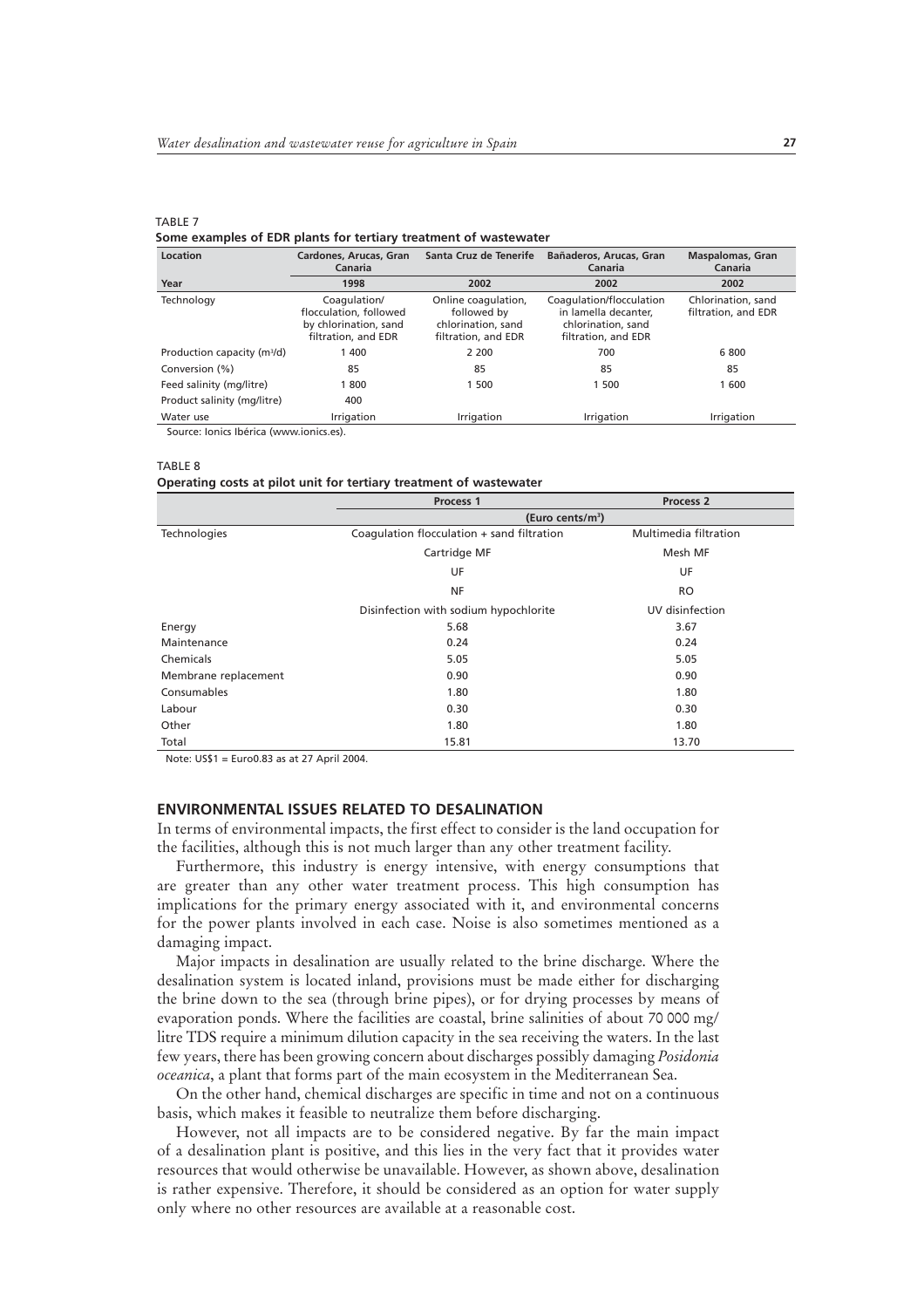#### **CONCLUSIONS**

Water resources must be managed carefully because of their chronic shortage in certain areas, where non-conventional water resources must be used. This paper has presented a number of cases from Spain to illustrate the range of technologies used for seawater and brackish water desalination as well as for wastewater reclamation.

In the Canary Islands, the water planning criteria include constraints for intensive groundwater use in order to mitigate aquifer depletion. About 260 membrane desalination plants are fed by brackish groundwater in the Canary Islands using either  $RO$  or ED. They produce some 100 000 m<sup>3</sup>/d. Most product water is used for irrigation purposes, with reported O&M costs of Euro0.11–0.15/m3 . Most of these units are privately owned, and their investment costs have been mainly financed by the owners, with partial contributions from the regional government.

Some ten seawater desalination plants have been built with the sole purpose of providing water for irrigation, with an overall capacity around 70 000 m3 /d, with reported O&M costs of Euro0.54–0.70/m3 .

Additional resources are provided by wastewater treatment plants. The high loads of wastewater require a tertiary stage, which includes either RO or EDR for reducing dissolved solids (apart from microfiltration and ultrafiltration for SS). About ten major tertiary treatment units are now in operation in the Canary Islands, totalling some 70 000 m<sup>3</sup>/d, and ranging in size from 500 to 28 000 m<sup>3</sup>/d. In all cases, the treated wastewater is used for irrigation, with reported O&M costs of Euro0.13–0.19/m<sup>3</sup>.

As the examples have shown, the emphasis is on the use of different raw waters. Starting with scarce brackish groundwater, the evolution of water treatment expanded into seawater, and eventually wastewater for reuse.

The examples have also highlighted the availability of various desalination technologies to increase water resources in arid and semi-arid areas. The design and operational features of the plants depend on the specific application in each case.

#### **REFERENCES**

- **Armas, J.C.** 2002. *Tratamiento terciario en la EDAR de Adeje-Arona (Tenerife) con electrodiálisis*. AEDYR Conference, Málaga, Spain.
- **BOC.** 1997. *Plan Hidrológico Insular de Tenerife*. Canary Islands Official Journal (14,15,17/ Feb/1997).
- **BOC.** 1999. *Plan Hidrológico Insular de Gran Canaria*. Canary Islands Official Journal (8/Jun/ 1999).
- **Del Pino, M. & Durham, B.** 1999. Wastewater reuse through dual-membrane processes: opportunities for sustainable water resources. *Desal*., 124: 271–277.
- **Del Pino, M.** *et al***.** 1996. *Informe proyecto DEREA*.
- **Fundación Centro Canario del Agua**. *Desalación en Canarias* (available at www.fcca.es).
- **Ibrahim, J.C., Reguero, P. & Veza, J.M.** 2003. Membranes for wastewater treatment plant at Las Palmas. *EDS News*., 17: 8–9.
- **León, A., Otero, C., Zarzo, A. & Zarzo, D.** 2003. *Problemática de las aguas salobres con salinidad creciente; caso de la planta de ósmosis inversa de la Comunidad de Regantes de Cuevas de Almanzora (Almería)*. IV Conference AEDYR, Las Palmas de Gran Canaria, Spain.
- **Rodriguez, J.J., Jimenez, V., Trujillo, O. & Veza, J.M.** 2002. Reuse of reverse osmosis membranes as a filtration stage in advanced wastewater treatment. *Desal*., 150: 219–226.
- **Rubio, M., Zarzo, D., Sanmartín, R. & García, C.** 2004. *Tratamiento de aguas superficiales procedentes de drenajes para su uso agrícola; aspectos técnicos, económicos y experiencia en explotación*. SADYT.
- **Veza, J.M. & Rodríguez-González J.J.** 2003. Second use for old reverse osmosis membranes: wastewater treatment. *Desal*. 157: 65–72.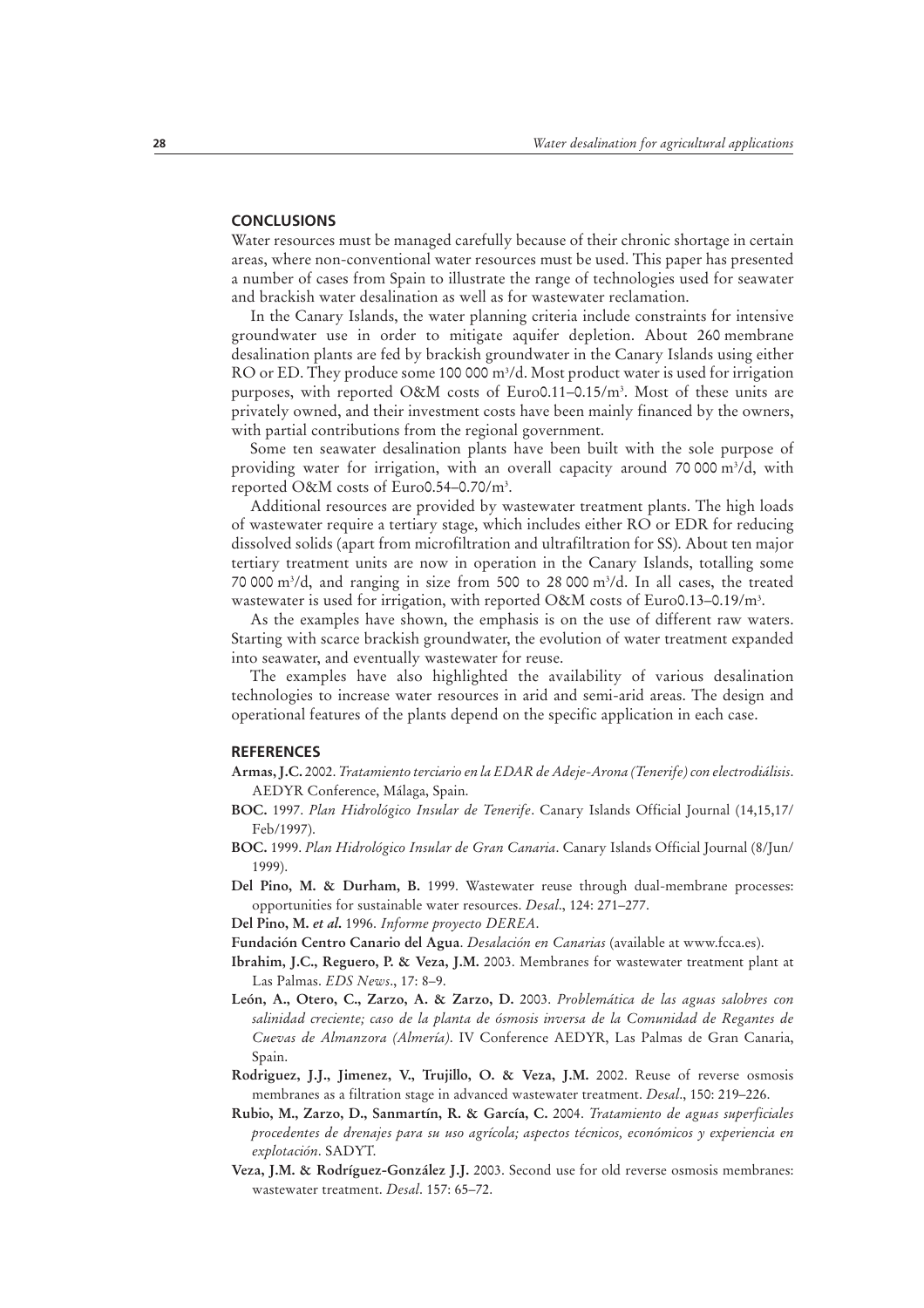## **Freshwater resources from desalination of wastewater and oilfield-produced brine**

## **ABSTRACT**

Many communities in the west of the United States of America will face severe shortages of freshwater in the near future. While freshwater resources are depleting rapidly, many of these communities are situated in close proximity to large reserves of low-quality brackish groundwater. A team at Texas A&M University, sponsored by the Texas Water Resources Institute, has evaluated brine membrane desalination as an alternative source of freshwater for these communities. This team has developed treatment systems that can recover freshwater from brackish groundwater aquifers at a cost comparable with traditional water treatment techniques. These processes also remove trace levels of impurities including lead, mercury, arsenic and radium from drinking-water sources. In collaboration with governmental support and industry participation, the Department of Petroleum Engineering at Texas A&M University has adapted this technology to recover freshwater from brines produced from oil and gas operations.

The proposed use of oilfield-produced brine for beneficial use is fundamental to the conversion of mature oil-producing fields into water-producing fields. The technology is based on water-flood process designs that have been routinely used by the industry for decades. However, before this technology can be accepted, we need to answer a number of questions. Is this process viable? Can freshwater resources be recovered from oilfield brine? What is the impact of this new technology? Is it environmentally acceptable? Can oilfields be converted to waterfields?

Our research addresses both engineering and environmental issues in waterfield development from the perspective of an oil and gas operating industry that derives no profit from selling water, but nevertheless handles a greater volume of this resource than do most municipalities. We address some of the most important technical problems that arise in the development of new groundwater resources from oil leases. We also discuss the non-technical issues that arise when a material that is normally considered a waste by-product is taken from the oil and gas production facility and converted into a new resource. Issues such as water pre-treatment, membrane efficiency, and concentrate disposal are part of the entire infrastructure of desalination and creation of freshwater resources for beneficial use. Add to these topics the socio-economic

> *David B. Burnett Department of Petroleum Engineering, Texas A&M University, United States of America C. Allan Jones Texas Water Resources Institute United States of America*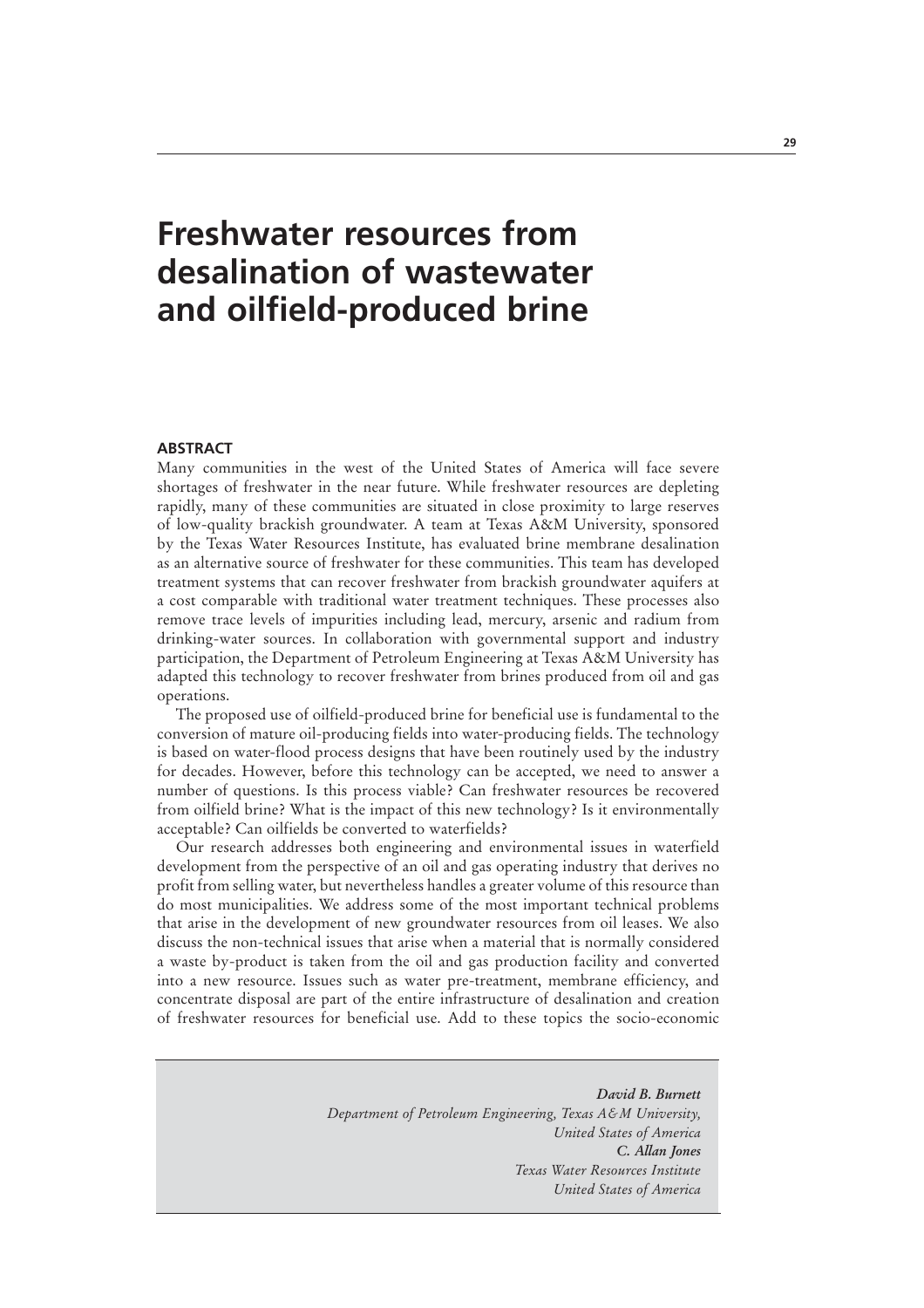



and environmental issues involved in water resource development, and it can be seen that there are many issues to resolve before a commercial project can be created.

## **THE NEED FOR NEW FRESHWATER RESOURCES**

The need for water in the west of the United States of America is critical. The part of the country dismissed by early American explorers as the "Great American Desert" (Resiner, 1987) supports almost ten times as many people in the twenty-first century as 100 years ago (Figure 1). The need to supply this population growth is being limited by access to freshwater. The US Geologic Survey (USGS) projections of water needs in the west of the country show a growth of more than 100 percent in the next 50 years (Holz, 2003).

The drought in the United States of America is aggravating what it is already a serious situation. Droughtaffected areas cover a significant portion of the country. The search for new freshwater resources has led to investigation of seawater desalination processes for states bordering the Gulf of Mexico and the west coast of the country, and to proposed desalination of brackish groundwater for inland populations (Holz, 2003). The name of the game in the west is identifying alternative freshwater resources. Figure 2 shows a map of brackish groundwater resources identified by the Texas Water Development Board

(TWDB). The study found more than 780 million acre-feet (1 acre-foot =  $1\,234\,\mathrm{m}^3$ ) of brackish aquifers that would be amenable to desalination**.**

At Texas A&M University, we have been investigating the desalination of oilfieldproduced brine to make it available for beneficial use (Siddiqui, 2002). The technology is based on water-flood process designs that have been routinely used by the industry for decades (Figure 3). We need to answer several questions. Is this process viable? Can freshwater resources be recovered from oilfield brine? What is the impact of this new technology?

Engineers are accustomed to evaluating technical options when considering the development of a new project (Borgmeier *et al*., 2001). Assessing the uncertainty and comparative economic risk of a drilling prospect is also common. However, what is not common is an effort to quantify the qualitative aspects of a project. It is uncommon for a proposed engineering programme to address public and other stakeholder issues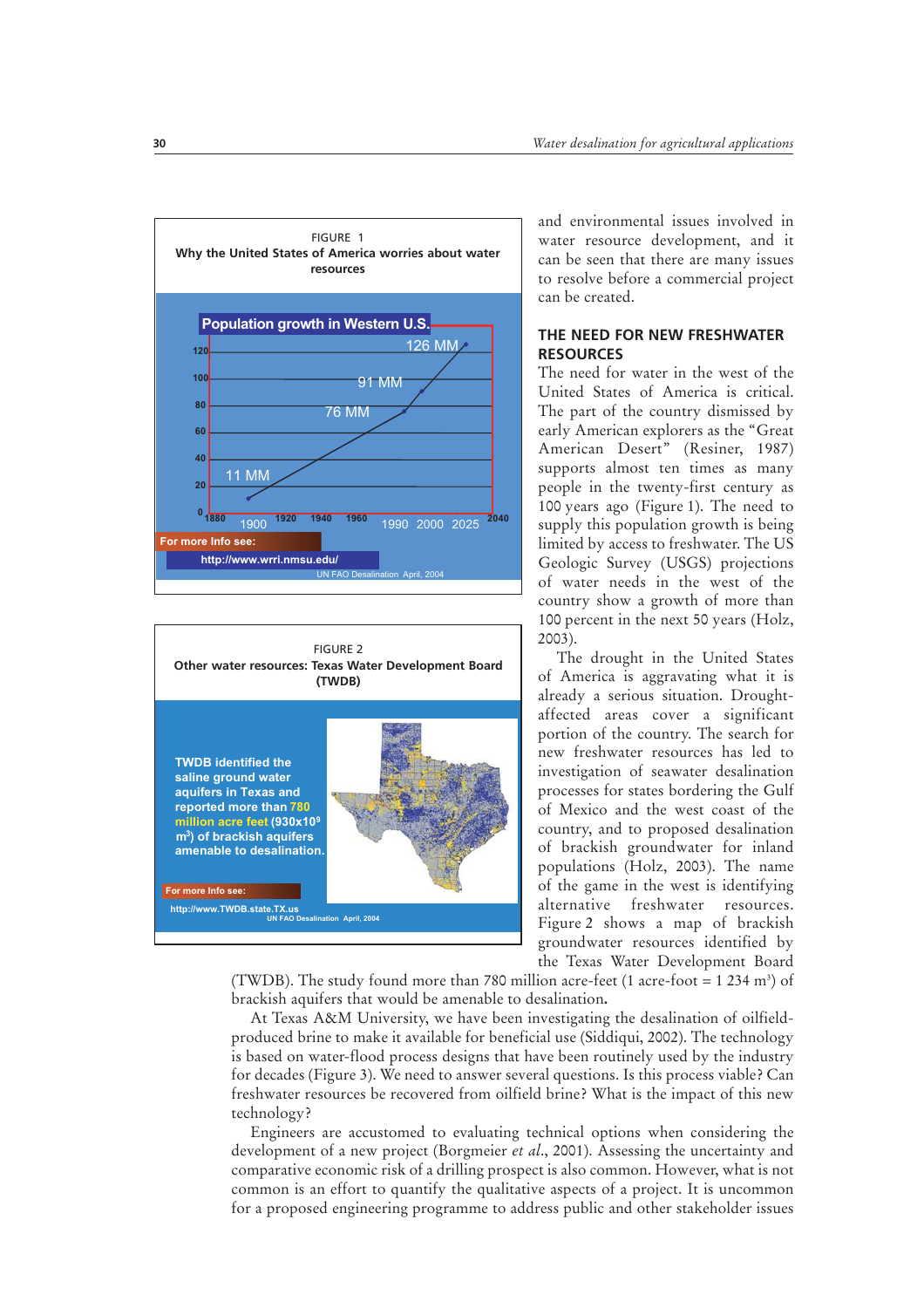that might be important in considering the impact of the project on society and the environment.

Aware of this need to connect the engineering effort to the social implications from the beginning of our project, we have been addressing not only the technical problems but also the non-technical issues that arise when a material that is normally considered to be a waste by-product is taken from the oil and gas production facility and converted into a new resource. We view the concentrate disposal issue as one part of the entire infrastructure of desalination and creation of freshwater resources for beneficial use.



One goal of our programme is to offer a process to identify, quantify and integrate the risks involved in developing new technology, in this case, the desalination of oilfield brine, and the disposal of desalination concentrate with the intent of using the freshwater recovered for beneficial purposes.

Our programme is based on partnerships. Only through public participation, industry involvement, and governmental support can the A&M programme succeed.

### **MEMBRANE FILTRATION PROCESSES IN THE OILFIELD**

Commercial desalination technology came of age in the 1990s. It is an efficient and environmentally friendly technology that removes all of the pollutants from impure water. Worldwide, more than 400 million gallons (1 US gallon = 3.785 litres) of freshwater per day are produced through RO desalination. In Texas, there are currently more than 40 facilities, most of them modest in size.

In contrast to commercial water treatment, oilfield water-flooding technology is more than 100 years old. Since the inception of the oil industry, it has been necessary to dispose of water produced along with the petroleum resource. As the industry evolved, it became apparent that pressure maintenance in producing properties also had to be maintained if

efficient recovery was to be achieved. In fact, brine injection into rock formations for water flooding is very similar to the membrane filtration process.

Key technologies utilized in a reverse osmosis (RO) desalination process in the oilfield include (just as in water treatment): (i) pretreatment; (ii) membrane filtration; and (iii) disposal of concentrate. The technology can provide freshwater resources from brackish groundwater for less than US\$5.00 per 1 000 gallons (Siddiqui, 2002). Figure 4 shows a number of desalination sites in Texas that plan to provide services to more than 1 000 000 people by 2005. More facilities will be constructed if the cost of desalination can be lowered.

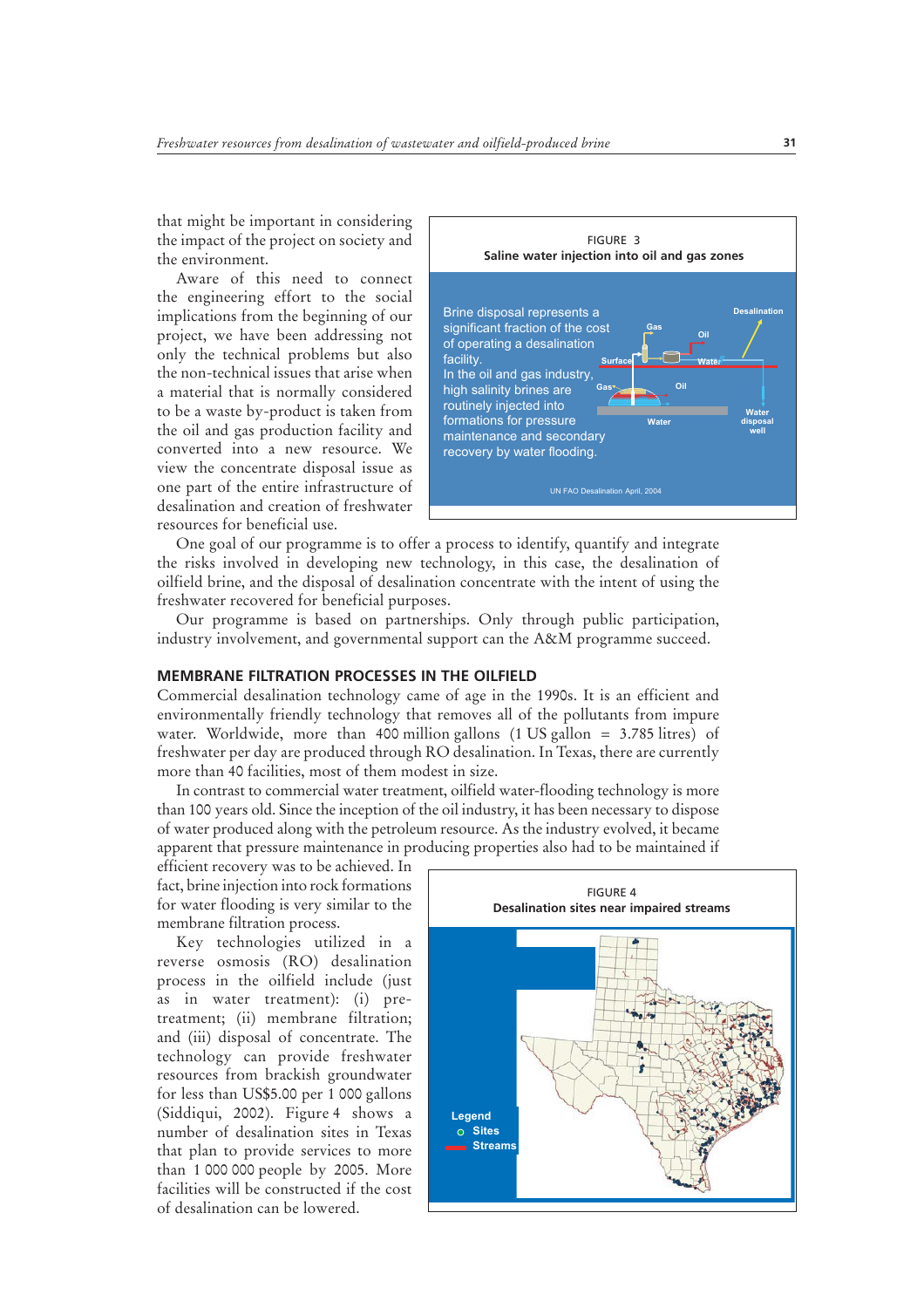

#### **Pre-treatment issues**

For brackish water and oilfieldproduced water systems, pre-treatment is critical because of the impurities that the water may contain. Even the most sophisticated RO facility can experience poor flux and high maintenance costs where pre-treatment is inappropriate for the feed water being treated. The most recent example of this is the highly publicized Tampa Bay desalination project that has failed to perform as designed (Naples, *Florida Daily News*, 25 September 2003). This system was troubled by solid material in the feed water that plugged pre-treatment filters and reduced throughput and by growth of fouling mussels in the feed lines.

For the treatment of oilfield-produced water, it is necessary to have more extensive pre-treatment than would be required for typical water desalination. In the past, expensive pre-treatment has prevented the development of commercial projects with produced water. Recently, new types of treatment and new procedures have been developed to reduce costs. We are evaluating powered centrifuges to remove any sediment and reduce oil content to low values. In addition, our process is testing various microfiltration and nanofiltration systems.

The resulting saline water is then treated to remove the remaining hydrocarbons before passing through to the RO filter portion of the process train (Figure 5).

#### **Membrane filtration**

The RO section of the unit consists of a bank of RO membranes of a particular type to exclude dissolved salts, heavy metals and other species. Different types of filters can be chosen based on the components in the water to be removed and the quality of the output water to be delivered. The number of units is selected to allow optimal flux across the membranes. Provisions are made to backwash these units and to protect them in the event of a shutdown of operations. As the salinity of brackish water or produced water increases, the osmotic pressure across the desalination membranes increases. New types of microfilters and multistage RO filters have been developed by industry to increase yield and lower operating pressures.

### **Disposal issues**

The material separated from the freshwater is contained in the RO concentrate or reject stream. This material is not hazardous, only higher in salinity than the feed water. The A&M programme is planning to inject this concentrate into oil and gas producing zones at lower depths than the depths of freshwater aquifers.

The technical issue related to the disposal of the concentrate is similar in nature to the process of water treatment used for secondary recovery of oil by water flooding (Borgmeier *et al*., 2001). Water quality must be maintained in water-flood operations to ensure injectivity is optimal into the oil-bearing formation. Oil must be removed, precipitates must be prevented from forming, and pH must be kept in a range compatible with the formation so that the injectivity does not deteriorate with time. Texas has more than 300 000 oil and gas wells (Figure 6), many of them in mature fields nearing the end of their economic lives.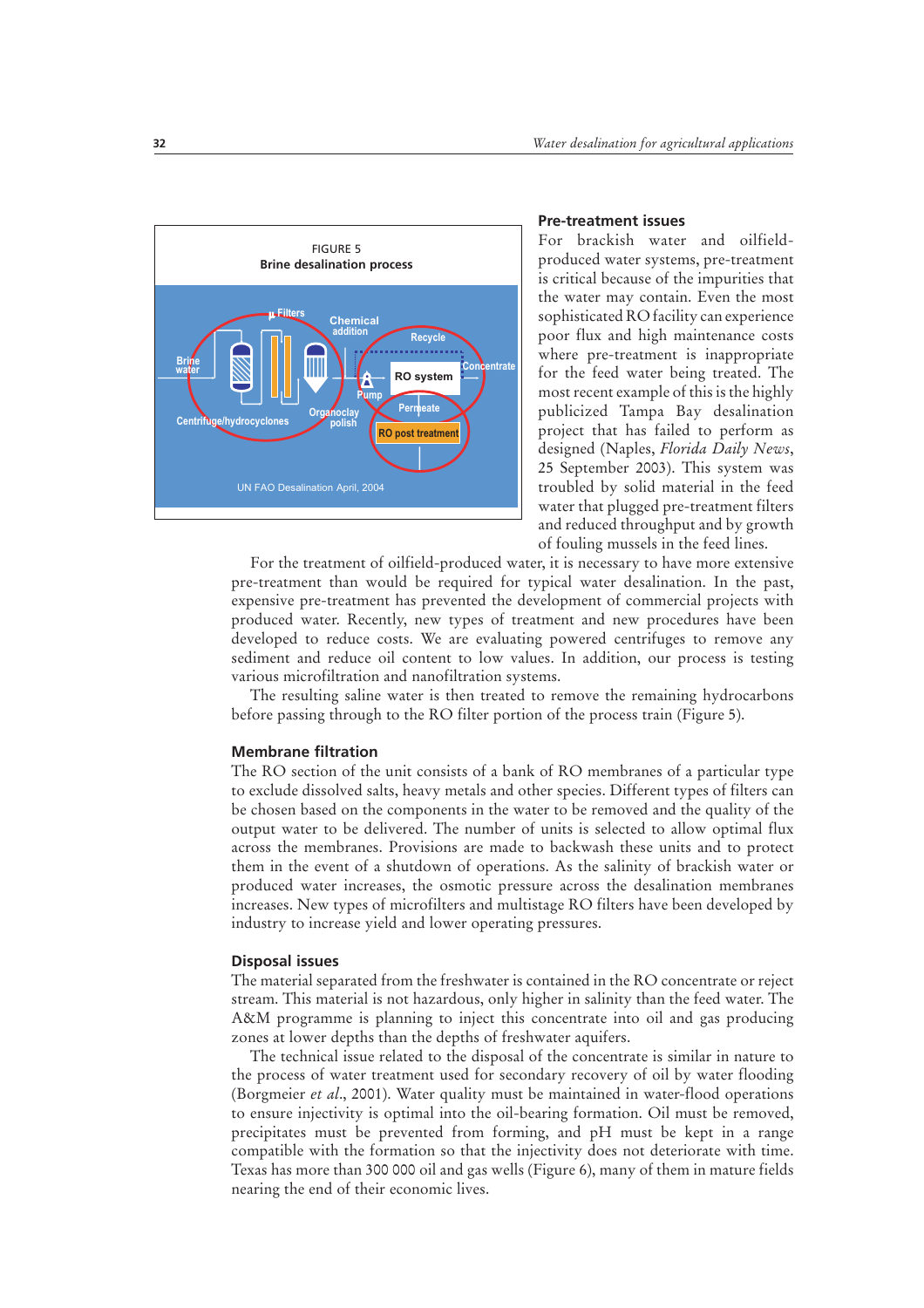In RO processes, it is actually easier to maintain concentrate quality because pre-treatment has already removed those materials that might plug filters. In effect, the concentrate stream is already filtered to a higher standard before it is directed to the disposal well. Therefore, the technical requirement needed for a candidate zone is related to favourable reservoir properties such as specific capacity (formation thickness and good porosity are critical). The formation structure must be covered by a tight caprock with areal integrity as disposal issues can compromise many potential projects (Burnett and Veil, 2004).

## **DESALINATION OF BRACKISH WATER OR PRODUCED WATER: IDENTIFYING ENVIRONMENTAL ISSUES**

Locations in the United States of America that have difficulty meeting the ozone and other air emission standards set by the U.S. Environmental Protection Agency (EPA) can reduce transportation of produced brine by trucks to disposal wells (Streater, 2003). Figure 7 shows a 160-bbl truck. In the north Texas project being developed by Texas A&M, more than 70 trucks like the one in Figure 7 travel rural roads each day to dispose of return water from produced gas wells from the Barnett Shale development. Environmental issues that arise from desalination must be considered along with the environmental impact of present operations of produced water from oil and gas production.



Source: Texas Railroad Commission.



### **REGULATORY CONSIDERATIONS**

This section of the paper discusses some of the possible regulatory requirements that would come into play if the RO concentrate were injected for either secondary recovery of hydrocarbon resources or for disposal. This analysis gives some indication of the uncertain nature of the regulatory environment and the fact that different regulators may use different regulatory mechanisms.

The EPA administers the Underground Injection Control (UIC) programme. The UIC regulations define an injection well as "a well into which fluids are being injected". A well is "a bored, drilled, or driven shaft whose depth is greater than the largest surface dimension; or, a dug hole whose depth is greater than the largest surface dimension; or, an improved sinkhole; or, a subsurface fluid distribution system". The UIC regulations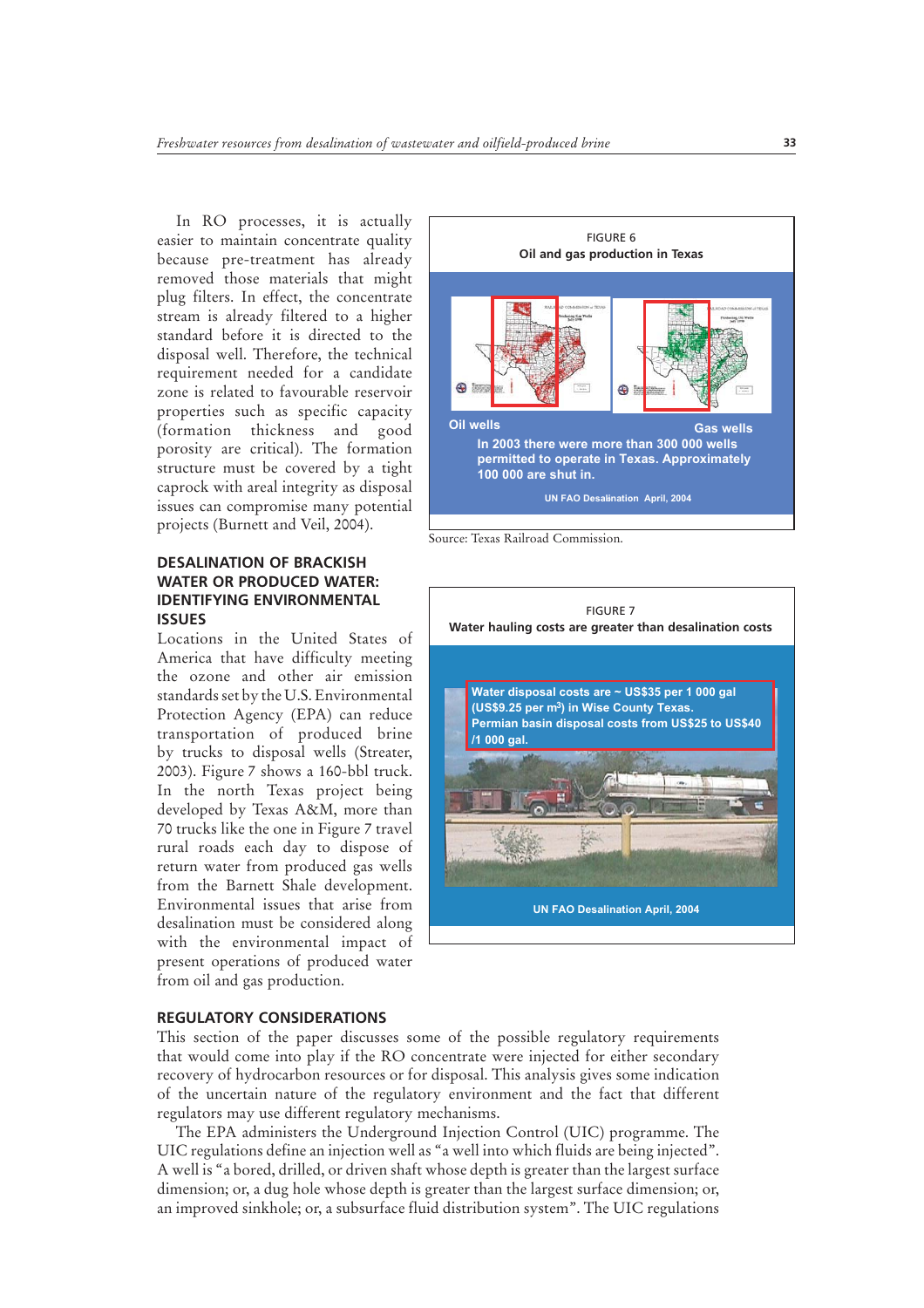place injection wells into five classes. Most Class I wells are used to inject hazardous wastes, but some Class I non-hazardous wells are used for disposal of non-hazardous materials. For Class I wells, this injection must occur below any formations that have an underground source of drinking-water (USDW) within one-quarter of a mile of the well bore. Class II wells are used in the oil and gas industry and are particularly relevant to re-injection of RO concentrate where the source water is produced water. The EPA defines them as wells that inject fluids: "(i) which are brought to the surface in connection with natural gas storage operations, or conventional oil or natural gas production and may be commingled with waste waters from gas plants which are an integral part of production operations, unless those waters are classified as a hazardous waste at the time of injection; (ii) for enhanced recovery of oil or natural gas; and (iii) for storage of hydrocarbons which are liquid at standard temperature and pressure."

Class III wells are used for solution mining. Class IV wells are used to inject hazardous or radioactive wastes into or above a formation that includes a USDW within one-quarter of mile of the well bore – these are banned. Finally, Class V wells include all other injection wells not placed in any of the other classes.

States can apply to the EPA to gain authority to administer the UIC programme. Approved state programmes do not need to resemble exactly the EPA federal programme but they must provide an equivalent degree of protection of USDWs. Most oil and gas producing states have received UIC programme authority. In order to gain a sense of how states might regulate injection of RO concentrate, we asked several states in arid parts of the country and also the EPA headquarters under which UIC class they would regulate the following scenarios:

1. Source water is produced water; injection used for enhanced recovery.

2. Source water is produced water; injection used for disposal.

3. Source water is saline groundwater; injection used for enhanced recovery.

4. Source is saline groundwater; injection is for disposal.

Table 1 indicates the responses from several states and the EPA.

All are consistent on Scenarios 1 and 2, and all but Texas are consistent on Scenario 3 – these would unequivocally be regulated as Class II wells. This follows directly from the Class II well definition (see above). Because produced water is used as source water in Scenarios 1 and 2, subsequent injection of the concentrate is consistent with the first category of Class II wells (injection of fluids brought to the surface in connection with oil and gas production). Under Scenario 3, the concentrate is used for enhanced recovery, thereby matching the second category of wells under the Class II definition (injection for enhanced recovery). Texas does not rule out permitting these wells as Class II, but suggests that it would need to review the determination between

| <b>State</b> | <b>Produced water</b>            |                      | Saline groundwater                                                                                                                                                                                                      |                                                                                                                                                 |  |
|--------------|----------------------------------|----------------------|-------------------------------------------------------------------------------------------------------------------------------------------------------------------------------------------------------------------------|-------------------------------------------------------------------------------------------------------------------------------------------------|--|
|              | 1. Enhanced recovery<br>scenario | 2. Disposal scenario | 3. Enhanced recovery scenario                                                                                                                                                                                           | 4. Disposal scenario                                                                                                                            |  |
| Oklahoma     | Class II Well<br>Class II well   |                      | Class II well                                                                                                                                                                                                           | Class Lnon-hazardous<br>well, which would<br>be regulated by the<br>Oklahoma Department of<br><b>Environmental Quality</b>                      |  |
| Texas        | Class II well                    | Class II well        | In both cases, the Railroad Commission (regulates oil and<br>gas activities) would confer with the Texas Commission on<br>Environmental Quality. Depending on their decision, the wells<br>could be Class II or Class I |                                                                                                                                                 |  |
| U.S. EPA     | Class II well                    | Class II well        | Not certain, but could probably<br>be a Class II if the volume were<br>sufficient                                                                                                                                       | Not certain but<br>would depend on the<br>characteristics of the<br>concentrate and whether<br>the injection zone was<br>above or below a USDW. |  |

TABLE 1 **Responses from several states and the EPA**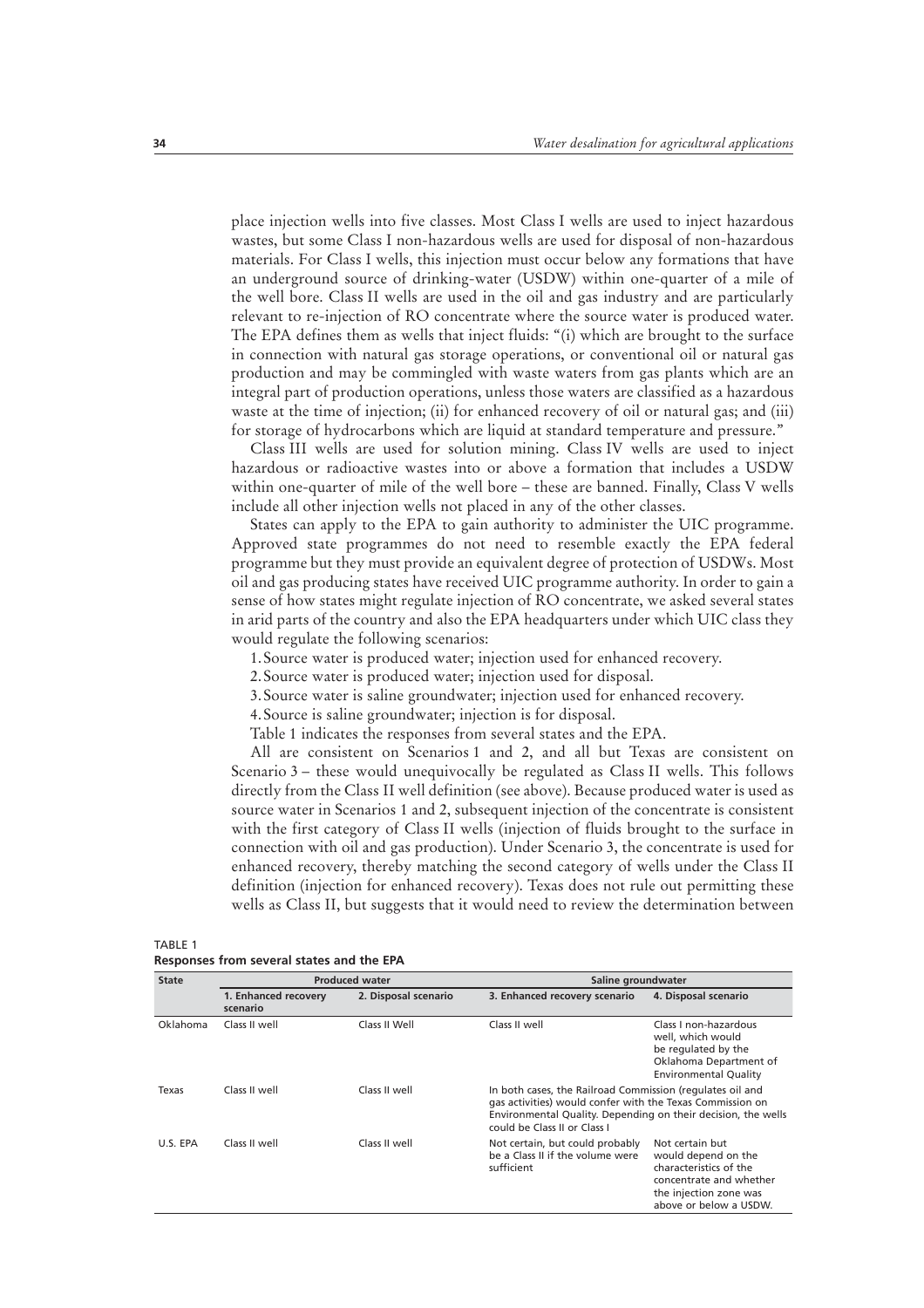its Railroad Commission (the oil and gas regulatory agency) and the Commission on Environmental Quality (regulates all other environmental issues).

Scenario 4 presents a different situation because neither the source water nor the injectate meet the definition of a Class II well. Some agencies suggest that injection of the concentrate would be made into a Class I well, and the chemical characteristics of the well would determine if the well were a hazardous or non-hazardous well. Utah suggested that injection could be made into a Class V well. The difference between Class I and Class V is quite significant. Class I wells are subject to very stringent design, construction, operation and monitoring requirements, whereas Class V wells are regulated in a less stringent manner. The costs of constructing and operating a Class I well are much higher than comparable costs for a Class V well.

In general, the two key factors used to determine which well class would be assigned for concentrate injection under Scenario 4 are: (i) the depth of the injection zone in relation to the depth of the lowermost USDW, and (ii) whether the constituents of the concentrate are considered to be hazardous materials or not. If the injection occurred above or directly into a USDW and the concentrate were non-hazardous, the well could be permitted as a Class V well. Injection of hazardous concentrate into or above a USDW is prohibited. If the injection occurred below the USDW, the well would be a Class I well, and the nature of the concentrate would determine if the well would be Class I hazardous or Class I non-hazardous.

To further complicate the picture for Scenario 4, California reports that where the RO concentrate is not hazardous, the Department of Oil, Gas, and Geothermal Resources may try to permit the injection as part of a Class II well. They acknowledge that in the past the agency has occasionally authorized injection of non-oilfield wastes into Class II wells with the caveat that the permit had restrictions on total volume and the duration of the injection. If the concentrate were hazardous, its injection would require a Class I well.

At present, injection of RO concentrate is not a common practice. If the practice becomes more common in the future, states or the EPA may adopt new policies or regulations to govern concentrate injection.

#### **ASSESSING ENVIRONMENTAL ISSUES**

A new research project is under consideration by the EPA within that agency's Market Mechanisms and Incentives for Environmental Management. The goals of the project submitted by Theodori and Fox (2003) are: (i) identify and evaluate the individual, institutional, technical, legal and regulatory obstacles to successful implementation of market mechanisms and incentives (MM&I) for produced water management; (ii) provide empirical estimates of MM&I cost-savings relative to existing produced water regulatory programmes; and (iii) show how the MM&I approach to produced water can be transferred or generalized to other environmental problems and/or geographic/ political scales.

The project will be gathering quantitative data for the issues arising when new technology is offered to local communities, but at a cost to the community. Will it be accepted or dismissed? The public's view of risk versus economic benefit will determine the answer to this question.

## **REFERENCES**

- **Borgmeier, M., Gilch, A., Rohleder, R. & Zemke, J.** 2001. *Brine disposal in deep aquifer reservoirs: evaluation and operation experiences*. Solution Mining Research Institute, Fall 2001 Meeting 7–10 September 2001. Albuquerque, USA.
- **Burnett, D.B. & Veil, J.A.** 2004. *Decision and risk analysis study of the injection of desalination byproducts into oil and gas producing zones*. Paper SPE 86526 presented at the SPE Formation Damage Conference held in Lafayette, USA, 13–14 Feb. 2004.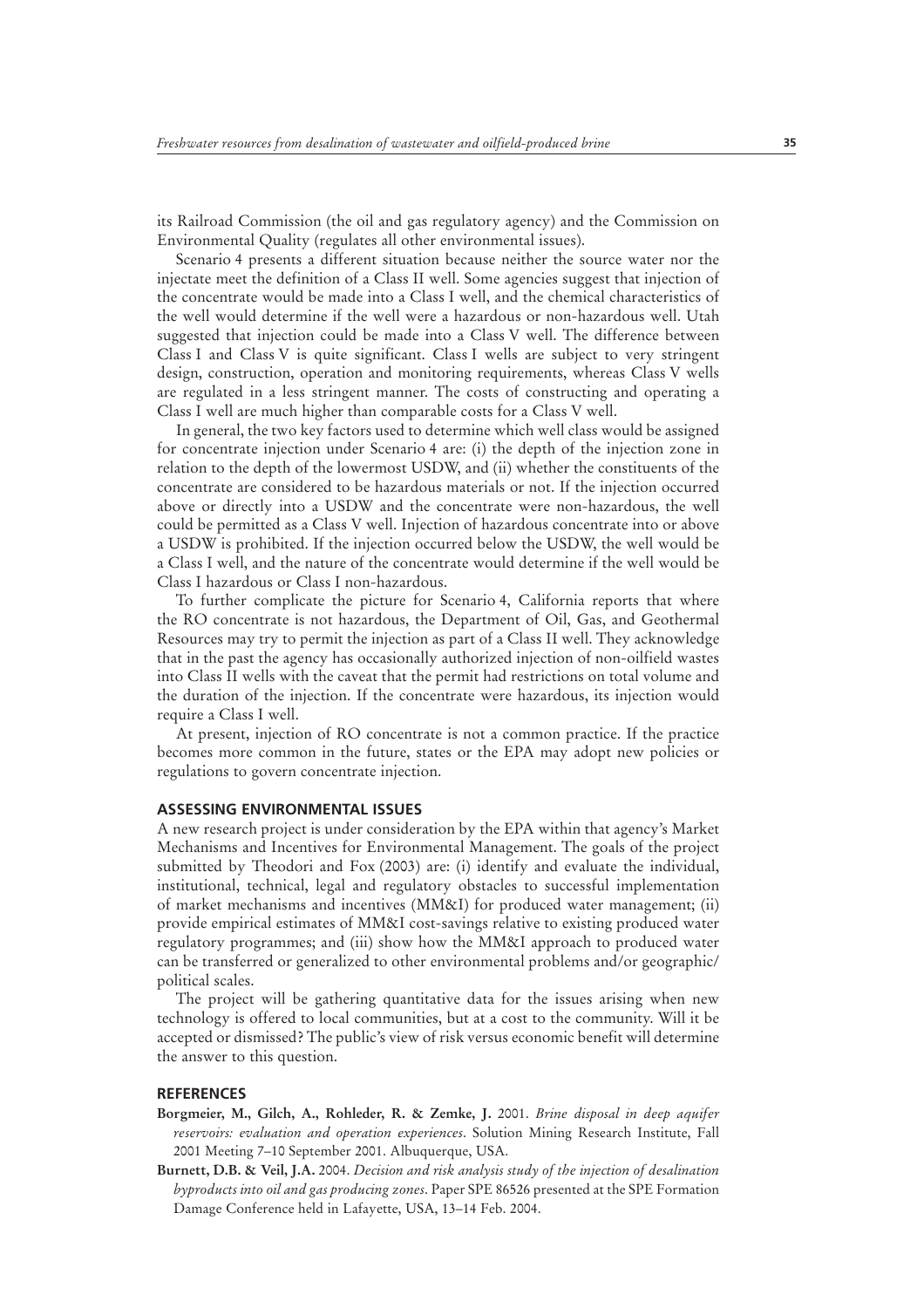**Holz, D.** 2003. *National desalination agenda*. Keynote presentation, produced water workshop, Hobbs, USA. New Mexico Water Resources Research Institute (available at http: //www.wrri.nmsu.edu).

**Resiner, M.** 1987. *Cadillac desert: the American west and its disappearing water*. Penguin.

- **Siddiqui, M.** 2002. *Treatment of oil field brine by desalination: a multidisciplinary program*. Department of Petroleum Engineering, Texas A&M University, USA. (MS thesis)
- **Streater, S.** 2003. *EPA tells north Texas to focus on new ozone standards*. Article from Ft. Worth Star-Telegram, 20 September 2003.
- **Theodori, G. & Fox, W.E.** 2003. *Fresh water resources from oil field brine: developing and implementing market mechanisms and incentives*.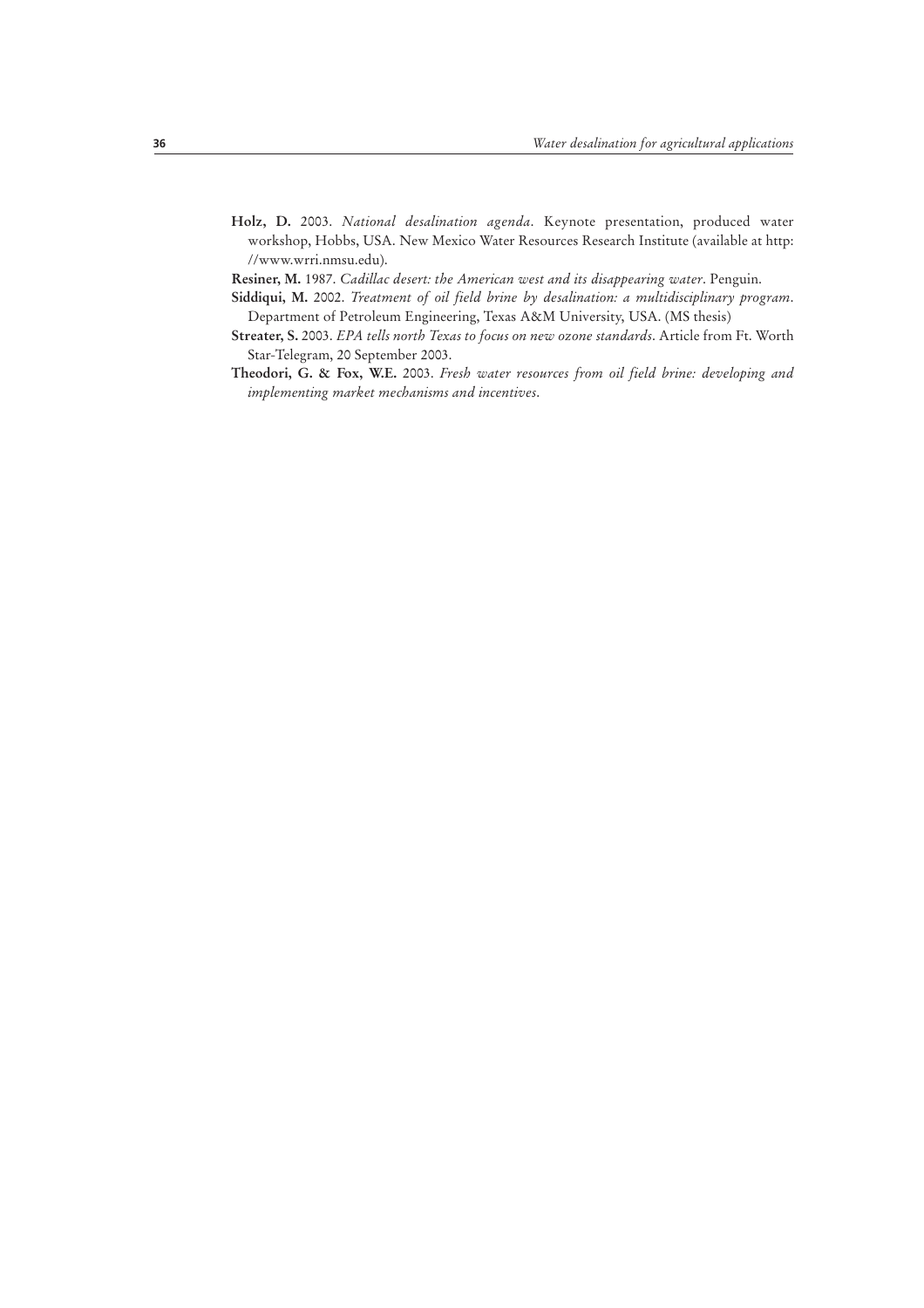## **Feasibility of water desalination for agriculture**

## **INTRODUCTION**

Water desalination is a reliable technology with more than 23 000 desalination plants built all over the world, with a total capacity exceeding 35 million m<sup>3</sup>/d. Most of the desalinated water is used for domestic supply and only less than 10 percent in agriculture.

Although there is a broad experience in the use of desalinated water for agricultural purposes, desalination technologies are only regularly used in some countries because of the costs involved in this process.

A cost analysis is essential in order to determine whether water desalination may be feasible at the beginning of the twenty-first century, to produce a water resource that could be used to complement or substitute natural water resources in areas with water shortages.

The current situation is quite different from that of 25 years ago, when water desalination started its development, and it is even different today from what it was only ten years ago. However, much experience is still needed in order to determine whether water desalination is a solution to water scarcity and especially whether desalinated water should be used in agriculture.

Therefore, it is necessary to analyse the factors influencing the water desalination costs of the different desalination technologies.

Desalination technologies have evolved in the last 25 years, from being little used in the world, limited to some oil rich countries of the Persian Gulf where energy costs are low, to now being used worldwide.

At the outset, water desalination was only used to provide domestic and industrial supplies. However, once this technology had been improved and the costs of production of desalinated water decreased, its application was extended to other sectors, especially to agriculture.

To obtain an average cost of desalinated water, it is necessary to consider three aspects:

 $\triangleright$  the technology to be used for desalination;

 $\triangleright$  the quality of the feed water to be desalinated;

 $\triangleright$  the required quality of the product water.

In addition to desalinated water, the reuse of treated wastewater has to be considered as a potential water resource, especially where wastewater treatment plants are available. Specific treatments applied to these waters, which sometimes include desalination, could produce water suitable for irrigation.

## **TECHNOLOGIES**

Water desalination has evolved from the traditional systems of water distillation, with high energy consumption, to the most modern membrane technologies, especially

> *José A. Medina Centro de Estudios y Experimentación de Obras Públicas (CEDEX) Spain*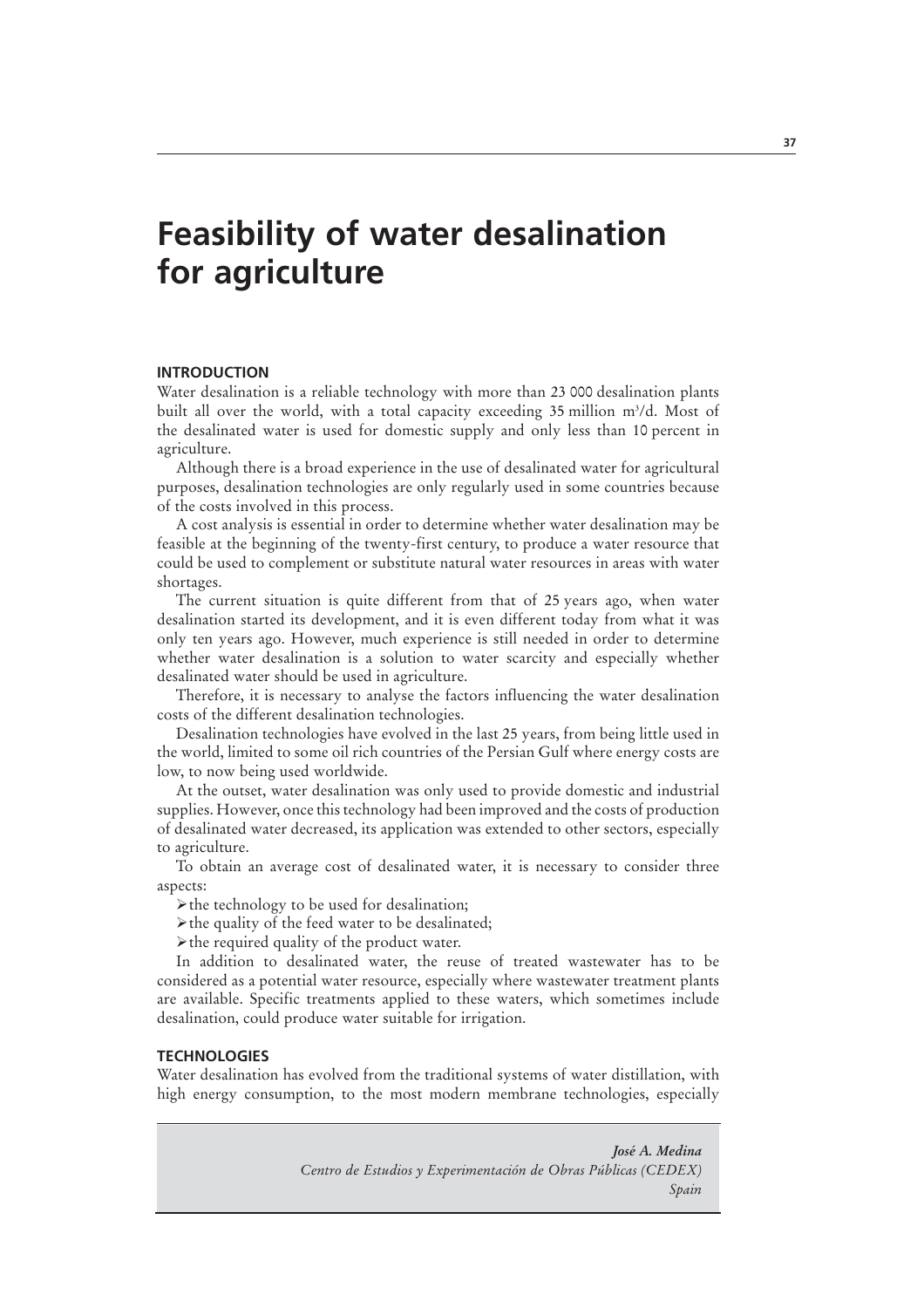reverse osmosis (RO), which is more energy efficient and requires lower investment costs.

Although distillation technologies were predominant in the past, the appearance of RO membranes in the 1970s – available then only for brackish water, but since the 1980s also for seawater – has changed completely the panorama of desalination in the world, and especially the application of desalinated water for agriculture.

As does any industrial process, water desalination relies on energy consumption, which is the main cost in desalinating water. Distillation technologies consume considerable energy regardless of the level of water salinity. However, energy consumption with membrane technologies depends on the salt content of the feed water and of the product water. RO can be adapted to different water salinity contents. This flexibility has enabled the extension of the use of RO to new applications.

Electro-dialysis reversal (EDR) is another membrane technology. It is less flexible than RO and could be used only for special brackish water applications in agriculture.

## **FEED-WATER QUALITY**

In many parts of the world where water resources of good quality are not available, saline water is often used for irrigation. In the long run, irrigation with brackish water produces soil salinization unless a supplementary volume of water is applied to leach the added salts from the rootzone. This supplementary amount of water, or leaching requirement (LR), depends on the salinity of the irrigation water and the specific salt tolerance of the crop to be irrigated. For example, Figure 1 shows the LR (expressed as a percentage of the total irrigation requirement) of some crops.

Figure 1 shows that salt-sensitive crops, such as orange tree and pepper, have a high LR if they are irrigated with slightly or moderately saline waters. Sometimes, satisfying a high LR is not technically, economically or environmentally feasible.

Desalinated seawater has not been considered as an alternative source of water for some areas, even where they border the sea, except in highly profitable out-of-season crops, as is the case of southeast Spain.

Generally, seawater is envisaged as the most promising resource for desalination in the future. This is because of the enormous volume that this natural water resource represents and its availability. However, brackish water desalination is also applied in many areas.

This paper first provides an overview of these non-conventional water resources in order to know how far the desalination technology can be applied and where it



Source: Medina, 2001a.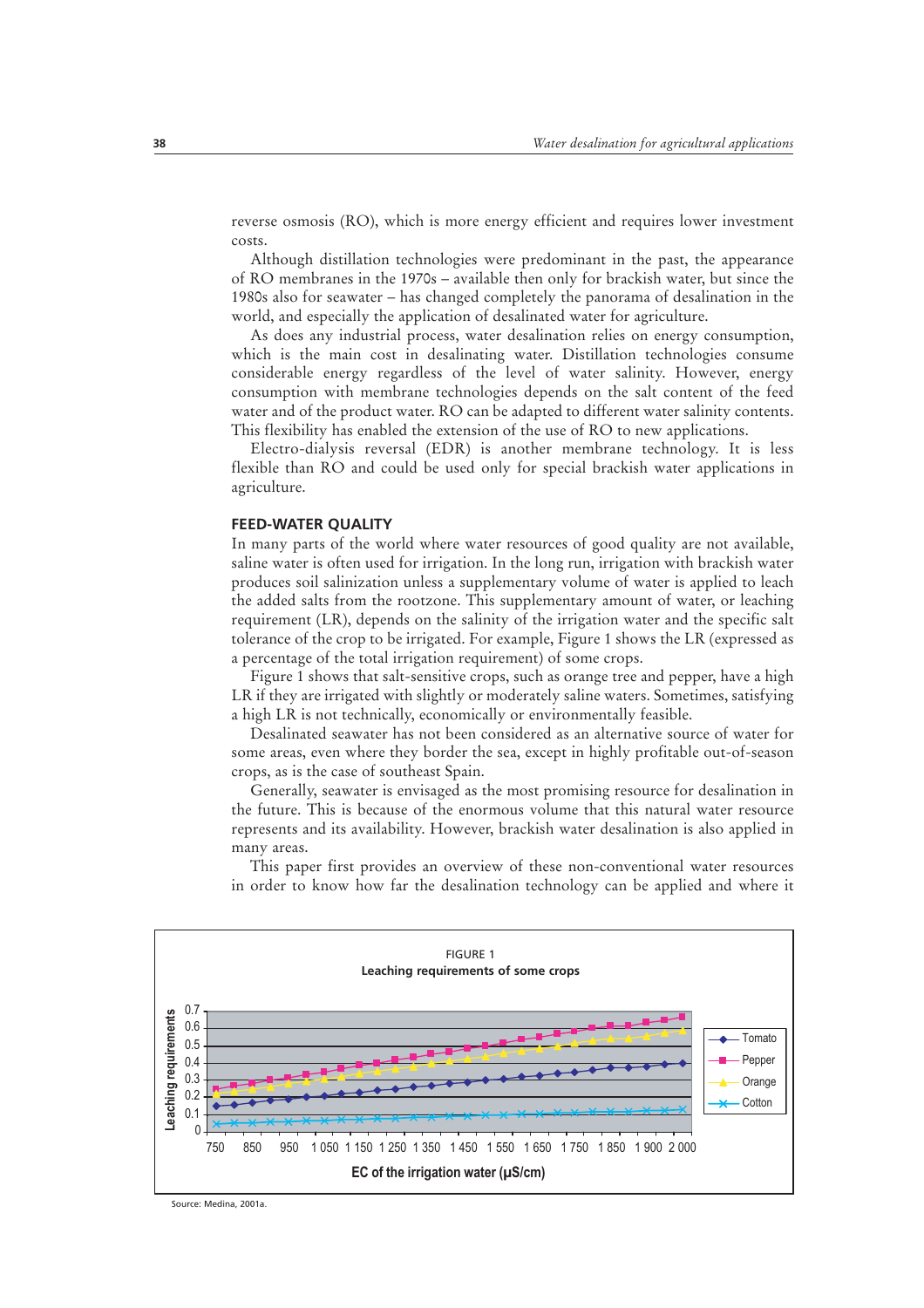

Source: Medina and Cánovas, 2001.

could be applied. For this purpose, the economic feasibility of brackish and seawater desalination for agricultural applications needs to be assessed. This is important because if the World Bank forecast that more than 200 million people will have problems of water scarcity by 2025 is correct, it is also true that most of this population will be living within 50 km of a coastal fringe. In addition, technologies to desalinate seawater and brackish water are available and their efficiency will improve in the coming years, enabling desalinated water to cover the agricultural demand in these areas.

Distillation technologies can only be used for desalination of seawater at a very high cost, while EDR is only used for certain brackish waters with a medium to low salt content. The adaptability of RO to the salt content of the product water makes it possible to reduce costs, but this is not feasible with the other technologies.

## **PRODUCT-WATER QUALITY**

The required salinity of the irrigation water used to achieve sustainable agriculture depends on climate, crops, soils and water management. Therefore, the design of RO and EDR plants has to fit the specific agricultural needs, and, thus, investments and production costs can be optimized.

In order to reduce the LR and, subsequently, the quantity of water applied, desalinated water could be used in specific and profitable crops where the cost of desalination is less than the economically feasible threshold cost of the irrigation water. Figure 2 shows irrigation water costs in relation to the total costs for some crops. This is valuable information when deciding whether or not to use desalinated water in agriculture.

#### **WATER DESALINATION IN SPAIN**

In terms of total desalination capacity installed for both brackish water and seawater, Spain ranks fifth in the world. If only seawater desalination is considered, Spain ranks fourth. The main difference between Spain and other countries where water desalination is a common practice is the technology applied: RO in Spain, and distillation in the countries of the Persian Gulf. In terms of the use of desalinated water in agriculture, Spain ranks first.

Although energy costs in Spain are high, water desalination is broadly used for agricultural purposes because of the continuing reduction in desalination costs. Therefore, it is interesting to analyse these reduction trends.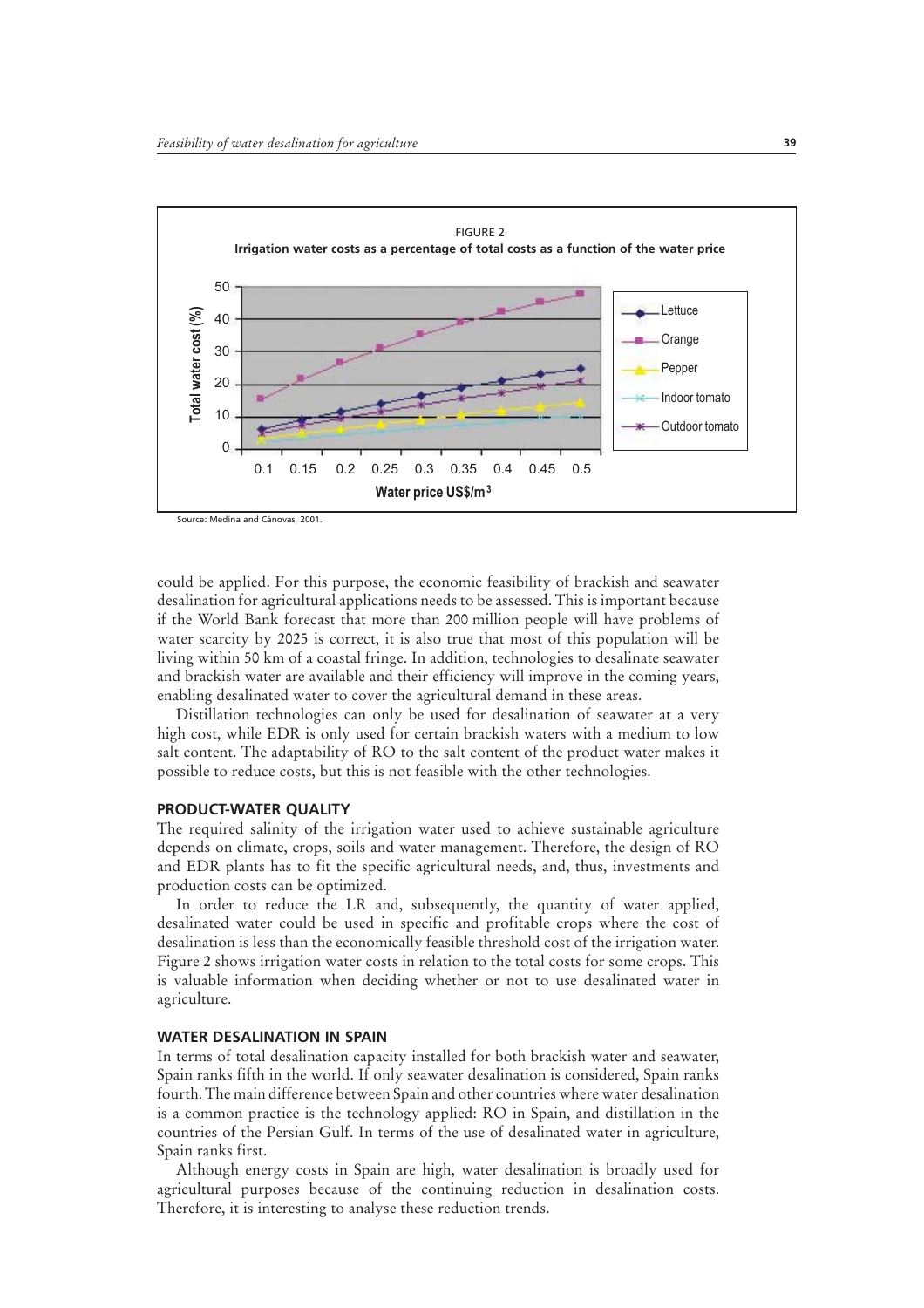At first, RO was used to improve water quality, but the development of membranes of very high rejection, while maintaining high permeability, has reduced energy consumption. This has allowed the extension of its use to more salty water, and even to seawater, as deterioration in water quality has become increasingly frequent.

At the end of the 1980s, new membranes that worked with seawater became available and water desalination became more widespread.

Today, the technology suitable for any application is available and, consequently, the use of desalinated water in agriculture is only a matter of cost. The main economic constraints on desalinating seawater are the repayment of the investment and energy consumption. Thus, developments in desalination have been and should be focused mainly on reducing energy consumption.

Twenty years ago, distillation plants consumed more than 16 kWh/m3 . This was only appropriate for very few applications and only in places with low energy costs. The first breakthrough came in 1986 when the first seawater RO desalination plant reduced the consumption to 8 kWh/m3 . By 1990, the first large seawater desalination plants came on stream:

>Las Palmas III, producing 36 000 m<sup>3</sup>/d with 4.5 kWh/m<sup>3</sup> (with recovery device);

>Jeddah I, producing 50 000 m<sup>3</sup>/d with 6.5 kWh/m<sup>3</sup> (without recovery device).

Further improvements in efficiency came in 1996 with the introduction of Pelton turbines as recovery devices, replacing the former Francis turbines (with reverserunning pumps). This enabled savings in energy consumption of 0.5 kWh/m<sup>3</sup>, reducing the specific energy consumption below 4 kWh/m3 .

In 1999, a new improvement came with the new design of the Pelton wheels, which reduced consumption by 0.3 kWh/m3 .

In the last three years, savings in energy consumption have come from new engineering designs and through enlarging the capacity of trains and the size of HP pumps and turbines, which has improved their efficiency. More recently, the introduction of pressure exchangers has helped reduce energy consumption.

After these important energy savings, it is necessary to consider other costs of desalinated seawater.

## **DESALINATION COSTS**

For RO, Figure 3 shows the costs to be considered.



Source: Medina, 2003.

### **Seawater**

Distillation costs are higher than RO costs, even accepting variations among the different distillation technologies. For this reason, distillation technologies are not feasible for producing water to be used in agriculture (Table 1).

If the costs of desalinated water for agriculture have to be as low as possible, the trends in the last years to reduce costs should be considered:

- $\triangleright$  improved membrane performance and efficiency;
- $\blacktriangleright$  enlarged capacity of the desalination plants in order to achieve an economy of scale and reduce investment costs;
- $\blacktriangleright$  falling electricity tariffs;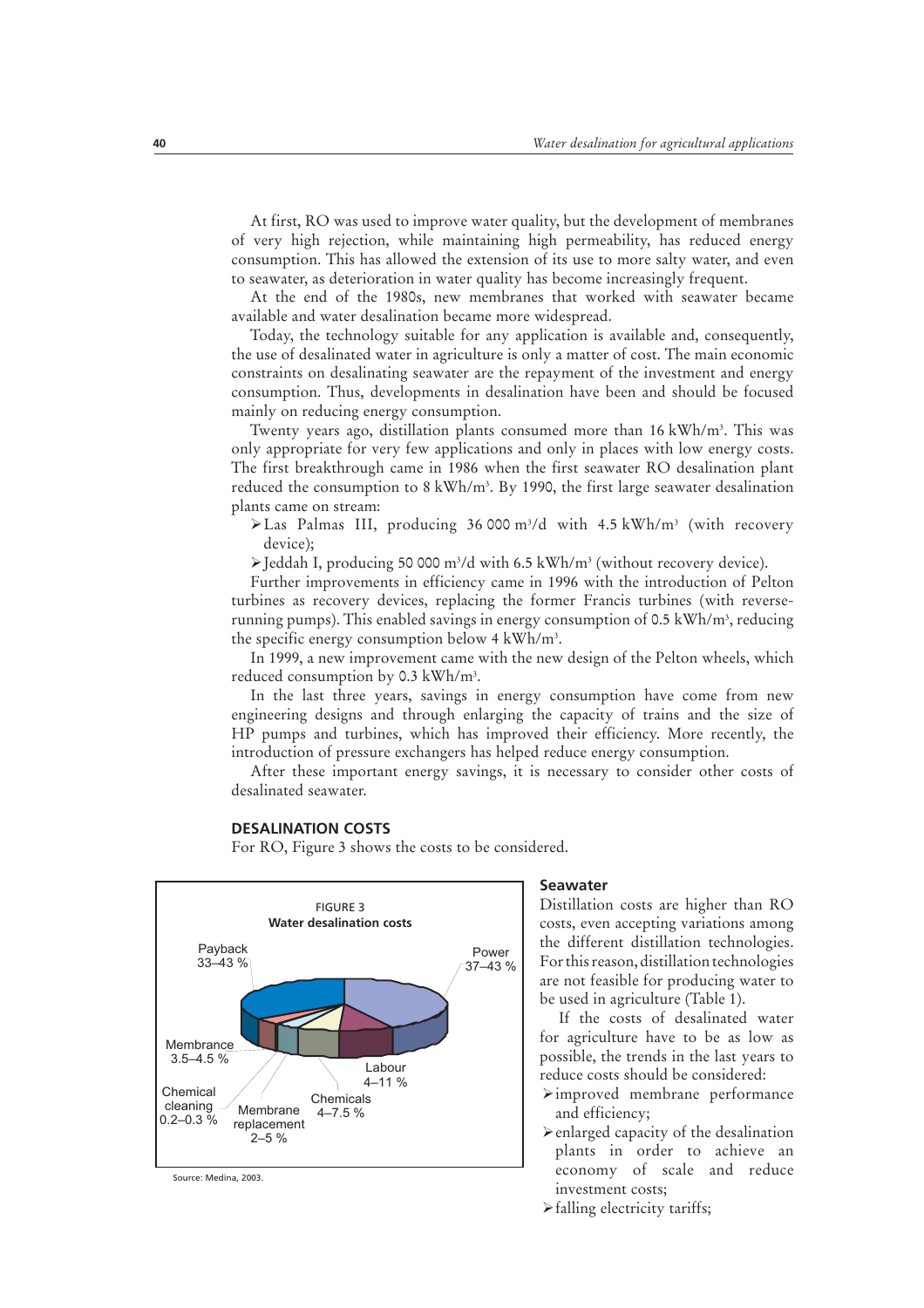|                      |                                                         | <b>Multistage flash</b> | <b>Multiple-effect</b><br>distillation | <b>Vapour compression</b> | Reverse osmosis |
|----------------------|---------------------------------------------------------|-------------------------|----------------------------------------|---------------------------|-----------------|
|                      |                                                         |                         |                                        | (Euro/m <sup>3</sup> )    |                 |
| Energy               | Fuel                                                    | 0.52                    | 0.46                                   | $\mathbf{0}$              | $\mathbf{0}$    |
|                      | Electricity                                             | $0.15 - 0.16$           | $0.07 - 0.08$                          | $0.50 - 0.55$             | $0.22 - 0.27$   |
| Labour               |                                                         | $0.032 - 0.036$         | $0.03 - 0.04$                          | $0.054 - 0.08$            | $0.018 - 0.081$ |
| Chemicals            |                                                         | $0.032 - 0.045$         | $0.027 - 0.036$                        | $0.021 - 0.036$           | $0.018 - 0.054$ |
| Membrane replacement |                                                         | 0                       | 0                                      | $\mathbf{0}$              | $0.001 - 0.036$ |
| Chemicals cleaning   |                                                         | $0.001 - 0.002$         | $0.001 - 0.002$                        | $0.001 - 0.002$           | $0.001 - 0.002$ |
| Maintenance          |                                                         | $0.018 - 0.032$         | $0.018 - 0.032$                        | $0.016 - 0.027$           | $0.018 - 0.032$ |
| Total O&M costs      |                                                         | $0.76 - 0.79$           | $0.61 - 0.65$                          | $0.59 - 0.70$             | $0.31 - 0.49$   |
| Payback costs        |                                                         | $0.34 - 0.35$           | $0.34 - 0.35$                          | $0.36 - 0.38$             | $0.15 - 0.22$   |
| Total costs          |                                                         | $1.10 - 1.15$           | $0.96 - 1.01$                          | $0.96 - 1.08$             | $0.45 - 0.71$   |
|                      | $N_{\text{obs}}$ , $11001 - 5.0000$ as at 27 April 2004 |                         |                                        |                           |                 |

#### TABLE 1 **Average international seawater desalination costs**

Note: US\$1 = Euro0.83 as at 27 April 2004.

 $\triangleright$  savings in labour costs, which is the second of the main operating costs:

- 20 000 m3 /d needs 11 people,
- 30 000 m3 /d needs 13 people,
- 50 000 m3 /d needs 16 people,
- 100 000 m<sup>3</sup>/d needs 23 people;
- $\blacktriangleright$  enlarged capacity of the production lines and racks;
- $\triangleright$  increased efficiency of mechanical equipment;

 $\blacktriangleright$  falling equipment costs.

In the last three years, several large-capacity plants have been bid for and awarded in different countries, most of them on a build own operate transfer (BOOT) basis.

Table 2 presents some examples of RO desalination plants producing desalinated water with TDS < 500 ppm.

The major issues for discussion are whether this type of desalination plant is appropriate to produce water for use in agriculture, and the factors that can increase the costs of the desalinated water and the profitability of the crops to be grown, such as the following:

 $\blacktriangleright$  the available area to be cultivated;

 $\triangleright$  the distance from that area to the desalination plant;

 $\triangleright$  the existing infrastructure for water distribution.

For this, the circumstances under which these facilities have been built and the problems of these projects should be considered. Two examples are as follows:

| <b>A</b> .<br>. . |
|-------------------|
|-------------------|

**Examples of RO desalination plants**

| Plant           | Country             | <b>Production</b>   | Costs                 | <b>Water use</b> |  |
|-----------------|---------------------|---------------------|-----------------------|------------------|--|
|                 |                     | (m <sup>3</sup> /d) | (USS/m <sup>3</sup> ) |                  |  |
| Trinidad        | Trinidad and Tobago | 109 000             | $0.71 *$              | Domestic         |  |
| Taweelah        | Abu Dhabi, UAE      | 250 000             | $0.68 - 0.79*$        | Domest./ind.     |  |
| Hamma           | Argelia             | 200 000             | $0.82 - 0.93*$        | Domestic         |  |
| Fujeirah        | Fujeirah, UAE       | 350 000             | $***$                 | Domestic         |  |
| Skida           | Argelia             | 100 000             | $0.78 - 0.86$         | Domestic         |  |
| Carboneras      | Spain               | 120 000             | $0.284$ **            | Agriculture      |  |
| Tampa Bay       | Florida, USA        | 100 000             | $0.55*$               | Domestic         |  |
| Campo Cartagena | Spain               | 145 000             | $0.35**$              | Agric./dom.      |  |
| Singapore       | Singapore           | 100 000             | $0.52*$               | Domestic         |  |

Note: US\$1 = Euro0.83 as at 27 April 2004.

\* Payback of the investment and profit incorporated in price.

\*\* Prices do not include investment costs.

\*\*\* Fujeirah is a hybrid plant (MSF and RO) with different contracts according to the technology used.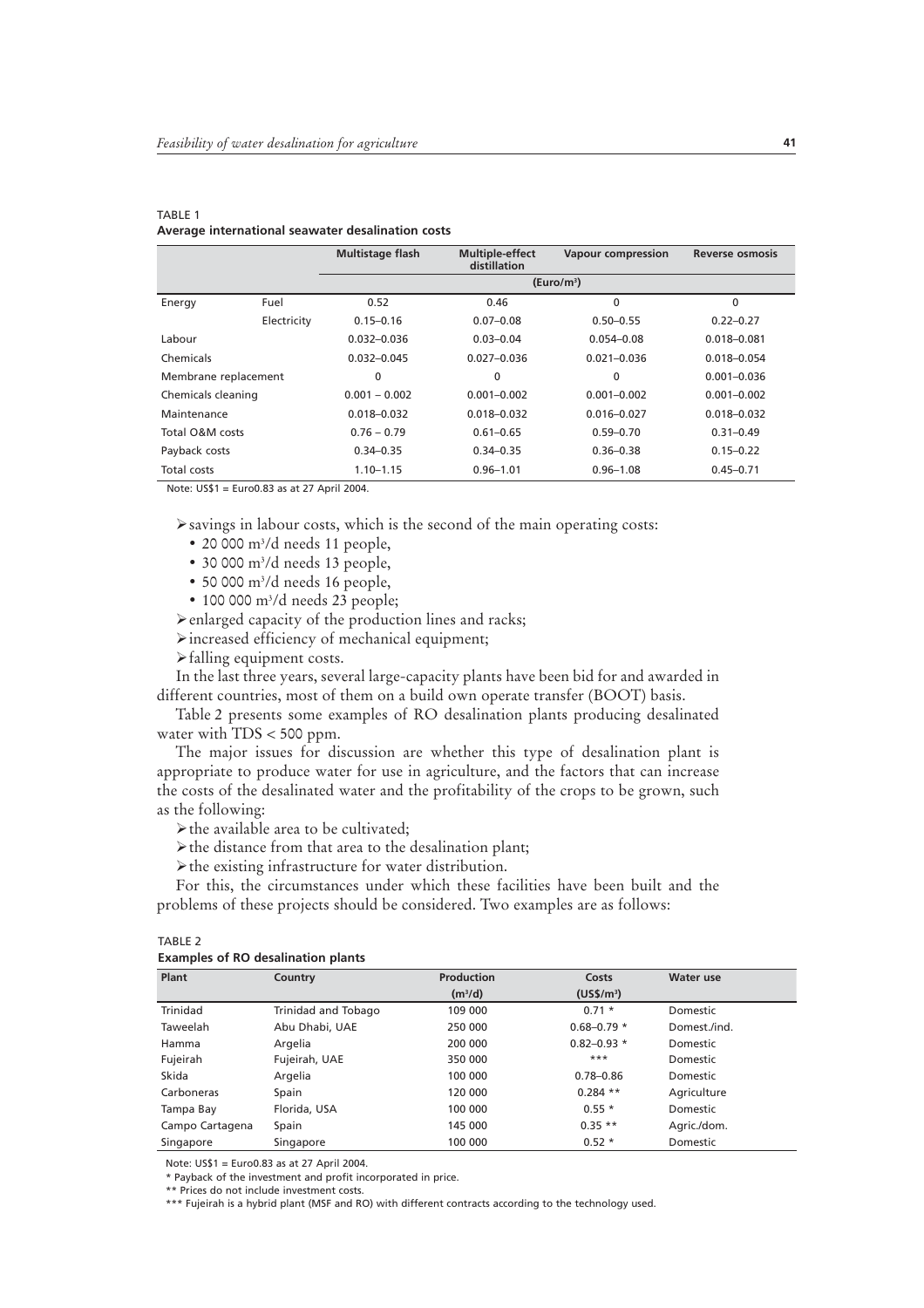- ÿConstruction of the Carboneras plant commenced in 1999 and production started in 2002. However, an important network of pipelines and tanks to store the produced water and reach the users was still needed in order for it to become operational. This will take time and the total cost of this huge infrastructure could be similar to the total cost of the desalination plant.
- $\triangleright$  The case of the Fujeirah I plant is still more complicated because this plant was originally built to deliver water to Al-Ain (150 km from the plant), where a large agricultural area would be developed. To date, the second part of the project has not been initiated, and water will probably be used for other purposes, e.g. domestic uses.

Therefore, these types of plants cannot be planned for regions where farmers and the population cannot wait long, and where an additional budget has to be used to convey water to the final users.

#### **Brackish water**

Desalination of brackish water has long been used as a way of improving the quality of the water applied in agriculture. More than 300 plants are in operation in Spain, with capacities ranging from 150 to 30 000 m<sup>3</sup>/d.

In this case, the energy costs are also the main operating costs. However, as the differences in water salinity are higher than in seawater, these costs can vary considerably and, consequently, the total production costs can also vary.

A second aspect of desalination of brackish waters is that different designs can be applied according to the quality of the feed water and the required salt content of the desalinated water. Therefore, costs can have large variations. Table 3 shows the differences in energy consumption with EDR as function of the salt content of the feed water and the salt content of the product water.

Table 4 shows the energy consumption according to the membrane desalination technology and the salt content of the product water, for a feed water with TDS of 3 500 ppm.

#### TABLE 3

**Energy consumption with EDR according to the number of stages and the salinity of the feed water and the product water** 

|                                          | <b>Feed water</b> | <b>Product water</b> |          |          |          |
|------------------------------------------|-------------------|----------------------|----------|----------|----------|
|                                          |                   | 1 stage              | 2 stages | 3 stages | 4 stages |
| TDS (ppm)                                | 829               | 561                  | 381      | 258      | 171      |
| Energy consumption (kWh/m <sup>3</sup> ) |                   | 0.66                 | 0.71     | 0.77     | 0.82     |
| TDS in ppm                               | 2 0 9 5           | 1 4 2 4              | 965      | 653      | 431      |
| Energy consumption (kWh/m <sup>3</sup> ) |                   | 0.82                 | 1.00     | 1.16     | 1.27     |
| TDS (ppm)                                | 3 2 4 8           | 1768                 | 1414     | 913      | 573      |
| Energy consumption (kWh/m <sup>3</sup> ) |                   | 1.21                 | 1.43     | 1.64     | 1.80     |

Source: Medina, 2001b.

#### TABLE 4

#### **Energy consumption according to the membrane desalination technology and the salt content of the product water**

| Feed water with TDS 3 500 ppm |                                | <b>Product water</b> |          |          |          |  |
|-------------------------------|--------------------------------|----------------------|----------|----------|----------|--|
|                               |                                | 1 stage              | 2 stages | 3 stages | 4 stages |  |
| <b>EDR</b>                    | TDS (ppm)                      | 1750                 | 875      | 438      | 219      |  |
|                               | Production (m <sup>3</sup> /d) | 500                  | 500      | 500      | 500      |  |
|                               | Energy (kWh/m <sup>3</sup> )   | 1.21                 | 1.43     | 1.64     | 1.8      |  |
| <b>RO</b>                     | TDS (ppm)                      | 70                   | 110      | 140      | 170      |  |
|                               | Production (m <sup>3</sup> /d) | 280                  | 370      | 435      | 500      |  |
|                               | Energy (kWh/m <sup>3</sup> )   | 1.1                  | 1.1      | 1.1      | 1.1      |  |

Source: Medina, 2001b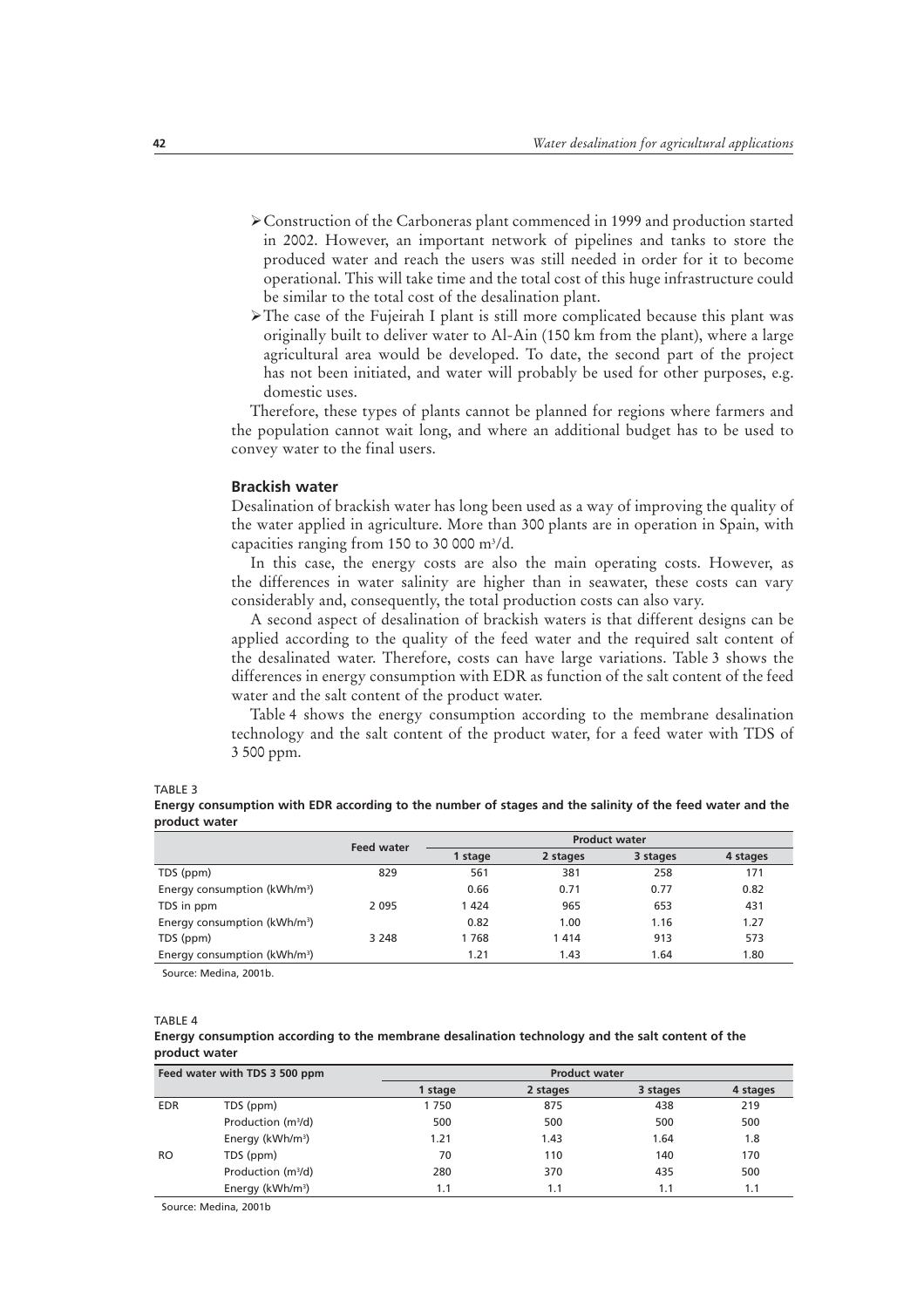Table 5 shows the energy consumption and the annual energy costs for an RO plant receiving feed water with a salt content of 2 000 ppm and producing  $7500 \text{ m}^3/\text{d}$ of desalinated water.

The information provided by Table 5 shows that for feed water with a salt content of 2 000 ppm, the energy consumption and the energy costs are quite sensitive to the salt content of the product water. As water with a TDS of 320 mg/litre is appropriate for irrigation of most crops, there is no need in this case to increase the annual energy costs beyond Euro145 000 (US\$175 000; US1 = Euro0.83 as at 27 April 2004).

Table 6 summarizes the average total costs of brackish water desalination through membrane technologies such as RO and EDR.

## **ENVIRONMENTAL ASPECTS**

In addition to the favourable effect of producing water of good quality and preventing the soil salinization hazard of irrigation with brackish water, water desalination technologies have certain environmentally unfavourable impacts, e.g.:

- $\triangle$  Carbon dioxide (CO<sub>2</sub>) production related to energy consumption, although it is lower than other domestic and industrial processes. It is also lower in RO and EDR than in distillation technologies.
- ÿContamination by chemicals used in pre-treatments that are rejected by the membranes, by-products used for membrane and tube cleaning, and by coagulants and aids in filters.

 $\blacktriangleright$  Impact of buildings on the landscape.

ÿInfluence of the brine discharge on marine flora and fauna and on endangered species. Temperature (more relevant in distillation technologies), pH and salt concentration are the major parameters to consider.

To reduce  $CO<sub>2</sub>$  emissions, reducing energy consumption is the main issue. With RO, energy savings of more than 80 percent have been achieved compared with distillation.

Buildings need to be integrated in the landscape.

Brine discharge in coastal areas is diluted by mixing with freshwater. Depth of discharge and other design aspects of the disposal pipeline (such as site [bottom–

TABLE 5

**Energy consumption and energy costs of an RO plant for brackish water desalination**

| Production: 7 500 m <sup>3</sup> /d      | Feed water: TDS 2 000 ppm |         |         |  |
|------------------------------------------|---------------------------|---------|---------|--|
| Recovery (%)                             | 60                        | 75      | 87.5    |  |
| TDS of product water (mg/litre)          | 188                       | 228     | 320     |  |
| Pressure (kg/cm <sup>2</sup> )           | 14.96                     | 14.9    | 14.9    |  |
| No. of membranes                         | 612                       | 612     | 672     |  |
| Energy consumption (kWh/m <sup>3</sup> ) | 1.1                       | 0.88    | 0.7     |  |
| Annual cost of energy (Euro)             | 214 000                   | 170 500 | 145 000 |  |
| Recovery (%)                             | 60                        | 75      | 87.5    |  |
| TDS of product water (mg/litre)          | 141                       | 164     | 225     |  |
| Pressure (kg/cm <sup>2</sup> )           | 19.79                     | 20.06   | 20.2    |  |
| No. of membranes                         | 450                       | 432     | 462     |  |
| Energy consumption (kWh/m <sup>3</sup> ) | 1.42                      | 1.15    | 0.9     |  |
| Annual cost of energy (Euro)             | 275 200                   | 222 800 | 191 800 |  |
| Recovery (%)                             | 60                        | 75      | 87.5    |  |
| TDS of product water (mg/litre)          | 114                       | 131     | 186     |  |
| Pressure (kg/cm <sup>2</sup> )           | 24.47                     | 24.82   | 24.19   |  |
| No. of membranes                         | 360                       | 342     | 378     |  |
| Energy consumption (kWh/m <sup>3</sup> ) | 1.72                      | 1.4     | 1.17    |  |
| Annual cost of energy (Euro)             | 333 300                   | 271 300 | 226 800 |  |
| Recovery (%)                             | 60                        | 75      | 87.5    |  |
| TDS of product water (mg/litre)          | 98                        | 112     | 153     |  |
| Pressure (kg/cm <sup>2</sup> )           | 28.67                     | 29.16   | 29.37   |  |
| No. of membranes                         | 306                       | 288     | 306     |  |
| Energy consumption (kWh/m <sup>3</sup> ) | 2.00                      | 1.63    | 1.37    |  |
| Annual cost of energy (Euro)             | 387 600                   | 315 900 | 265 500 |  |

Note: US\$1 = Euro0.83 as at 27 April 2004.

Source: Medina, 2001b.

#### TABLE 6

| Intervals of total costs for desalination of brackish water with |  |
|------------------------------------------------------------------|--|
| membrane technologies                                            |  |

|                        | <b>RO</b>              | <b>EDR</b>      |  |
|------------------------|------------------------|-----------------|--|
|                        | (Euro/m <sup>3</sup> ) |                 |  |
| Energy                 | $0.08 - 0.12$          | $0.10 - 0.17$   |  |
| Labour                 | $0.02 - 0.07$          | $0.02 - 0.07$   |  |
| Chemicals              | $0.02 - 0.03$          | $0.006 - 0.01$  |  |
| Membrane replacement   | $0.015 - 0.022$        | $0.006 - 0.013$ |  |
| Chemical cleaning      | $0.0013 - 0.0025$      | 0.0006-0.0012   |  |
| Maintenance and others | $0.012 - 0.018$        | $0.006 - 0.013$ |  |
| Total O&M costs        | $0.15 - 0.27$          | $0.14 - 0.29$   |  |
| Payback                | $0.07 - 0.09$          | $0.08 - 0.11$   |  |
| Total costs            | $0.21 - 0.36$          | $0.22 - 0.38$   |  |

Note: US1 = Euro0.83 as at 27 April 2004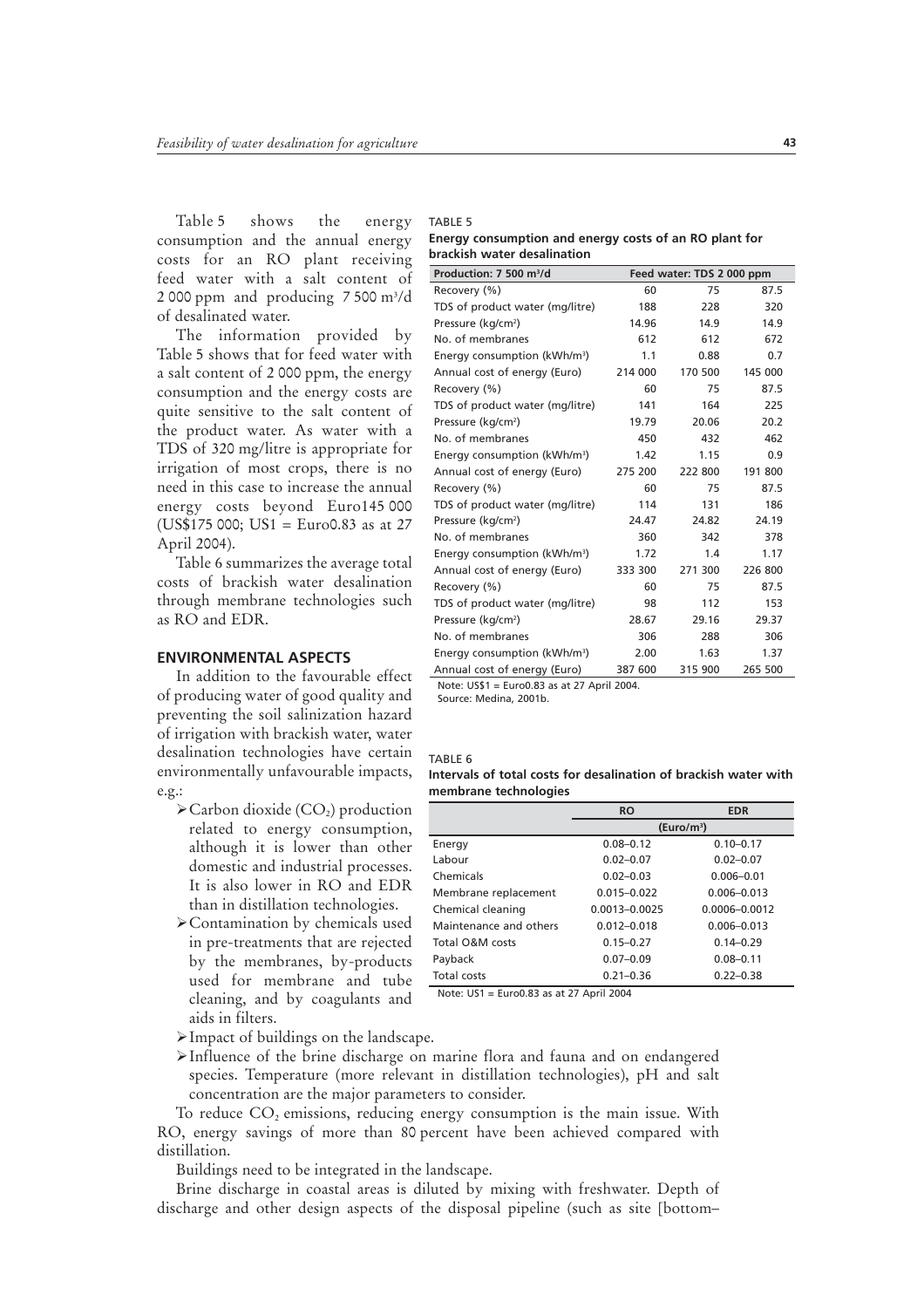surface–intermediate]), one or several exits, areas of agitation, and angle of the rejected flow) enable unfavourable environmental impacts to be reduced.

For inland disposals, injection in deep wells of contaminated aquifers or discharge to large flow rivers could be the solution.

## **CONCLUSIONS**

Desalination of water for agriculture is technically feasible and the appropriate technology is available. Therefore, only economic and environmental considerations can limit its application.

The major issues for discussion are: size of desalination plants; designs; crops and areas where desalinated water could be applied; and project financing. Environmental issues also have to be evaluated and controlled.

### **REFERENCES AND FURTHER READING**

- **Medina, J.A.** 2000. *Desalación de aguas salobres y de mar: Osmosis Inversa*. Madrid, Mundi Prensa Libros.
- **Medina, J.A.** 2001a. *Leaching requirements of crops*. Master Gestión de Recursos Hídricos, Instituto del Agua y las Ciencias Ambientales, Universidad de Alicante, Spain.
- **Medina, J.A.** 2001b*. Una aproximación a los costes reales de la desalación de aguas salobres y de mar en la agricultura*. II Congreso Nacional de la Asociación Española de Desalación y Reutilización (AEDyR), Alicante, Spain.
- **Medina, J.A.** 2002. *Desalación y sus costes*. I Congreso Internacional de Horticultura, Almería, Spain.
- **Medina, J.A.** 2003. *La desalación de agua de mar en la agricultura: situación actual y perspectivas futuras*. Murcia, Spain, Instituto Hidrotécnico del Mediterráneo.
- **Medina, J.A. & Cánovas, J.** 2001. *The future of water desalination in Spanish agriculture: brackish or sea water desalination*. IDA Congress. Bahrain.
- **Torres, M. & Medina, J.A.** 1998. *La desalación y los costes del agua desalada*. Madrid, CEDEX.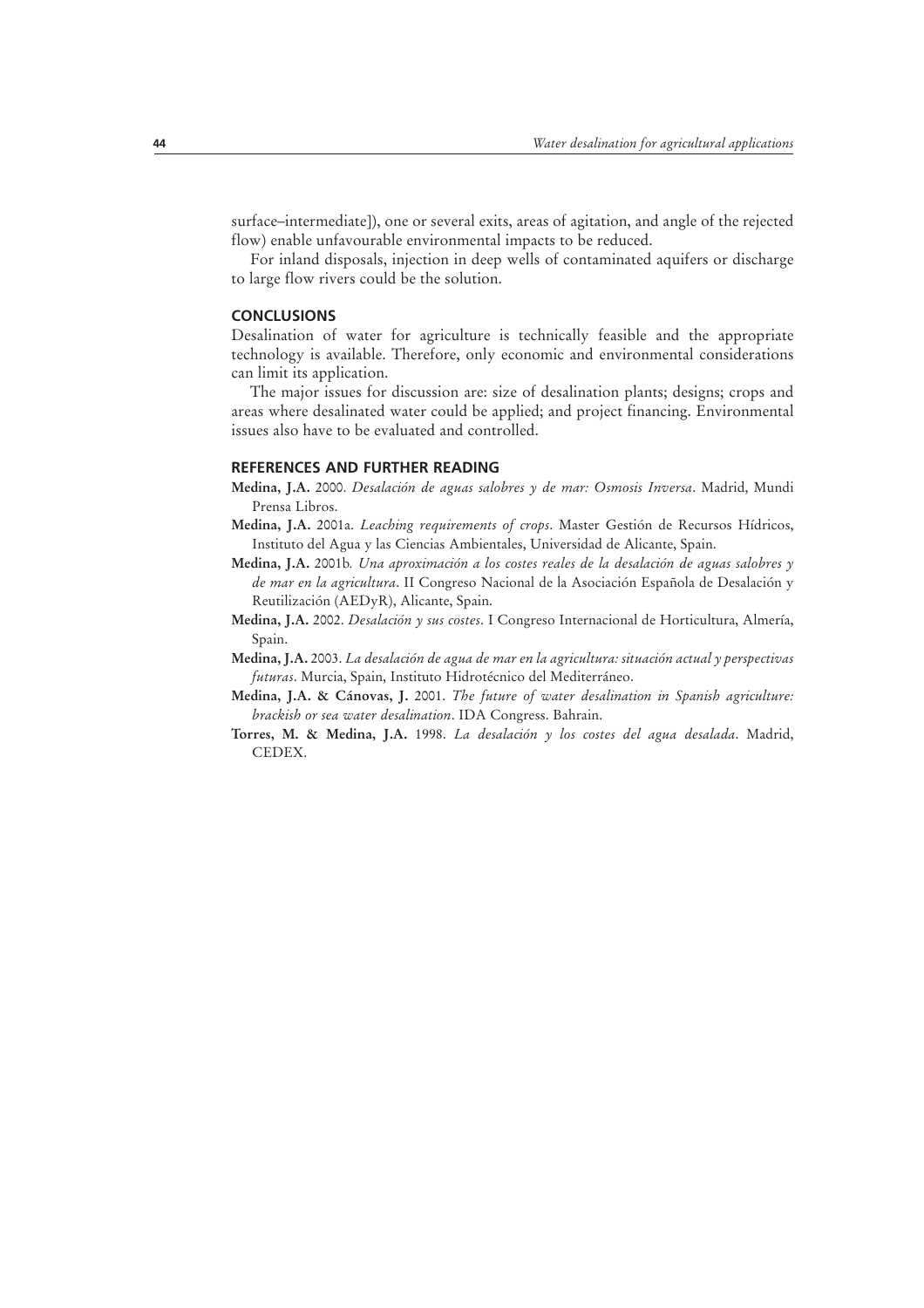## Annex 1 **List of participants**

Mr Mohamed Bazza Senior Irrigation and Water Resources **Officer** FAO Regional Office for the Near East (RNE) Cairo Egypt Tel.: (+20) 331 6132 E-mail: Mohamed.Bazza@fao.org

Mr David Burnett Texas A&M University – Global Petroleum Research Institute TAMU College Station, Texas United States of America Tel.: (+1) 979 8452272 E-mail: Burnett@spindletop.tamu.edu

Ms Barbara Casentini Junior Consultant Water Resources, Development and Management Service Land and Water Development Division FAO, Rome Italy

Ms Louise O. Fresco Assistant Director-General Agriculture Department FAO, Rome Italy Tel.: (+39) 06 57053363 E-mail: Louise.Fresco@fao.org

Ms Sasha Koo-Oshima Water Quality & Environment Officer Water Resources, Development and Management Service Land and Water Development Division FAO, Rome Italy Tel.: (+39) 06 57053798 E-mail: Sasha.Koo@fao.org

Mr Julián Martínez Beltrán Drainage and Salinity Management **Officer** Water Resources, Development and Management Service Land and Water Development Division FAO, Rome Italy Tel.: (+39) 06 57052078 E-mail: Julian.MartinezBeltran@fao.org

Mr José Antonio Medina Delegación Área de Fomento Plazoleta Ramón Franco s/n Parque de Sta. Catalina. Casa del Turismo Las Palmas, Gran Canaria Spain Tel.: (+34) 928 999130 E-mail: jamedsan@yahoo.es

Mr Richard Morris Richard Morris & Associates 9 Letham Drive Glasgow G43 2SL United Kingdom Tel.: (+44) 0141 6373146 E-mail: richard.morris14@ntlworld.com

Mr Fernando Pizarro Land and Water Development Engineer Investment Centre Division FAO, Rome Italy Tel.: (+39) 06 57055838 E-mail: Fernando.Pizarro@fao.org

Mr Koussai Quteishat MEDRC (Middle East Desalination Research Center) Muscat, Oman Tel.: (+968) 695351 E-mail: koussai@medrc.org.om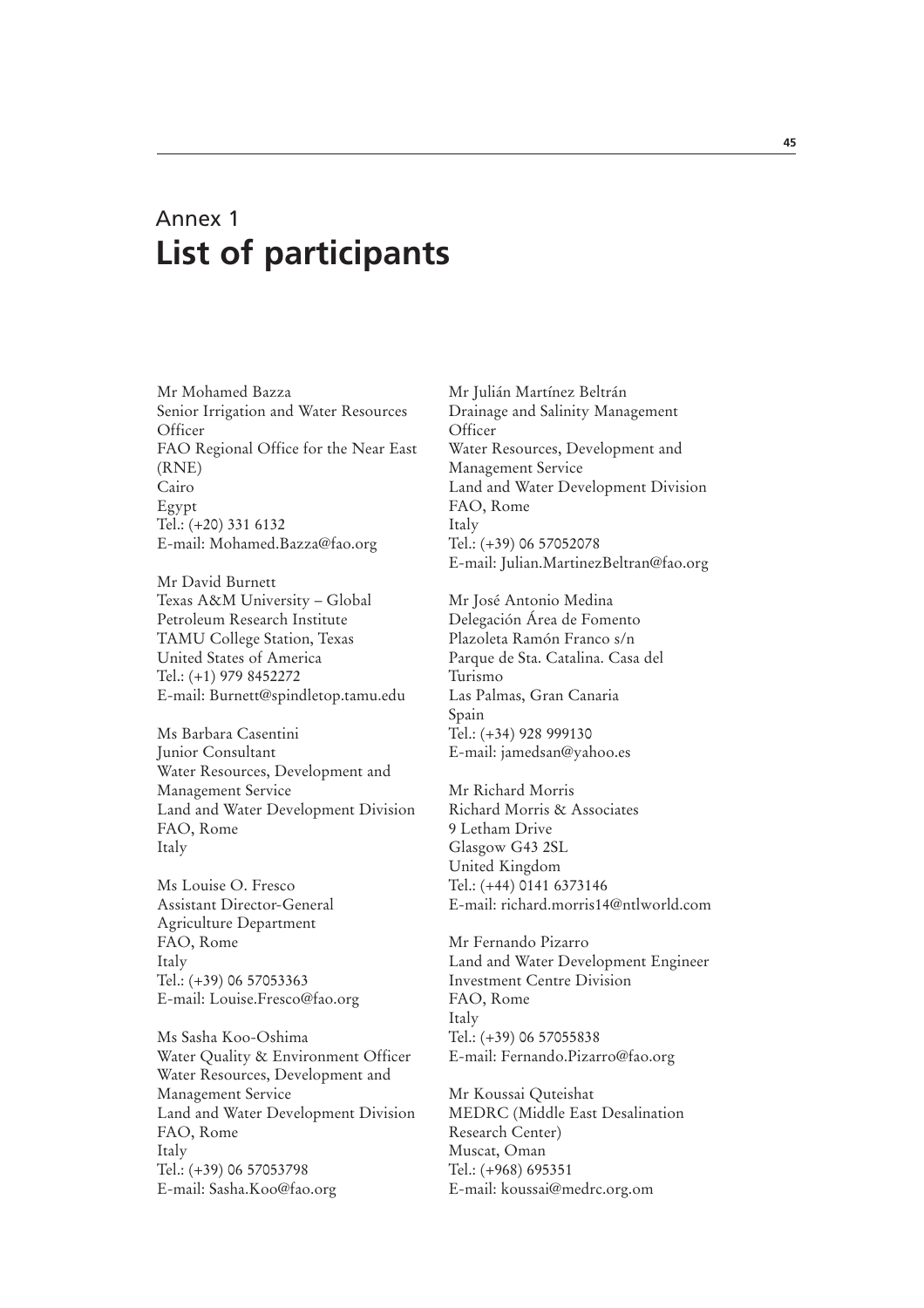Mr Hasan Sharaf Alternate Permanent Representative of Kuwait to FAO Permanent Representation of the State of Kuwait to FAO Viale Aventino, 36 int. 8, Rome Italy Tel.: (+39) 06 5754598 E-mail: mc8975@mclink.it

Mr Pasquale Steduto Chief, Water Resources, Development and Management Service Land and Water Development Division FAO, Rome Italy Tel.: (+39) 06 57054084 E-mail: Pasquale.Steduto@fao.org

Mr José Miguel Veza Dept. "Ingeniería de Procesos" University of Las Palmas, Gran Canaria Spain Tel.: (+34) 928 451942 E-mail: jveza@dip.ulpgc.es

Mr Kenji Yoshinaga Director Land and Water Development Division FAO, Rome Italy Tel.: (+39) 06 57054702 E-mail: Kenji.Yoshinaga@fao.org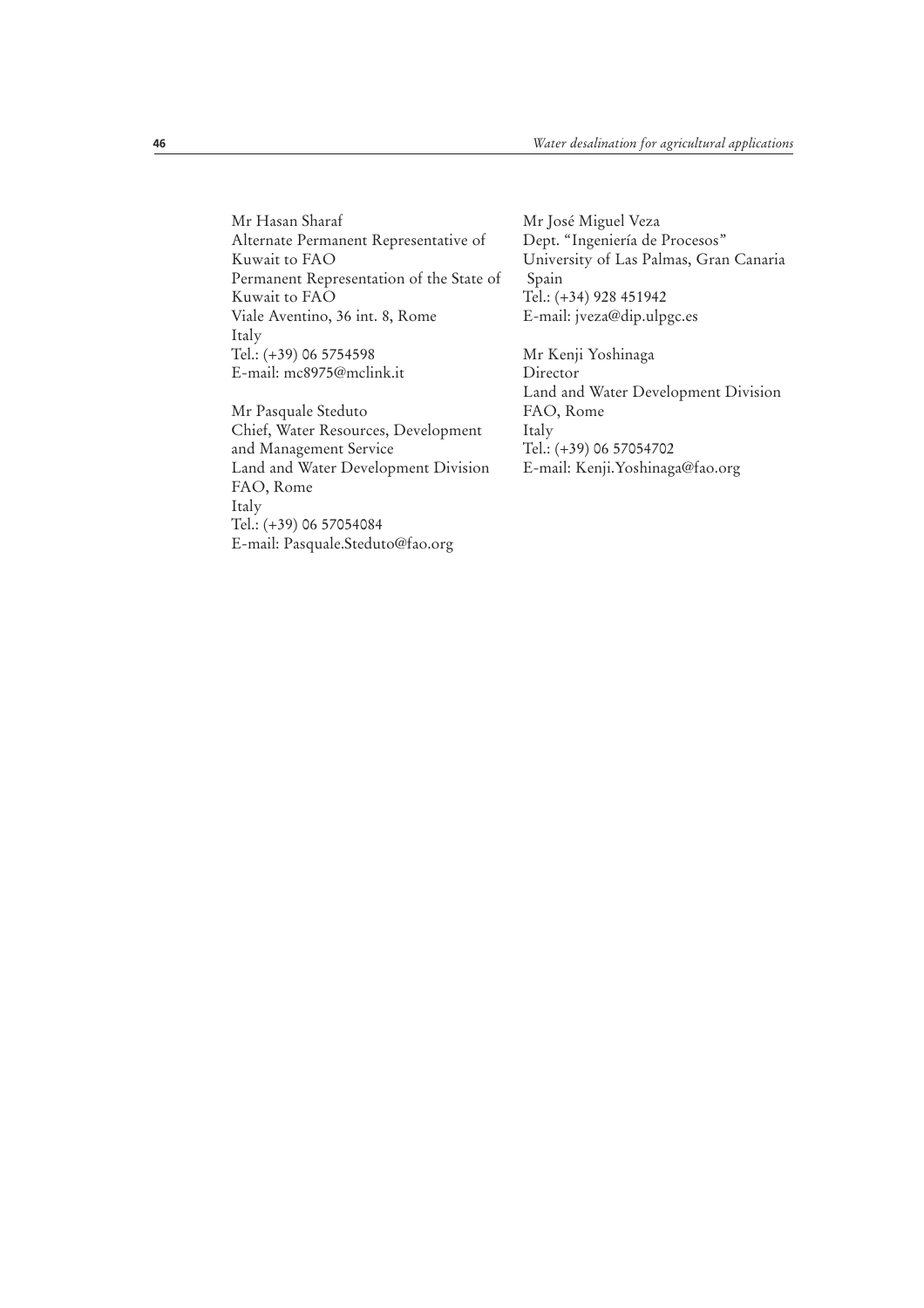## Annex 2 **Programme**

| Monday 26 April 2004 |                                                                                                                                                                                                                                                                                                                                                                      |  |  |  |
|----------------------|----------------------------------------------------------------------------------------------------------------------------------------------------------------------------------------------------------------------------------------------------------------------------------------------------------------------------------------------------------------------|--|--|--|
| 08.45-09.30 hrs.     | Registration of participants                                                                                                                                                                                                                                                                                                                                         |  |  |  |
| 09.30-09.45 hrs.     | Welcome, opening and introduction<br>Louise O. Fresco, Assistant Director-General, Agriculture Department (AG)<br>Kenji Yoshinaga, Director of Land and Water Development Division (AGL)<br>Pasquale Steduto, Chief of Water Resources, Development and Management<br>Service (AGLW)                                                                                 |  |  |  |
| 09.45-09.50 hrs.     | Introduction of meeting participants                                                                                                                                                                                                                                                                                                                                 |  |  |  |
| 09.50-10.00 hrs.     | Julián Martínez Beltrán, AGLW<br>Objectives and scope of the consultation in the context of AGLW Water Quality and Environment Group activities                                                                                                                                                                                                                      |  |  |  |
| 10.00-10.15 hrs.     | Mohamed Bazza, FAO Near East Regional Office<br>Regional perspectives on water quality issues in the Near East                                                                                                                                                                                                                                                       |  |  |  |
| 10.15-10.45 hrs.     | Presentation by invited speakers                                                                                                                                                                                                                                                                                                                                     |  |  |  |
|                      | Theme I. State of the art on water desalination technology and costs<br>Theme II. Environmental impacts and externalities associated with water<br>desalination technology<br>Theme III. Economic and environmental feasibility of water desalination for<br>agricultural applications                                                                               |  |  |  |
|                      | Koussai Quteishat, Middle East Desalination Research Center (MEDRC)<br>Water desalination, technologies and costs, state-of-the-art                                                                                                                                                                                                                                  |  |  |  |
| 10.45–11.15 hrs.     | Coffee break                                                                                                                                                                                                                                                                                                                                                         |  |  |  |
| 11.15-11.45 hrs.     | David Burnett, Texas A&M University<br>Freshwater in dry regions: desalination answers                                                                                                                                                                                                                                                                               |  |  |  |
| 11.45–12.15 hrs.     | José Antonio Medina, CEDEX, Spain<br>Feasibility of desalination for agriculture                                                                                                                                                                                                                                                                                     |  |  |  |
| 12.15–13.00 hrs.     | Discussion on Themes I, II & III                                                                                                                                                                                                                                                                                                                                     |  |  |  |
| 13.00–14.30 hrs.     | Lunch                                                                                                                                                                                                                                                                                                                                                                |  |  |  |
| 14.30-15.00 hrs.     | Theme III. Economic and environmental feasibility of water desalination for<br>agricultural applications<br>Theme IV. Private-public partnership<br>Theme V. Comparison between wastewater treatment and desalination in<br>agriculture<br>José Miquel Veza, Universidad de Las Palmas de Gran Canaria<br>Desalination and wastewater reuse for agriculture in Spain |  |  |  |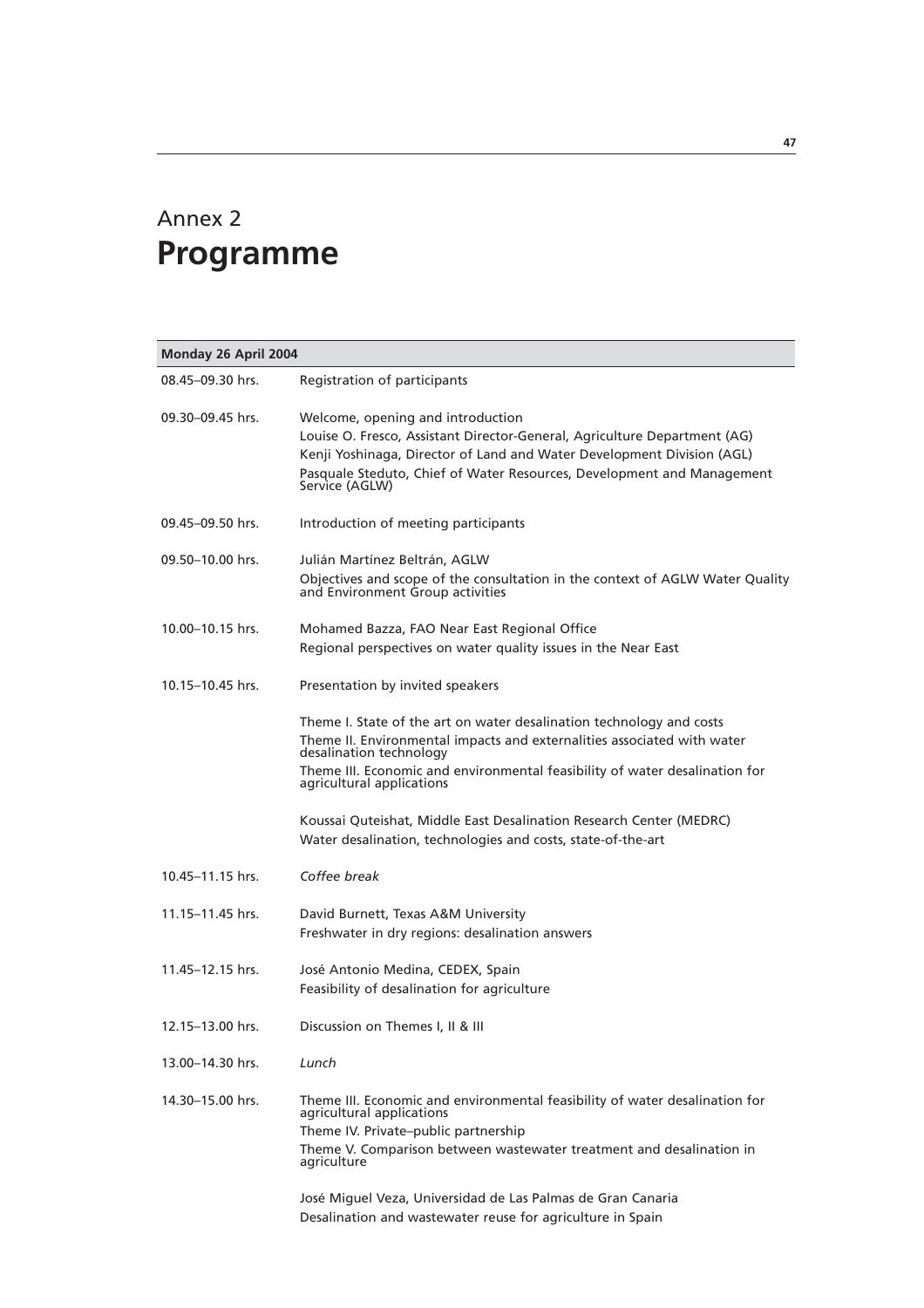| Monday 26 April 2004  |                                                                                                                 |
|-----------------------|-----------------------------------------------------------------------------------------------------------------|
| 15.00-15.30 hrs.      | Richard Morris, Richard Morris & Associates, United Kingdom<br>Desalination in the Middle East and North Africa |
| 15.45-17.00 hrs.      | Discussion on Themes III & IV                                                                                   |
| 17.00 hrs.            | Cocktail, Celio Bar, Floor 8                                                                                    |
| Tuesday 27 April 2004 |                                                                                                                 |
|                       | Theme V. Comparison between wastewater treatment and desalination in<br>agriculture                             |
| 9.00-9.30 hrs.        | Hasan Sharaf, Alternate Permanent Representative from Kuwait to FAO                                             |
| 9.30-10.00 hrs.       | Discussion on Theme V                                                                                           |
| 10.00-12.00 hrs.      | Preparation of conclusions and recommendations for all five themes                                              |
| 12.00-12.30 hrs.      | Coffee break                                                                                                    |
| 12.30-12.45 hrs.      | Sasha Koo-Oshima, AGLW<br>Presentation of conclusions and recommendations                                       |
| 12.45-13.00 hrs.      | Pasquale Steduto, Chief AGLW<br>Closing                                                                         |